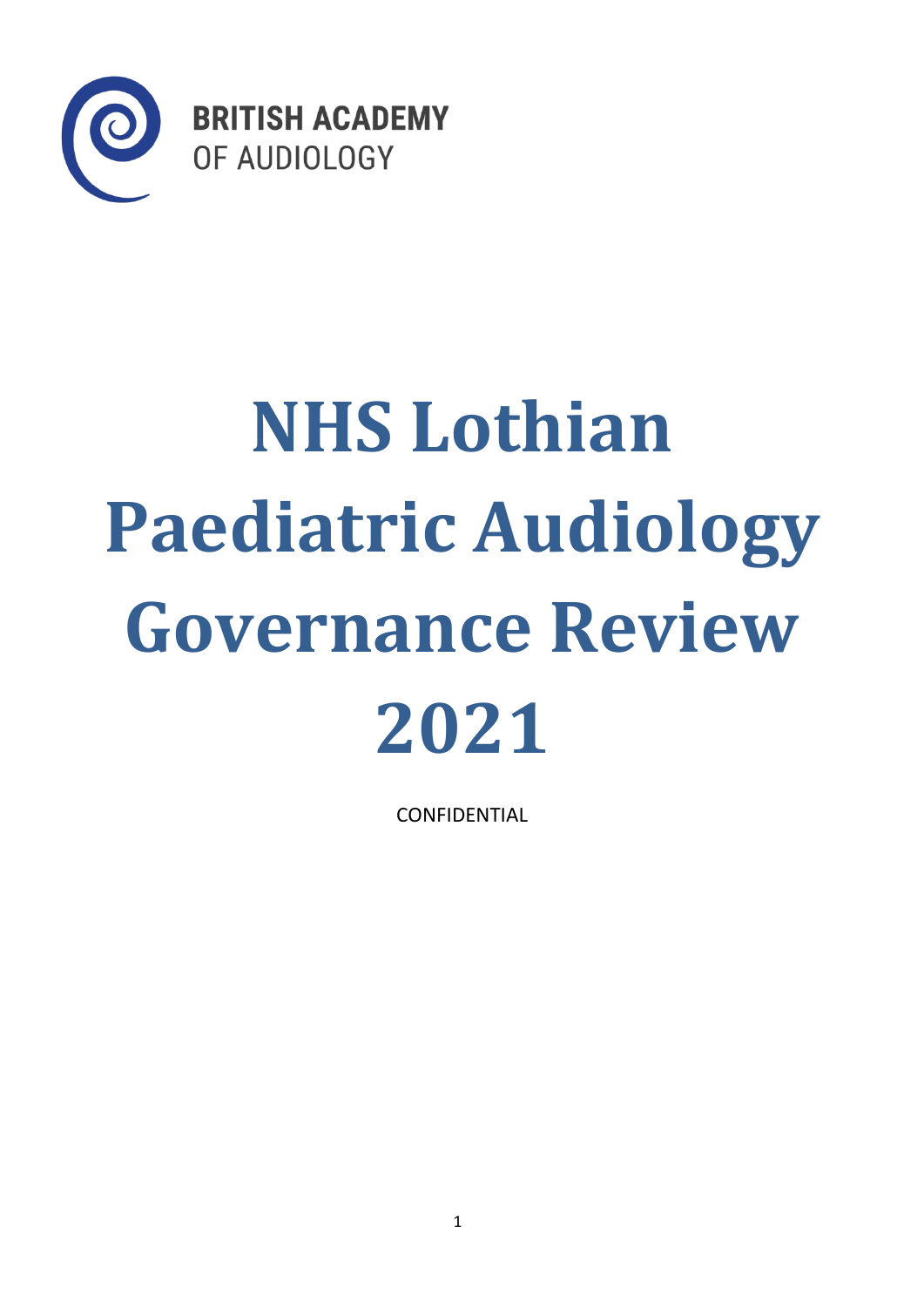# **Contents**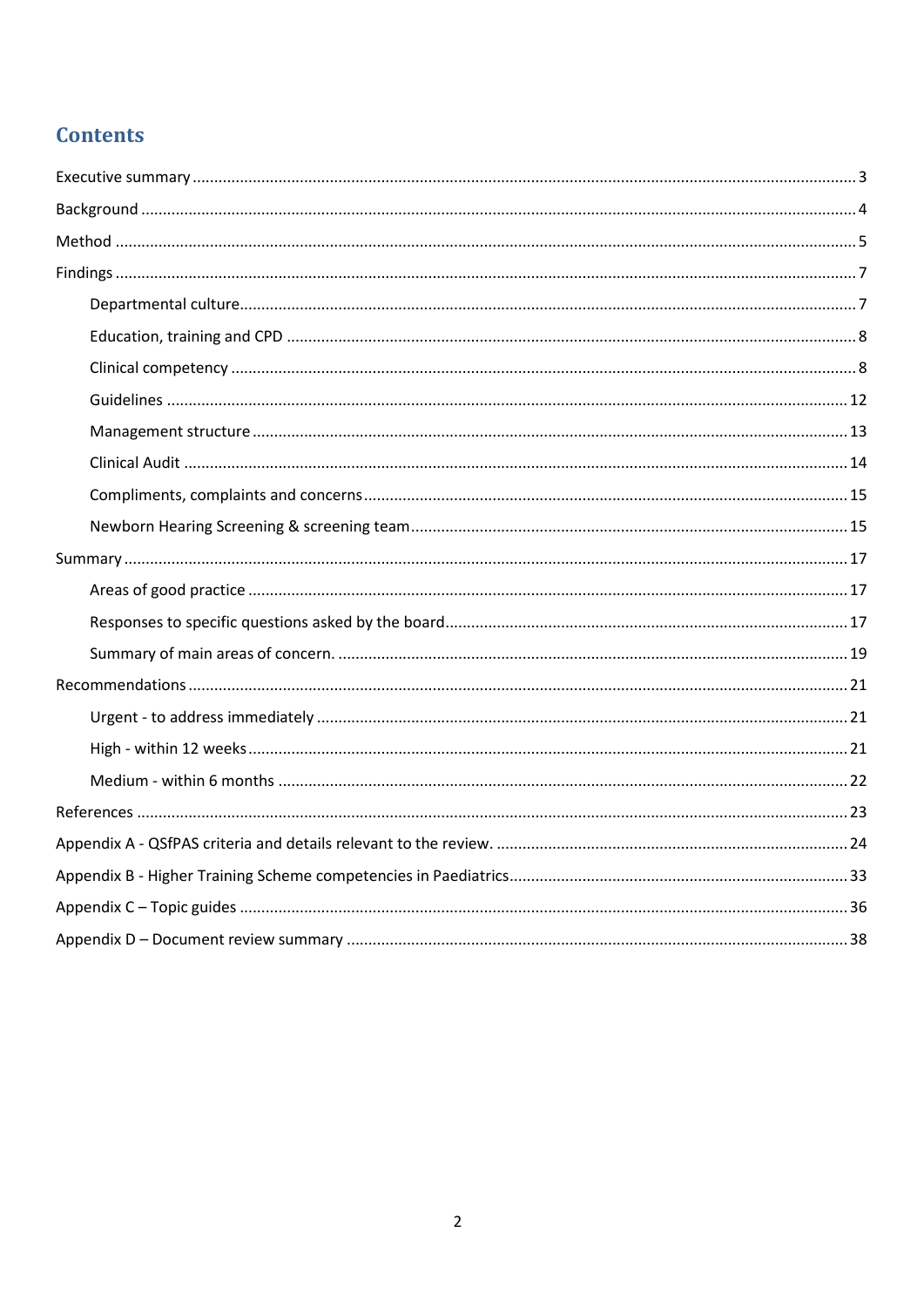## <span id="page-2-0"></span>**Executive summary**

This report is based on clinical observation and staff interviews during a visit to the Paediatric Audiology Department in Lothian in October 2021, together with a review of departmental guidelines and policies. This process was requested by the board following the review by the Scottish Public Services Ombudsman (case reference 201901758) into the standard of care and treatment provided to a child in relation to their hearing which found significant failures in the diagnostic and testing process.

There is a very supportive and friendly departmental culture with high quality facilities. Staff are hard working and want to provide a high-quality service. The department has a structure with clear roles and responsibilities, regular team meetings and good communication both within and with other departments. The staff benefit from a wide range of continuous professional development (CPD), but none have completed any formal post-graduate training programmes and the majority of staff were trained in house to lead paediatric testing without any external assessment of clinical skills involved. The service has strong multidisciplinary working, with regular multidisciplinary clinics with input from paediatrics, ENT or both. Many elements of good practice were seen during clinical observation, including being very patient focused with strong team work, the high quality delivery of some appointment types, and most were carried out in accordance with appropriate guidelines. Significant concerns however, were also identified.

Two key routine hearing assessment techniques are not being carried out correctly. For one test, visual reinforcement audiometry (VRA), national guidelines are not being followed, and practice showed a significant lack of understanding of the scientific principles underpinning the test. No staff raised any concerns with this test technique. It was known by the head of department that the other technique, auditory brainstem response testing, was not being carried out according to the national guidelines. As a result there are real and significant clinical risks for delayed and missed diagnosis of permanent childhood hearing impairment, which could have life-long consequences for children and their families, and this may have been occurring for years.

Significant examples have been found when there seems to be a lack of scientific approach and the evidence base is not being used. For example, there were concerns around test selection, a lack of critical review of test results, overreliance on parents reports of their child's hearing, some guidelines / protocols are inaccurate, and there was a lack of awareness of the benefits of aiding some hearing losses.

The root-cause of these issues seems to be two-fold; the vast majority of staff have been trained in house and do not have externally verified clinical competency qualifications; and a lack of scientific leadership, to include use and awareness of the evidence base, critical appraisal skills and clinical audit, has been inadequate.

As a result of the findings of this part of the review, 19 recommendations have been made. This includes significant staff education and training to ensure the delivery of a safe clinical service as soon as possible, to improve the quality of the clinical services and to ensure such issues do not arise again, a review of the structure of the department to ensure adequate scientific and operational leadership, and the development of a robust quality assurance programme with a clear line of sight to the responsible director. There is also a need to review of the newborn hearing screening programme to ensure it is supported appropriately.

The Paediatric Audiology team are hard working and strive to give a good service to patients and their families. If the recommendations are implemented successfully, the service should be safe, of good quality, and with good leadership, has the potential to be a centre of excellence in paediatric audiology.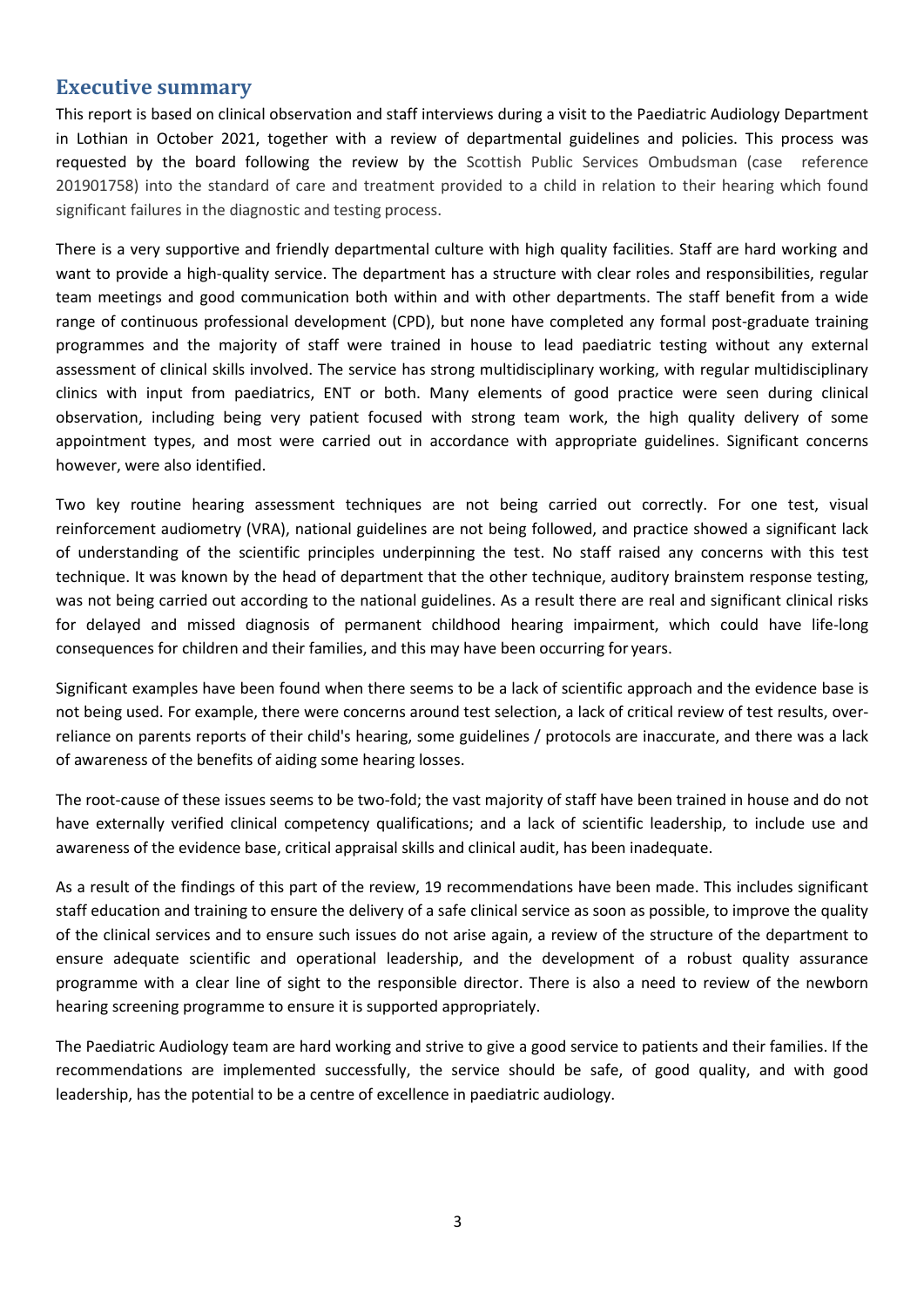## <span id="page-3-0"></span>**Background**

NHS Lothian asked the British Academy of Audiology (BAA) to carry out an on-site governance review of the Paediatric Audiology Department, as part of the work agreed following a review by the Scottish Public Services Ombudsman (case reference 201901758). This case investigated the standard of care and treatment provided to a child in relation to their hearing, and found significant failures in the diagnostic and testing process.

The ombudsman asked to Board to:

- 1. Review the failures in the diagnostic and testing process identified in this investigation to ascertain: how and why the failures occurred; any training needs; and what actions will be taken to prevent a future reoccurrence
- 2. Review the complaint handling failures to ascertain: how and why the failures occurred; any training needs; and what actions will be taken (or since then have been taken) to prevent a future reoccurrence

The Board asked the visit to focus on the following:

- 1. Review of the diagnostic and testing process to include the training of staff and the regular review of competency, both in undertaking and interpreting tests
- 2. Review of the systems and processes supporting the discussions and actions after inconclusive test result, who is that communicated to and what discussion takes place.
- 3. What is the 'line of sight' about the provision of services and the governance aspects from the service to responsible director, is this fit for 21st century purpose?
- 4. When and how often were clinical protocols in the department reviewed and by whom? What are the peer review processes within the between departments?

The visit was complementary to a case audit which has been completed separately and by different personnel, although key findings emerging from the audit which were felt relevant to the visit were shared in advance. The visit involved the observation of clinical work to assess the diagnostic and testing process, and interviewing staff regarding clinical governance. This aimed to identify the root-cause of any concerns raised by the audit and identify actions required.

The Paediatric Audiology Service at Lothian transferred to the NHS in 1997, having previously been provided primarily by Education. The department has been built up and developed over time to become a comprehensive Paediatric Audiology service now providing a range of clinics and screening programmes. The department has led the development of a number of multidisciplinary clinics, and has a particularly close working relationship with ENT and Paediatrics. The department moved into the new Royal Hospital for Children and Young People in summer 2020, and has several excellent clinical facilities, soundproofed according to the required standards and large observation rooms ideal for training and peer review. Staff facilities / space within the department has reduced compared to the previous dedicated department in Lauriston.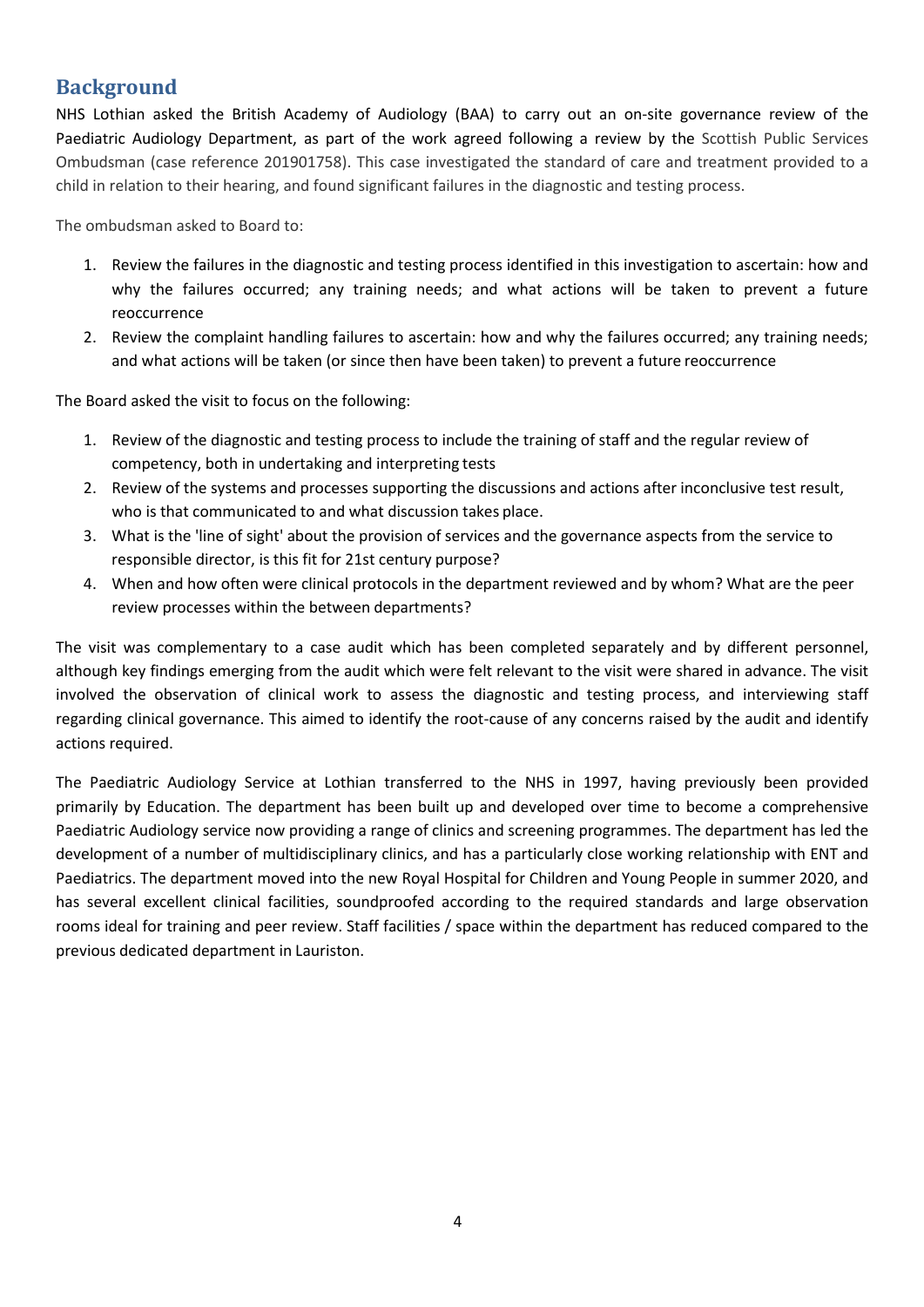## <span id="page-4-0"></span>**Method**

Two registered Clinical Scientists with significant experience of paediatric audiology, including frontline service delivery, staff training and service leadership and management, completed the review. Three methods were used for this review; a document review, clinical observation and 1:1 interviews with staff.

The audit team used the NHS Scotland Quality Standards for Paediatric Audiology Services (QSfPAS) v2 (NHS Scotland, 2016) as a basis for the observation of clinical work, document and governance review. The QSfPAS criteria are given in appendix A, together with the examples of evidence given in the quality standards document, and how these relate to the scope of the review.

## *Clinic observation*

The QSfPAS do not specify what is considered competent in terms of clinical skills and knowledge, so the BAA Higher Training Scheme module specifications for Paediatric Assessment were used for this purpose. These specify the level of skills and knowledge required to lead routine paediatric testing and have been agreed widely by the profession. Further details can be found at: https:[//www.baaudiology.org/careers/hts/. C](http://www.baaudiology.org/careers/hts/)linical competency criteria are given In Appendix B, taken from the BAA Higher Training Scheme documentation.

A sample of audiology appointments were observed covering pre-school assessment, school age assessment, complex assessment, Hearing Aid review, Tinnitus / Hyperacusis, and the Multi-disciplinary Audiology Clinic. It should be noted that it was not possible to observe all staff, and the number of patients seen was limited due to the duration of the visit. Verbal consent was gained from each of the families prior to the appointment being observed. Audiologists were observed, and not examined; Audiologists were not asked to justify their actions nor their knowledge base interrogated.

The reviewers noted areas of good practice and any areas of concern for each of the cases seen.

## *Semi-structured interviews*

Semi-structured interviews with staff were used to explore the current governance provisions and structure within the department, as well as the departmental culture. The culture of a department or organisation has been identified as being key for clinical governance (Zahir, 2001).

Topics included;

- Education, training and continued professional development, to include individual skills and confidence in paediatric audiology
- Evidence based care and effectiveness to include protocol development / review, access to and use of the evidence base
- Organisation & clinical leadership, to include annual appraisal and objective setting, team meetings, support and culture
- Risk management, to include what to do if there are concerns
- Clinical audit, including current awareness and involvement
- Managing and learning from complaints
- Departmental culture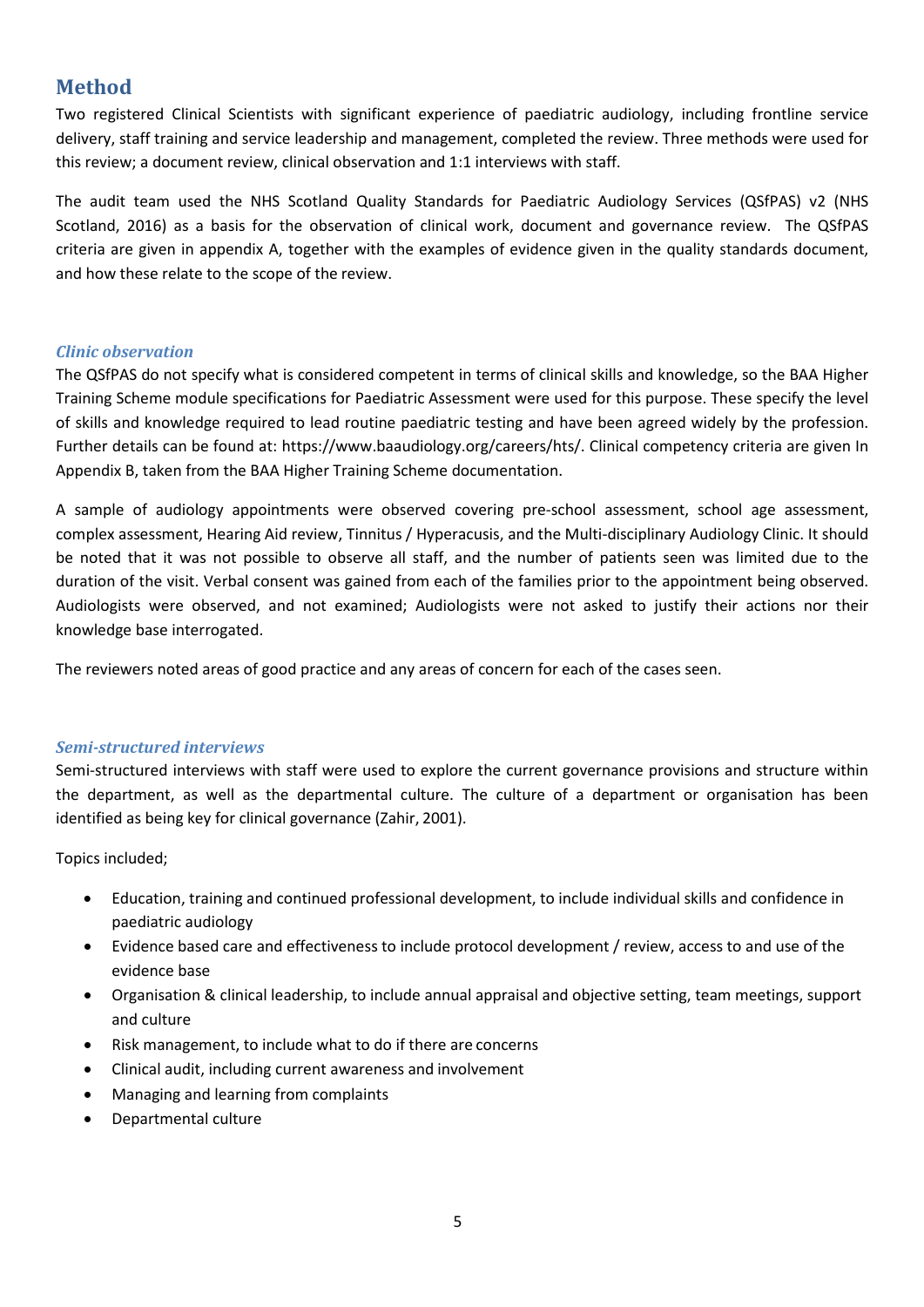With regard to departmental culture the topic explored were taken from Zahir (2001), and it was explored whether team members;

- Consider quality issues as part of core business
- Work together to improve performance
- Are willing and able to acknowledge their problems
- Value personal development and education
- Feel valued in their work
- Recognise the importance of the patient's experience of care and seek to obtain patients' feedback
- Seek ways of improving care as a matter ofroutine
- Proactively implement standards of care developed nationally

A topic guide was developed for the different staff groups, and is given in appendix C.

23 Individuals took part in the semi-structured interviews including Audiologists, Assistant Audiologists, Administrative staff, Management, ENT consultants, Paediatricians, Speech and Language Therapists and Newborn Hearing Screeners. The majority were face-to-face interviews; a few were carried out using MS Teams to avoid the need for staff to travel. All interviews were carried out jointly by both reviewers, who each made independent notes. These notes were used to identify themes to inform areas of good practice, and areas of concern with regard to clinical governance. The focus was on the core Paediatric Audiology service, however, information regarding good practice or areas of concern outside this focus were also noted.

## *Document review*

The Trust shared current protocols, audit and information documents with the audit team prior to the visit. Documents were reviewed against the QSfPAS criteria if relevant, and also to identify areas to explore further during the visit, identify gaps and to inform recommendations. A checklist was used to collate information regarding protocols and guidelines, and is given in appendix D.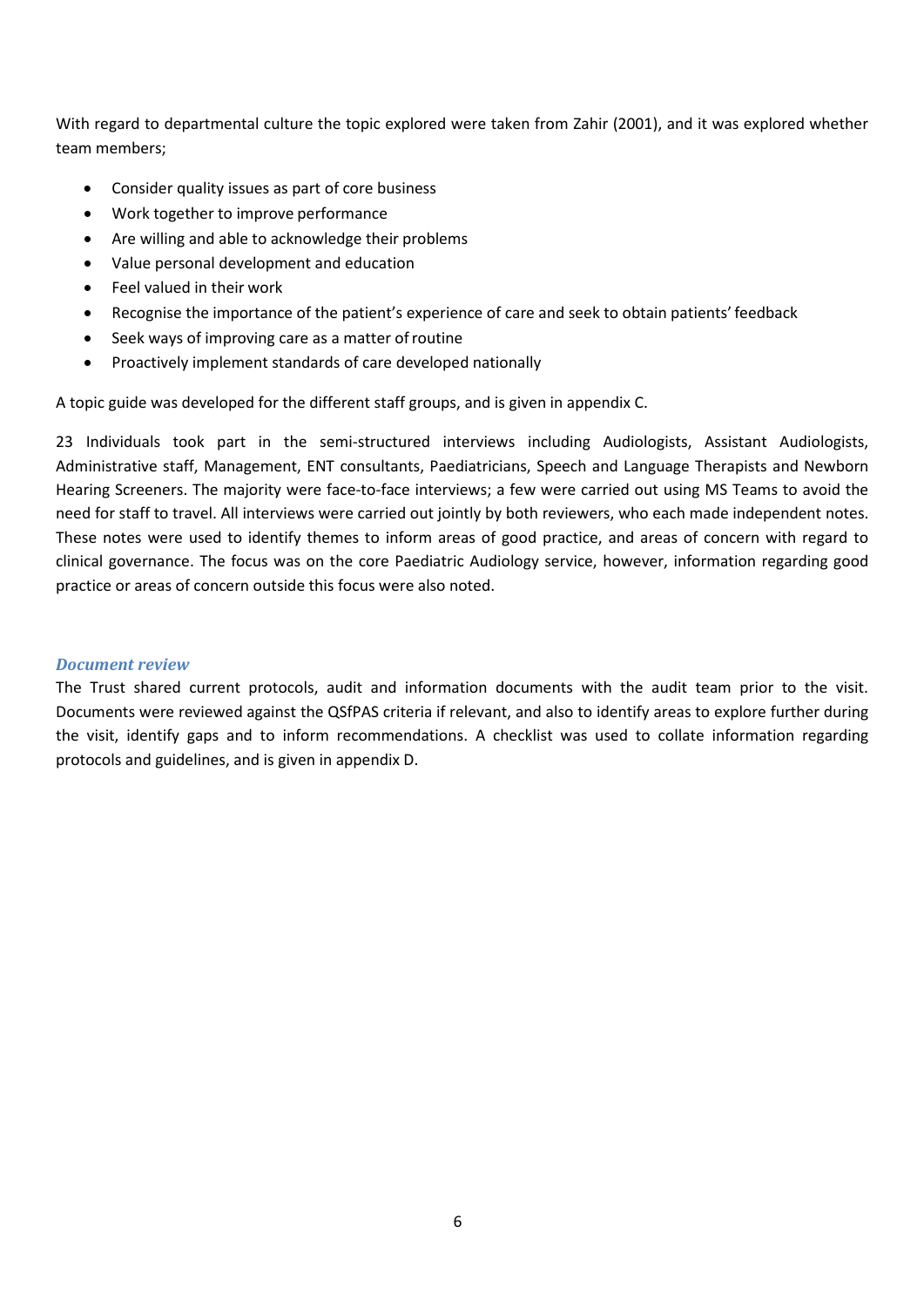## <span id="page-6-0"></span>**Findings**

All staff were friendly and talked openly during the interviews and during clinic observation. Many of the Audiologists were understandably stressed and anxious, but remained professional throughout.

The findings from each element of the review are given summarised into the following themes;

- Departmental culture
- Education, Training and CPD
- Clinical competency and guidelines
- Management structure
- Quality assurance
- Compliments, complaints and concerns
- Newborn Hearing Screening

## <span id="page-6-1"></span>**Departmental culture**

All of the staff working in Paediatric Audiology, including those in assistant and administrative roles, reported it to be a very supportive and friendly team, where everyone is treated with respect and equally. Many highlighted how close the team felt, and some referred to it as their 'work family'. There has been very little turnover of staff, and reports of Audiologists being keen to join the team.

Staff report the time since receiving the ombudsman report as being very difficult. They do not understand what they have been doing wrong, and this has had a very negative impact. Staff have lost confidence in their clinical ability, constantly worrying that they are doing something wrong. The stress and anxiety this has caused has resulted in staff being quite emotional. However, the team reported how they have continued to support each other and 'pulled together' during these turbulent times.

Staff are proud of the service they provide and would rate it highly. Ratings were often based on the range of service provided, and that staff are constantly trying to evolve and develop services. Some staff mentioned that patient satisfaction surveys had been carried out in the past, and the audit against the Scottish Quality Standards (completed 2013 and 2017) was provided as examples of how the quality of the service was demonstrated. Everyone seemed very open to and willing to improve services. Only 2 staff identified areas needing improvement; one highlighted waiting times and one highlighted auditory brainstem response (ABR) testing.

Staff came across as hard working and prepared to go the extra mile for patients. They described their work as rewarding, and felt valued. All the clinical staff enjoyed the range of work they did. The department seemed very well organised, with clinical and non-clinical work (such as triaging referrals) being structured and having appropriate time allocated. Everyone seemed aware of their roles and responsibilities.

This high quality and hard working nature of the department was reiterated by the wider multidisciplinary team, to include Paediatrics, ENT and Speech and Language Therapy. In particular, their excellent communication, such as responsiveness to any questions or queries, opportunities for training and joint learning, and drive for a collaborative multidisciplinary approach to work was highlighted.

Staff meetings are held regularly every  $4 - 6$  weeks, with all Audiologists, Assistants and Administrative team members attending if it falls on a day they usually work. Some staff choose to come in for these meetings if it is on a day off. The meeting day is rotated to enable all staff to attend on a reasonably regular basis. These meetings are minuted and these are circulated for those who were not able to attend. There is also a clinical meeting at the end of each staff meeting that is not attended by the Administrative team, and focuses on clinical matters. All the Audiology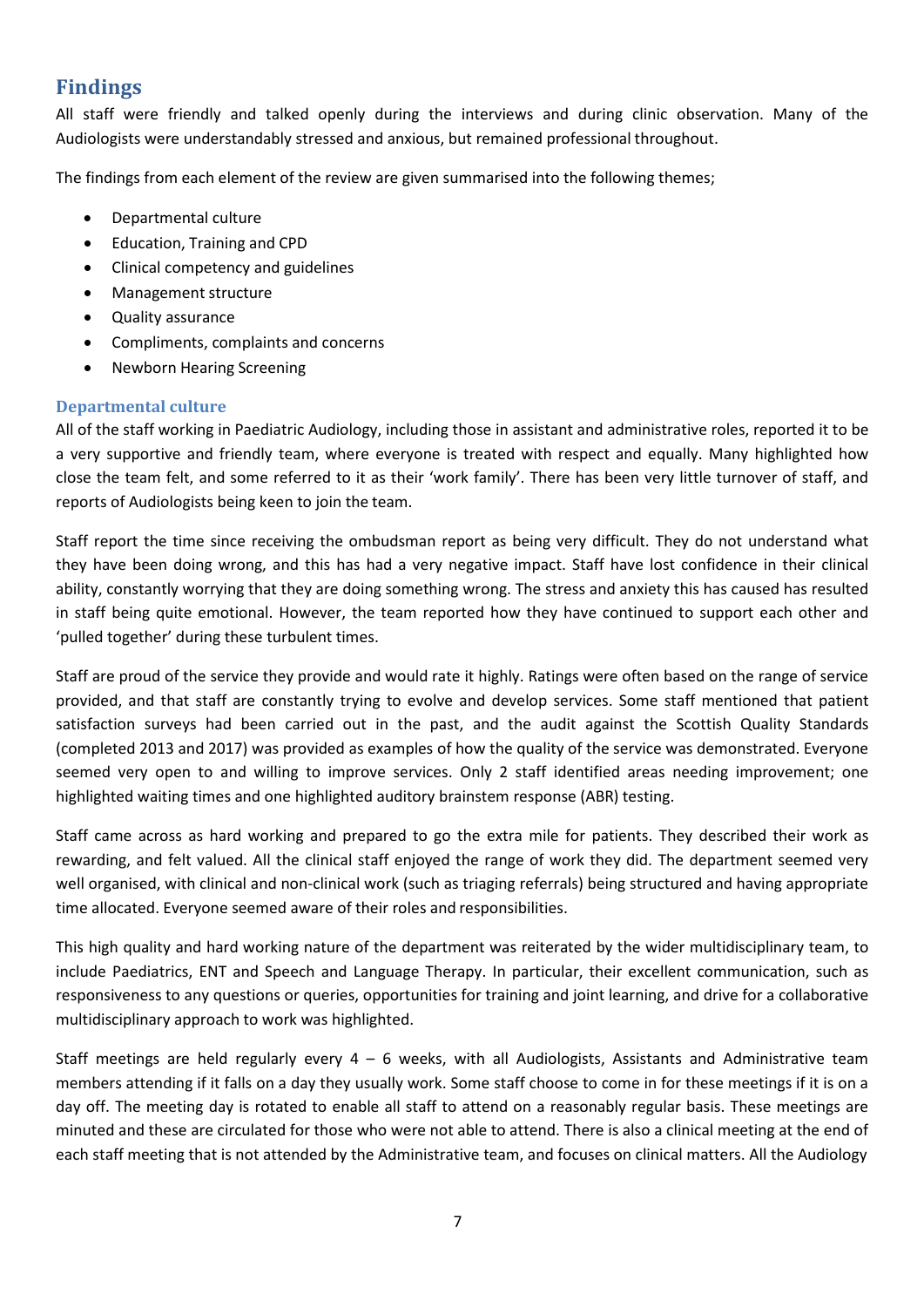Team reported the Head of Department to be very supportive and approachable. They reported that they were comfortable to raise ideas or concerns with them, either on a 1:1 basis or during staff meetings.

There is a very strong multidisciplinary approach, with many joint clinics with paediatrics, ENT or both. This enables a seamless 'one stop shop' approach for children and their families, when more than one discipline is involved in managing the case. These clinics have been initiated by Audiology. All staff involved spoke favourably about the multidisciplinary clinics. There seemed to be a tendency for medical staff to take the lead in these clinics, and carry out some aspects which are more commonly carried out by Audiologists, such as giving the diagnosis of permanent childhood hearing impairment.

## <span id="page-7-0"></span>**Education, training and CPD**

All Audiologists hold Audiology theory qualifications at either under-graduate, graduate or post-graduate level. It was recognised that for the majority of these qualifications, practical training in paediatric audiology was very limited. The vast majority of staff did not work in paediatric audiology prior to working in the department and were trained in-house once they were in post. This in-house training followed a structured supportive approach with initial observation and slowly getting more involved in the clinics until confident to work independently. It was unclear how or if this inhouse training was recorded (such as a logbook completed) and there were no clinical competency assessments completed at the end of training by anyone from outside the department prior to working independently. Both Assistant Audiologists have been supported to complete basic training at Queen Margaret's University.

Staff reported completing a range of CPD events including courses, conferences, and more recently online courses and events. Although there is no specific training budget within Audiology, as long as courses are relevant to their needs, they were usually funded. All such funding requests go to the Head of Department for consideration. Training also occurs with the department, for example, from other specialities and hearing aid manufacturers. No staff have completed or even mentioned the post-graduate specialist training programmes, such as the Scientist Training Programme (see https://nshcs.hee.nhs.uk/programmes/stp/ ) or BAA Higher Training Scheme (see https:/[/www.baaudiology.org/careers/hts/\)](http://www.baaudiology.org/careers/hts/)) which are aimed to give Audiologists the required skills and knowledge to work in more specialist clinical areas, and have an external final assessment of competence.

When questioned about keeping up to date with clinical practice there was no mention of a journal club and limited mentioning of journal articles / research literature. Few staff reported being members of one or both UK professional bodies / learned societies for Audiology; the British Society of Audiology and British Academy of Audiology, and hence have limited access to newsletters, webinars and the International Journal of Audiology.

None of the multidisciplinary team hold any qualifications in Audiology.

## <span id="page-7-1"></span>**Clinical competency**

Many elements of good practice were noted during clinical observation;

- Strong ethos of team work and collaboration during two tester and multidisciplinary clinics
- Excellent communication between audiologists in clinic
- Audiologists clearly patient focussed and family friendly in clinic
- Good test facilities and equipment, good set-up within rooms
- Well structured appointments
- Wide range of tests and assessments available, to include questionnaires, speech testing and objective testing
- Routine asking about sound sensitivity and advice giving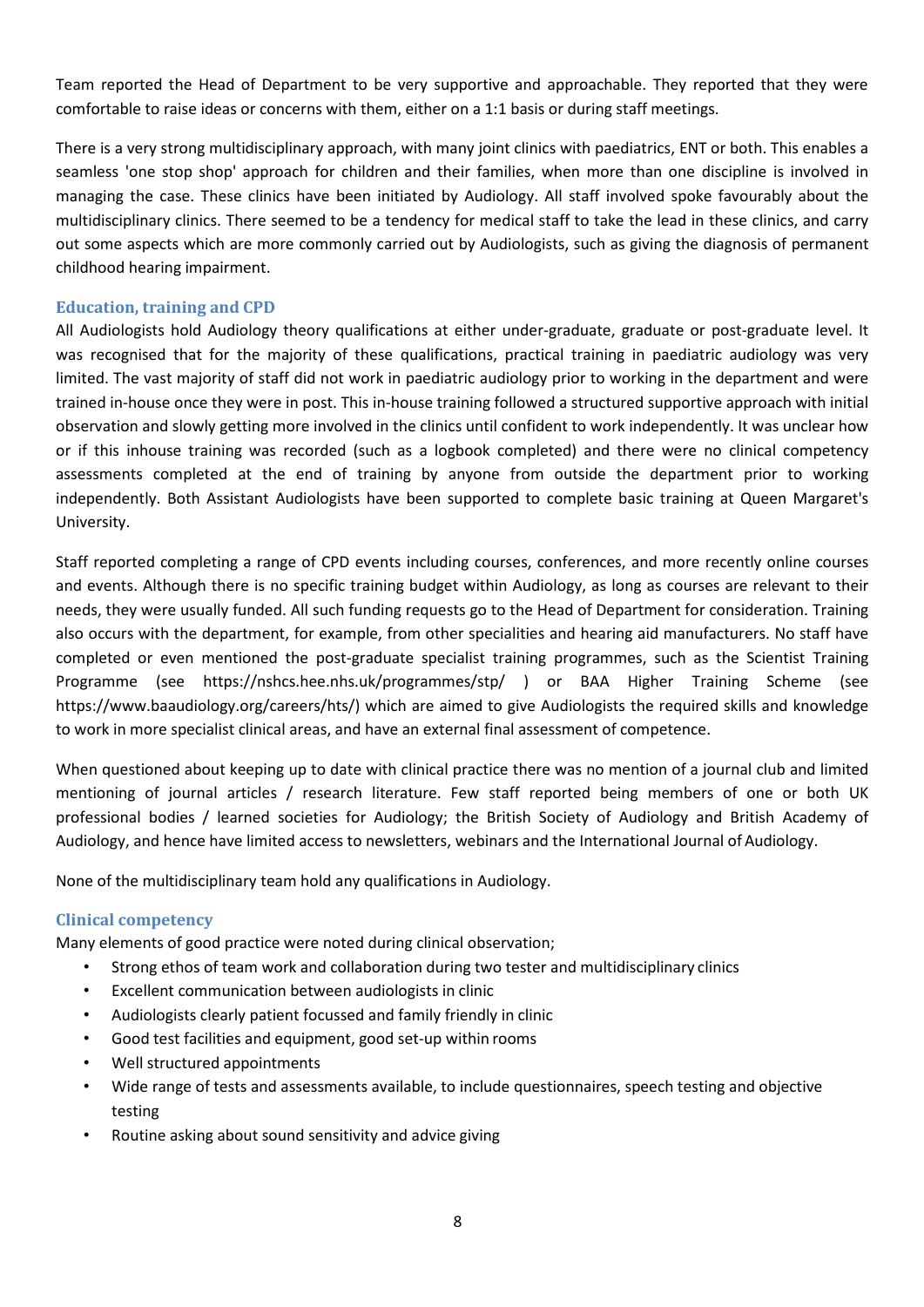Examples of high quality service delivery were observed, which included the appropriate fitting of a CROS aid, management of a disruptive sibling during an assessment, and working with a child who has tinnitus. With regards to clinical and test procedures, Audiologists carried out a comprehensive range of tests, and the majority were carried out in accordance with recommended procedures. However, there were some areas of practice needing significant review. These are outlined individually, together with the clinical risk level which could lead to missed or delayed diagnosis of a permanent childhood hearing impairment. All elements identified where improvements could be made are included, although some more minor, such that any resultant training put in place has this as reference such that it can be comprehensive.

## *Visual Reinforcement Audiometry (VRA) (Very high risk)*

This is one of the most common tests used in the  $6 - 30$  month developmental age range. No local technical guideline exists, but this is not necessary due to there being a national recommended procedure for the test. (British Society of Audiology, 2014). Testing was not carried out in line with the national guidelines.

- *1.* The audiologists accepted a wide variety of what they felt were behavioural responses to sound, such as twitches and eye movements, as a true response to a sound stimuli. There was also significant comment from the Audiologists that the child was 'choosing' not to turn / respond. The national guidance and scientific basis of the test is to condition the child to turn their head to a sound stimuli using modified operant conditioning. If conditioned properly the child should turn unless the play in front of the child is too engrossing. This acceptance of a wide variety of behavioural responses to sound instead of only a clear head turn is likely to result in the child becoming unconditioned and confused such that further accurate testing is not possible without reconditioning the child, and lead to inaccurate test results being obtained. *(Very high risk)*
- 2. There was a tendency for the play in front of the child to change / reduce when the sound stimuli was presented, which could act as a cue for the child that the reinforce toy was going to appear. The play in front of the child was typically at the eye level of the Audiologist as opposed to on the table top, resulting in the likelihood of more eye contact which could distract the child and the audiologist may also give subconscious cues. Stimuli were also observed to be presented when there was no play in front of the child (as the Audiologist was swapping toy). There didn't seem to be any consideration of letting the child play with toys themselves. Hence, the child could be responding to the change in play / eye movements rather than the sound stimuli, or inhibit responses due to eye contact. *(Very high risk)*
- *3.* The reward was presented as soon as the child made a head movement or a 'behavioural response', and not after a clear head turn had been completed. This does not give opportunity to distinguish between the child checking to see if the toys appear and / or other behavioural responses which may not be a true response to the sound stimuli. Hence the child could be rewarded by seeing the toys when they were not responding to the sound stimuli which may lead to the child being unconditioned, and / or false recording of responses. *(Very high risk)*
- *4.* There was a tendency for significant testing of the child's response around threshold which was not necessarily required. This could lead to the child loosing concentration and possible less accurate testing or having to bring the child back to complete testing. *(Low risk if no. 1 is addressed)*
- *5.* There were only one set of test toys. It may be necessary to change the 'game' the child is playing several times during testing to maintain their concentration and interest. This could lead to less accurate testing or having to bring the child back to complete testing. *(Low risk if no. 1 is addressed)*

These issues are likely to result in conflicting test results between different appointments, and possibly concluding a child's hearing thresholds are better than they actually are. This could lead to the selection of inappropriate management, the need for ongoing hearing assessments and missed diagnosis of significant hearing loss.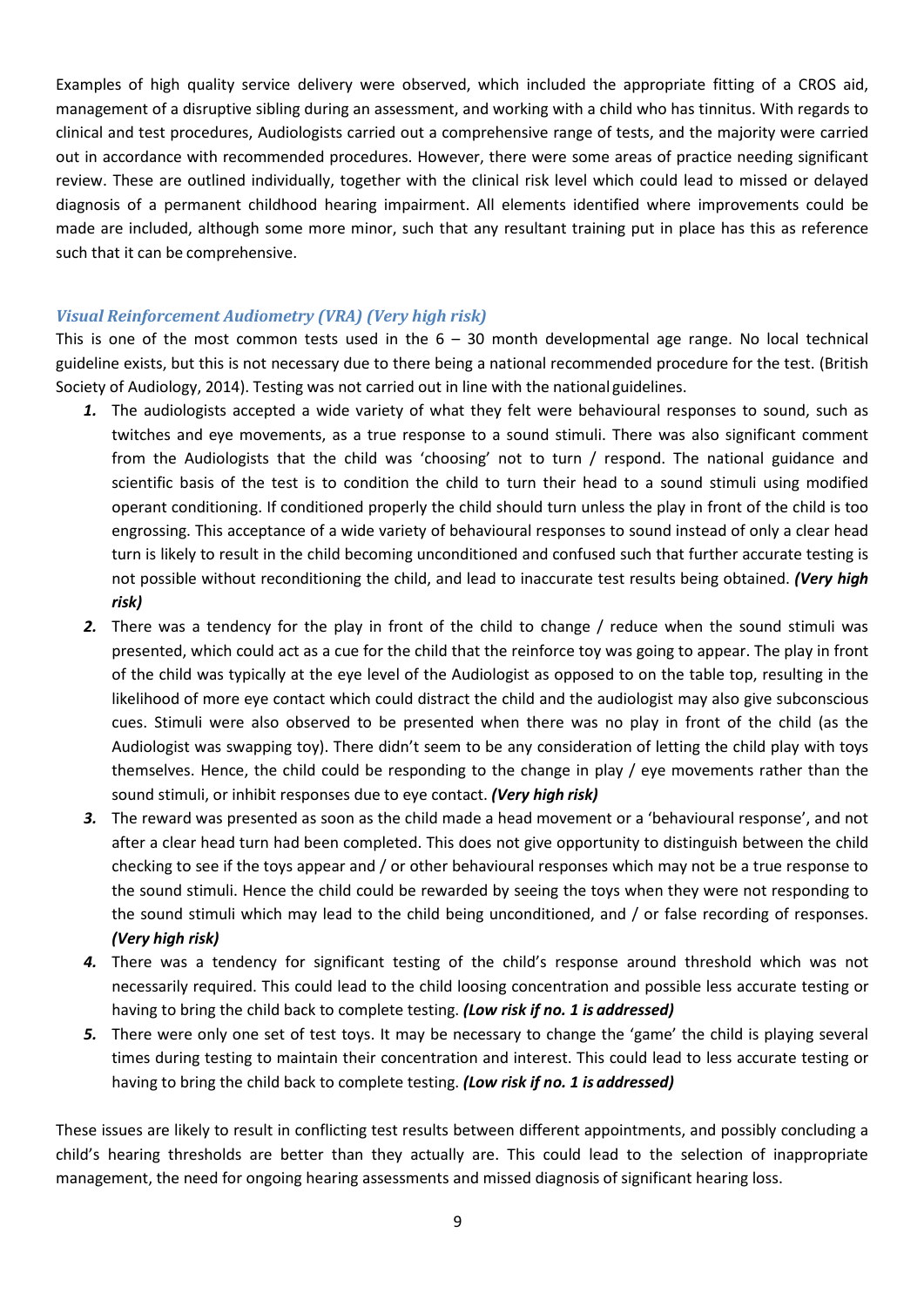## *Auditory Brainstem Response (ABR) testing (Very high risk)*

This is the key test used for babies who do not pass their newborn hearing screen, and is used to diagnose significant hearing loss in the first few weeks of life so that it can be managed, e.g. with the provision of hearing aids. A significant body of research exists showing that if hearing aids are not fitted early (i.e. under 6 months of age) a child's language development may be atypical and / or delayed, and if permanent childhood hearing impairment is identified late, this may have a profound life-long impact on that child's communication and wider development.

ABR testing is not currently being carried out at Lothian so it was not observed. There is one member of staff who usually carries out ABR testing and whom has done so for many years, and another member of staff being trained up. It was reported during the interview stage that ABR testing was not being carried out according to national guidelines (British Society of Audiology, 2019), including not consistently carrying out bone conduction testing (which very recently has been exacerbated by faulty equipment which has not been addressed in a timely fashion), and not using agreed guidelines to decide if a response is present. *(Very high risk)*

This is likely to result in inaccurate test results, which could lead to delayed or missed diagnosis of permanent childhood hearing impairment.

## *Speech testing (Moderate risk)*

Speech testing is typically used to supplement / cross check hearing threshold results, as an outcomes measure for children with hearing aids, and as an alternative test for shy children or more complete cases.

- *1.* All speech testing observed was carried out using live voice, and monitoring the level of this using a sound level metre placed on the table and not at the ear of the child. This could result in the child hearing the speech at a different level to that the Audiologist recorded the level to be. *(Moderate risk)*
- *2.* During the McCormick toy test, if the child did not know or vocalise the name of the toy, their knowledge of it was not routinely checked with the parent / carer. A leader phrase (e.g. "show me the...") was not always used. *(Moderate risk)*

This could lead to inaccurate test results. As speech testing should not routinely be used as the sole test when assessing a child, this is rated as moderate risk.

## *Pure Tone Audiometry (Low risk)*

This is a standard 'adult' hearing test which can be adapted for children from approximately 24 months of age by using 'games' for them to complete when they hear sounds.

- *1.* In one case observed, masking was required to check ear specific thresholds for a bone conduction stimuli, and this was started without any instruction to the young person to 'ignore the wind', when the young person was of a developmental age when they could have understood this instruction. This resulted in a little confusion on the part of the patient, and although it did not affect the results for this case, for other cases the confusion may result in a loss of interest or understanding from the patient such that the testing may take longer or become less accurate. *(Low risk)*
- *2.* For some of the testing observed there was a tendency for significant testing of the child's response around threshold which was not necessarily required. This could lead to the child loosing concentration and possible less accurate testing or having to bring the child back to complete testing. *(Low risk)*

Both of these are low risk and are unlikely to affect diagnosis, however, longer testing may limit what other tests could be completed within the session due to time limits or the patient's concentration limits, and may result in the need for additional appointments.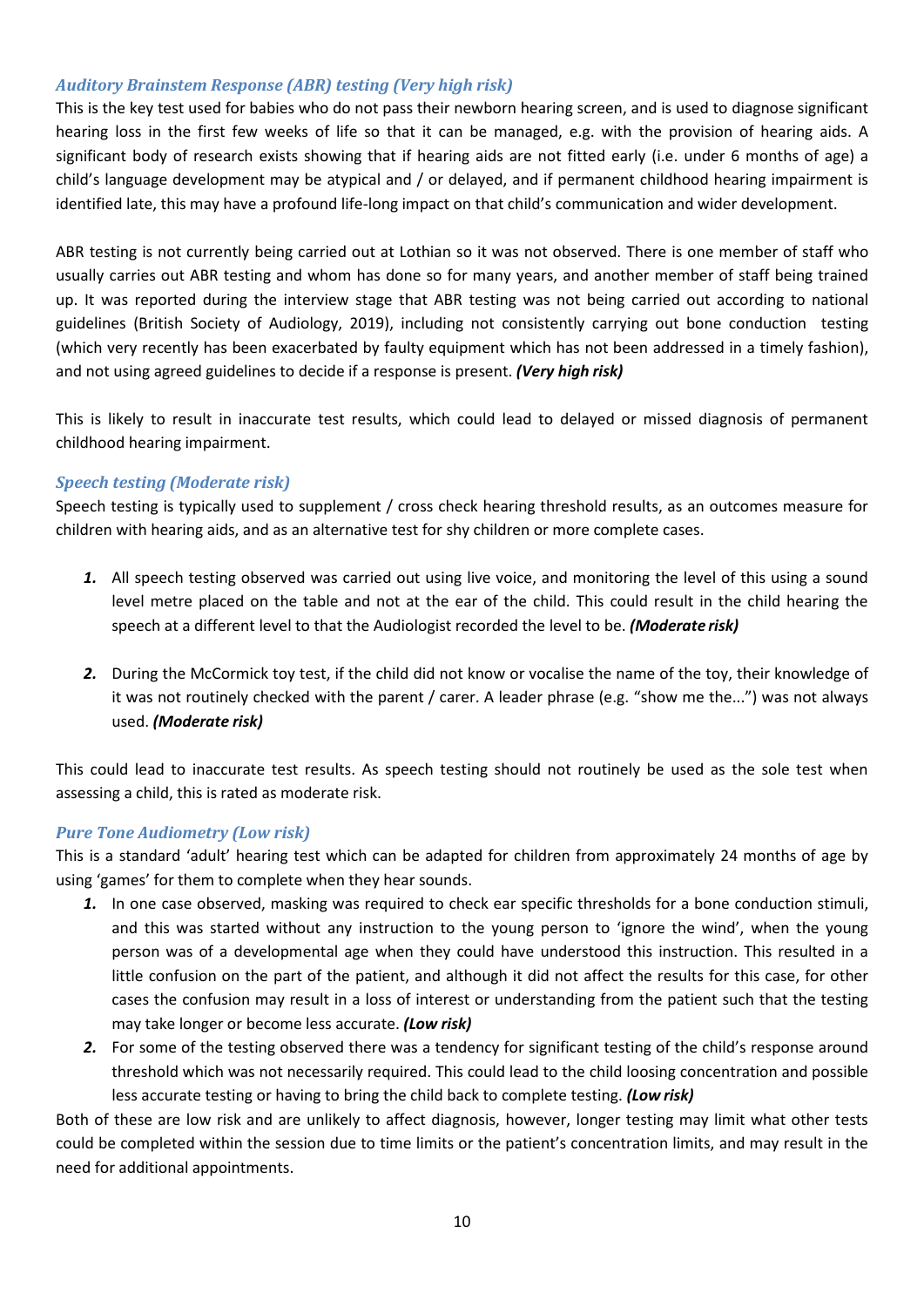## *Test selection, result integration and critical review (Very high risk)*

There was no clear guidance in protocols regarding how to select the most appropriate tests for the child's developmental age, and requirements of the assessment. Although in all clinics observed test selection was appropriate with regard to developmental age, for one case that was seen previously there was a suggestion that a test was used that was only suitable for those with a lower developmental age. If the test selected does not match the developmental age, responses are likely to be very variable, leading to a confusing picture of the child's hearing, which could lead to additional appointments and delayed diagnosis / management. *(High risk, if all very high risks have been addressed)*

There was a lack of critical review of previous test results for children that were seen on more than one occasion, and a tendency to conclude that any changes in results were due to the child being difficult to test or could be explained by test variation. Cases are discussed, in particular across the multidisciplinary team however there was no evidence of critical reflection on test accuracy within and between these cases. There seemed to be some level of acceptance that there was a group of children who did show these variable responses from both Audiologists, and from the wider multidisciplinary team. There were a range of comments from members of the multidisciplinary team regarding variable or conflicting results. A critical review of the test technique and accuracy does not seem to have been considered, either within the Audiology team or by the wider multidisciplinary team. This lack of scientific approach and critical review of the findings over time could lead to additional appointments and delayed diagnosis / management. **(Very high risk)**

In routine assessment clinics there was a suggestion of over reliance on parental views of a child's hearing. There is a long standing evidence showing parental reports of hearing ability are not accurate, especially for milder hearing losses and in younger children (Watkin et al. 1990, Rosenfeld et al. 1998, Swierniak et al. 2021). There also seemed to be less consideration of reports from nursery and of speech / communication development, which can add to a clinical picture. When results are conflicting it is important to take into account the whole clinical picture, and weigh the evidence accordingly. Over-reliance on parental reports and not considering the full range of evidence could lead to additional appointments and delayed diagnosis / management. **(Very high risk)**

Whilst the introduction of more testing within clinics can have some advantages, there seemed to be a lack of thought as to the justification of carrying out an additional test, such that it seemed a 'test battery' approach. There may be justification to carry out a smaller number of tests to a high standard and gain enough information to appropriately manage the child in some cases. **(Low risk)**

Testing was described in a positive way as a "dark art" by one member of the multidisciplinary team and "amazing" by another. All audiological tests are scientific and technical; there were no comments regarding scientific accuracy and rigour.

## *(Re)Habilitation (High – Low risk)*

Generally, this area of the service seemed to be well led, with a greater scientific approach. However, there seemed to be a reluctance to discuss the possible benefits and limitations of hearing aids for some losses. Two cases observed had significant hearing losses which they had for a number of years. One who had a significant mild loss was only just being aided despite significant concern from nursery and a lack of clarity in her speech. Another child with a ski-slope loss after 2 kHz was not aided, and there was just one comment from several years ago that it was "discussed how hearing aids would not help", but no trial seems to have ever been undertaken. The newborn hearing screening flow charts state that those with a mild loss up to 40 dB (dB scale not given) bilateral hearing loss would be followed up at 8 months, however, if a baby did have a bilateral sensorineural hearing loss in the 30 - 40 dBHL range, there is a growing body of evidence showing benefits of aiding young (Fitzpatrick et al 2015, Walker et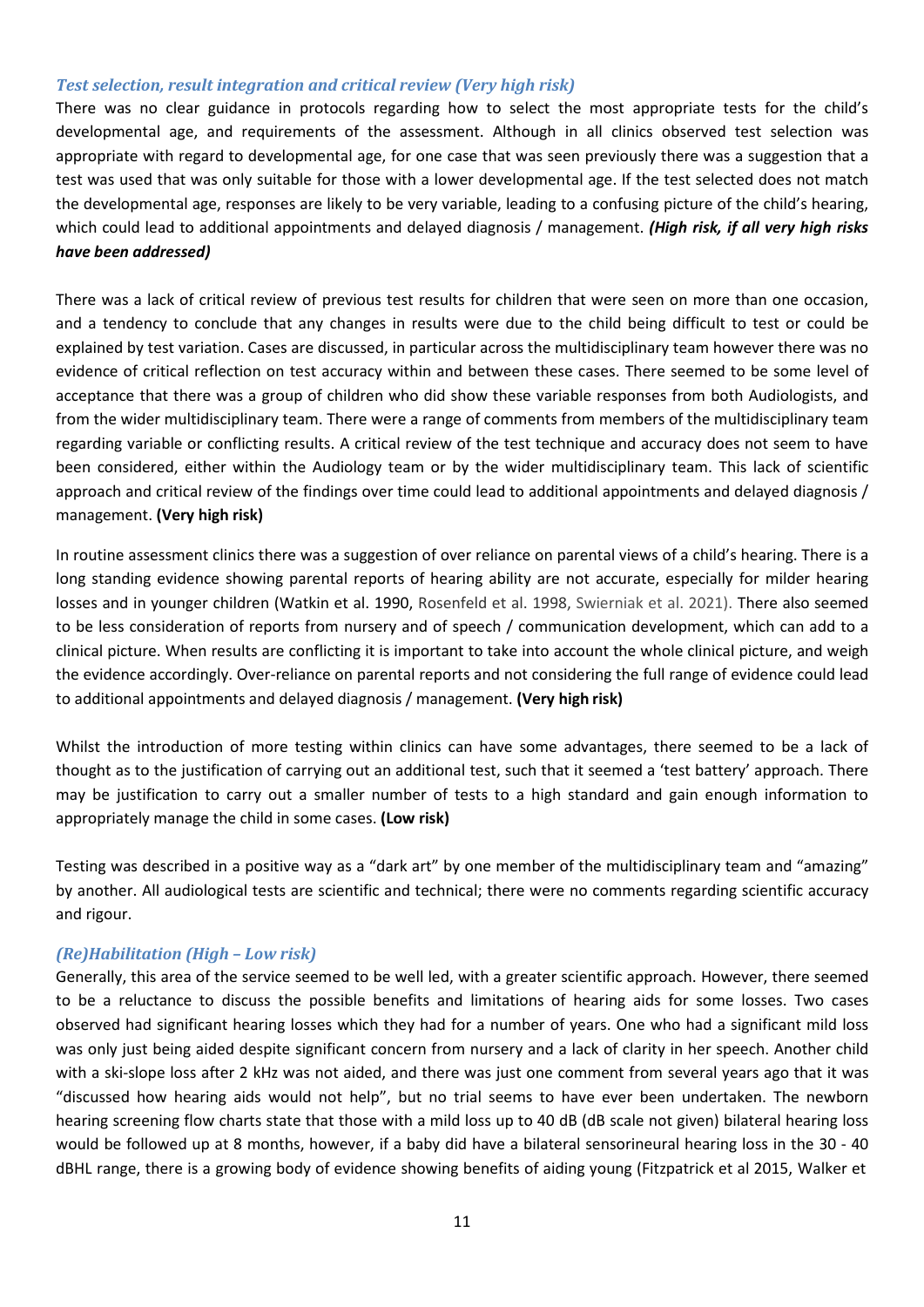al. 2015, Ching et al. 2017). Not considering or trying aids in these patients may result in significant hearing problems and an impact on speech development, and / or potential litigation cases. *(High risk*)

Earmould turn-around time was reported as typically 2 weeks. Although not included in the QSfPAS (NHS Scotland, 2016) it is recognised clinically, especially in babies and young children, that earmoulds should be replaced rapidly due to the reliance they may have on their aids and the detrimental effect poor fitting earmoulds can have on hearing aid use and sound quality. Standards state that earmoulds should be processed by manufacturers able to provide a 24 hour turn-around time (BSA, 2013) and should be received by the parents within five working days of the impressions being taken (MCHAS 2005, Department of Health 2008). *(Low risk)*

Hearing aids are sometimes loaned to patients or use for trials. This practice should be reviewed in line with infection control guidance. *(Low risk)*

## <span id="page-11-0"></span>**Guidelines (Moderate risk)**

There are a significant number of protocols, guidelines and clinic templates used by the Audiology Department, which are stored on the departmental shared drive, and accessible by all. Some of these have been written by members of the department or the multidisciplinary team, and some are copies of national or professional documents. Some are technical documents outlining how to do a particular test, where as others gave an overview of a clinic appointment, and others had pathways and referral routes. These documents are in varying formats and style, and vary significantly in content. The content is not necessarily obvious from the title of the document, and some content is repeated across two or more documents. References in guidelines were typically very limited, sometimes absent and those that were used were sometimes old and out of date. Guidelines did not routinely reference other guidelines, e.g. if a document summarising the content of an appointment mentioned a particular test, it did not then reference the test procedure that should be followed, such that all the documents seemed disjointed and unrelated. It was not clear how / if the plethora of national / professional guidance documents were used / followed.

Some key elements are not included in the guidelines, such as how a suitable test should be selected and how to decide on the management of inconclusive cases or those with conflicting test results. There are not technical guidelines to cover all tests, e.g. How to use Manchester Junior words. The majority off the documents did not include the name of the author, version numbers are not routinely used, and there were varying review periods. Findings from the review of locally produced guidelines are summarised in appendix D.

It was documented in some guidelines that "An audit of the Paediatric Audiology Service by the MRC Hearing and Communication Group, University of Manchester and commissioned by the Scottish Government took place in August 2007. This recommended that protocols and care pathways should be reviewed and documented." No further information was given.

Most Audiologists reported being very familiar with the departmental guidelines, such that they don't need to refer to them often. Staff gave a confusing picture as to who was responsible for reviewing the updating guidelines

Whilst it is good to see the department now has a wide range of guidelines in place, given the concerns found it is important that these are complete, and reviewed and updated regularly in line with the evidence base, using good document control. All staff need to be very familiar with the guidelines and the importance of following them. Permissible deviations from the guidelines should be clearly stated within the guideline. The guidelines can then for the basis of the quality assurance of clinical practice by peer review. **(Moderate risk)**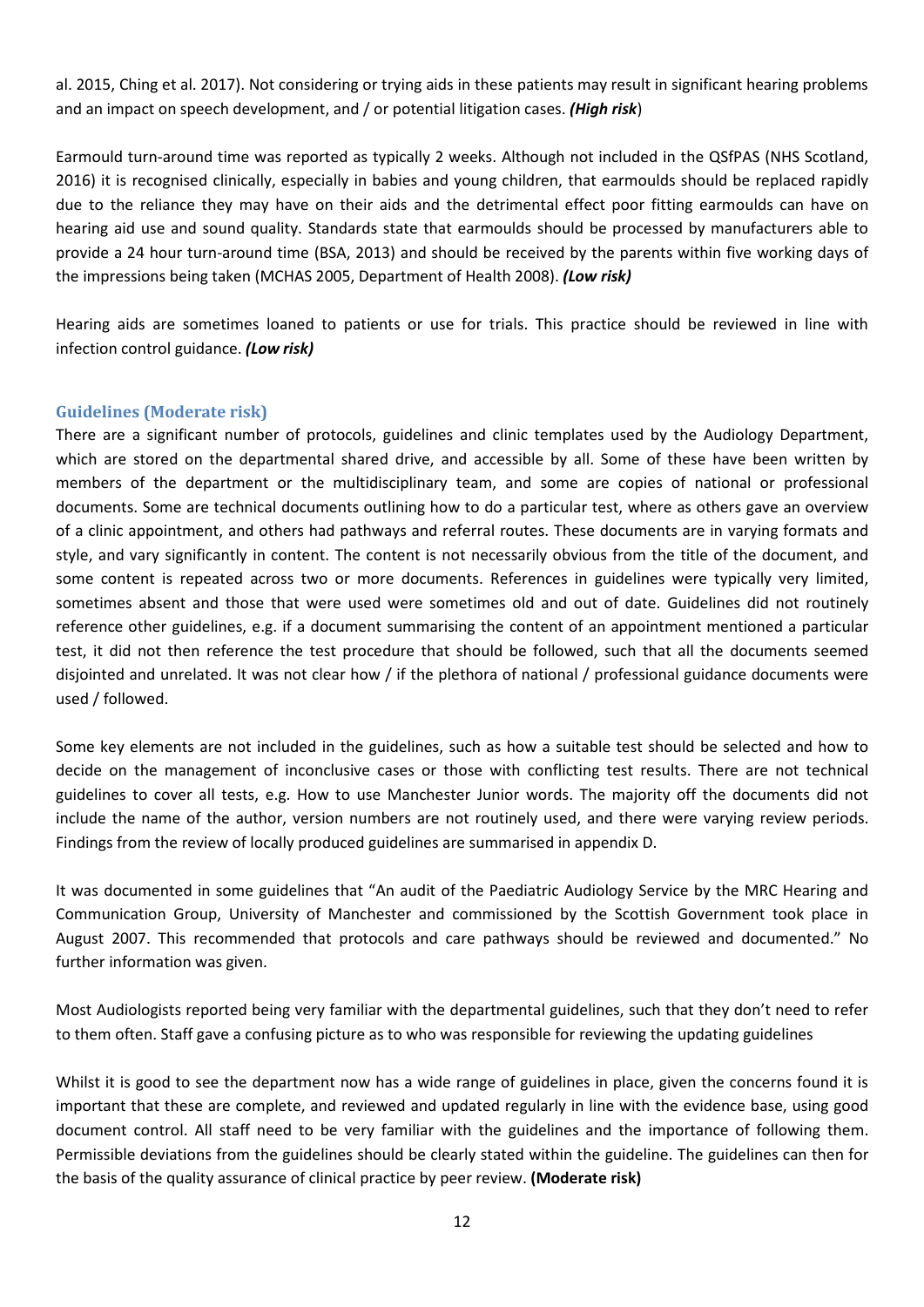#### <span id="page-12-0"></span>**Management structure**

Within Paediatric Audiology the Head of Service directly line manages the whole Audiology team, completing the majority of the operational and human resource management functions, as well as much of the decision making. The management of the Newborn Hearing Screening service has been delegated to the Screening / Diagnostic Lead, plus some financial aspects. This results in a high management workload for the Head of Department which could impact on ability to stay clinically active. No-one else within the department who was interviewed reported having any leadership or management training, or significant time allocated for management work, as such there is a significant gap in skills, knowledge and experience required to manage the department in the absence of the Head of Department, and Screening & Diagnostic Lead, which is the current situation. When the Head of Department is on leave, the majority of management actions are put on hold.

All Audiology staff have annual appraisals and development plans agreed, other than this annual meeting there are no other routine 1:1 meetings with their line manager, although meetings can be arranged ad hoc as required.

Originally there were three band 7 roles reporting into the Head of Audiology, a (Re)Habilitation Lead, Diagnostic Lead, and Screening Lead. The Habilitation Lead has become part-time, with no known backfill, such that her clinical role, which includes a significant amount of high quality multidisciplinary work, is difficult to fit into working hours. The Diagnostic and Screening Lead roles have been combined into one. Hence, there has been a significant reduction in band 7 Audiologists within the department over time. Staff at this level and above would typically be expected to provide management functions and scientific leadership within their clinical area, being educated at post graduate level or equivalent, which includes training in critical reflection and appraisal. In order to do this effectively, appropriate non-clinical time needs to be allocated to management and service development. Staff at lower grades would also benefit from involvement in the management of the department by being delegated specific work and responsibilities. Only one example of this was given, which was the forthcoming QSfPAS internal audit in 2022, when the Head of Service plans to delegate each of the different sections of the standards to different members of staff to collate information. In order for this to be carried out to an appropriate level staff need to be familiar with clinical audit and quality assurance principles.

Paediatric Audiology is considered a specialist area of audiology, and in order to lead clinics additional staff training is required, for example, completing the British Academy of Audiology Higher Training Scheme module(s) in paediatrics, or completion of the Scientist Training Programme. As a result, Paediatric Audiologists are considered to be at Healthcare Scientists Careers Framework (HSCF) level 6 and above. Therefore, they are typically paid at a minimum of AfC band 6, with those carrying out more complex work or seeing more complex patients which requires a significant amount of experience after postgraduate training in paediatric audiology, are usually a minimum of AfC band 7. Within the service at Lothian a number of staff are paid at AfC band 5 which is not in-line with their HSCF level.

The Head of Service reports into the Service Manager, who in turn reports into the Director. As would be expected, there is a certain amount of trust in these relationships that the clinical quality of the service is acceptable and any concerns to the contrary would be reported, as the Service manager and Director are not qualified Audiologists. The Director was aware of the audits against the quality standards in 2013 and 2017, and that the internal and peer review scores were similar on average, and was not aware of any specific concerns raised. The Head of Department reported having a good relationship with their line manager, having regular meetings and feeling supported and valued. The Head of Department reported making the Audiology Team aware of the managers she works with, mentioning them by name and occasionally managers visiting the department or attending staff meetings however, the Audiology Team reported very limited knowledge of the management team.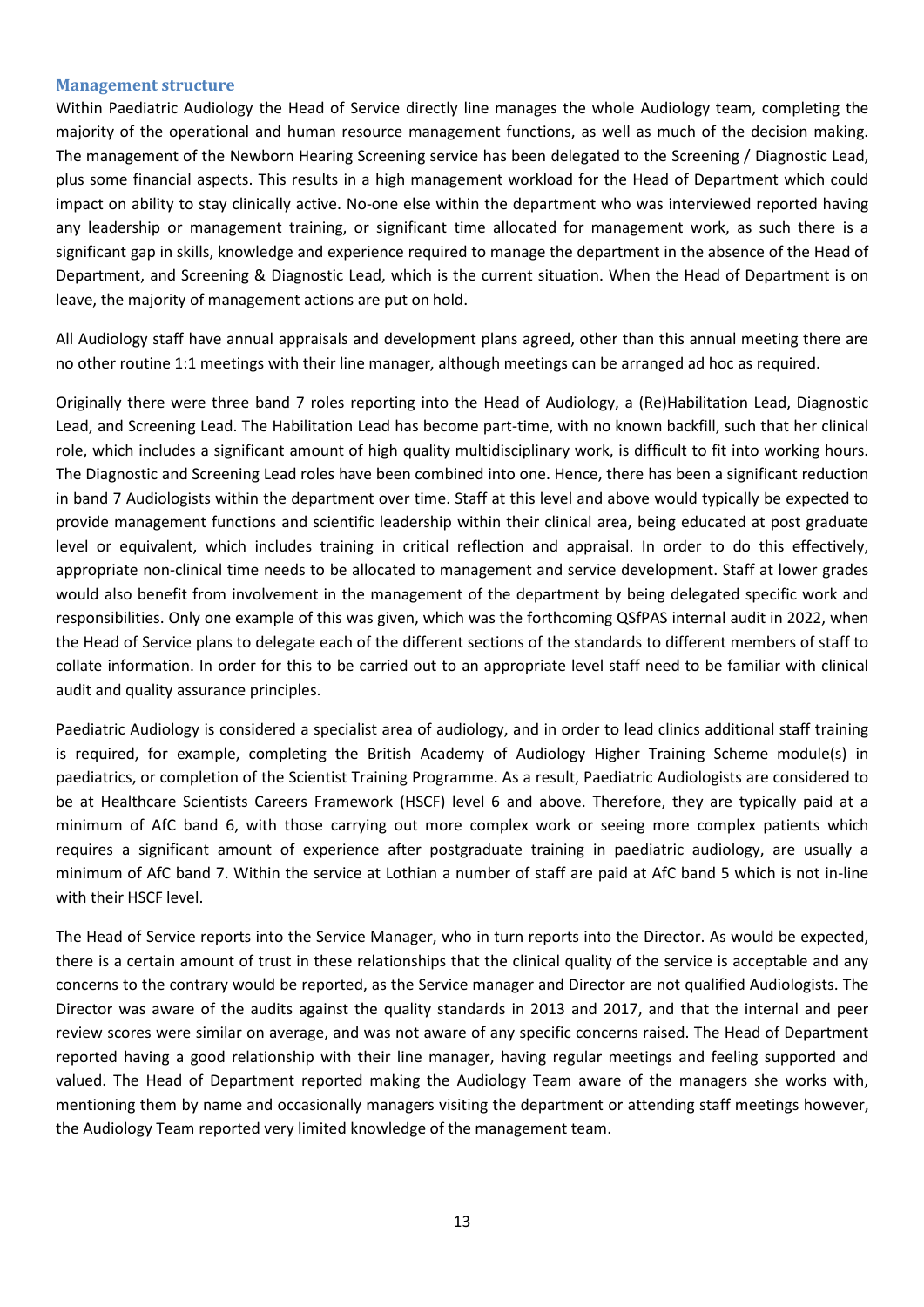## <span id="page-13-0"></span>**Clinical Audit**

There appears to be no regular clinical audit programme within the department other than the review of all reports before going out of the department. These reviews look for spelling / grammar errors and are also to check management decisions. If any issues are found the individual completing the review would address this with the author however there did not seem to be any recording of these reviews nor monitoring to look for potential patterns between different clinics, patient types or Audiologists.

There have been two previous audits against national quality standards carried out by the department. The first used the first edition of the quality standards (NHS Scotland, 2009). There are a number of areas in which evidence was lacking to prove a quality standard was met. For example;

- The department stated that they were fully compliant with national test standards / guidelines at this point, which was agreed by the external peer reviewer, but no actual evidence documented to support this.
- The self assessment and peer review stated that staff in senior positions were trained to postgraduate level supplemented by suitably assessed practical experience in paediatric audiology, but no detail of what this 'suitably assessed practical experience' was recorded.

There are also other examples when the accuracy of scoring of compliance could be questioned. For example:

• The quality standards state that formal peer review of all procedures for all staff should be carried out at least every two years; the evidence given is that informal peer review is completed as staff work in pairs. Three criteria were scored as a group. The self assessment was scored five out of five which means "fully meets quality standard criteria". The external reviewer gave a score of four out of five which means 'Almost fully meets the quality standard criteria' despite there being no formal peer review process in place.

The quality standards were revised and updated and the second edition (NHS Scotland, 2016) required far more specific evidence to demonstrate compliance (e.g. case audits), and the department completed a re-audit in 2017. This involved a self assessment and then a desktop peer review of the scores given by external reviewers. The audit document provided for the BAA review only contains the scores against the criteria, and none of the supporting evidence. Where the score is less than fully compliant there is no statement to explain why. Of note, quality standard criteria 2.a.3 regarding following national standard / guidelines where these exist was scored a 4 (almost fully meets the criteria), yet the external assessors gave a 3 (meets around half the elements). For newborn hearing screening both the self assessment and external assessment gave a 4, which is not consistent with the reports given during the visit. A number of the criteria under section five, Skills and Expertise, were zero (no elements of the quality statement criteria are met (or not evident)), these are given below:

- 5a.4 Competency of staff performing all clinical procedures is verified by peer review or competency checks at least every 3 years. These are formally documented.
- 5a.5 NBHS Competency of staff performing neonatal assessment activity is verified by competency checks at least every 3 years. These are formally documented
- 5a.6 There is a Departmental process for dealing with the outcome of peer review observations, and concerns regarding clinical practice at any other time.
- 5a.8 All staff assisting audiologists demonstrate competence in the roles performed.

These scores on sections 2 and 5 when looked at together, i.e. not always following national standards and no peer review or processes for dealing with concerns about clinical practice, should have raised concerns and been addressed.

The next audit against these standards was reported by the Head of Service as planned to start in January 2022 across Scotland, with external peer review planned to start in January 2023.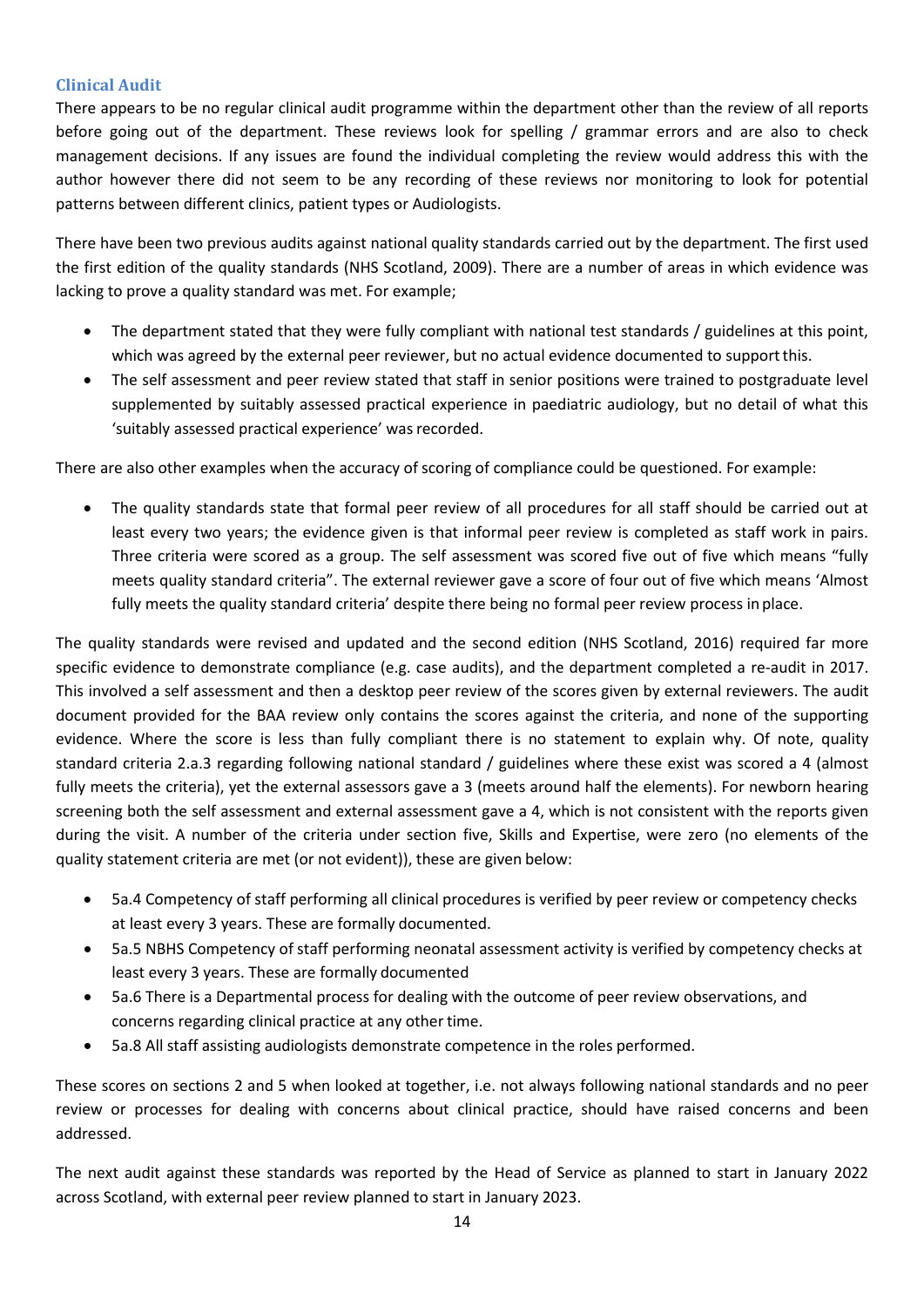When asked, Audiologists were not aware of any audit activity within the department currently, and gave the impression that this is not something there were particularly familiar with or had been involved in. When asked to rate the service the majority scored it highly (four or five out of five), but none used objective evidence to support this claim, e.g. by referencing quality standards and supporting audit work.

The newborn hearing screening specification outlines the QSfPAS which apply to the screening programme and who is responsible. The screening manager is also the diagnostic lead for the Paediatric Audiology service and carries out the majority of auditory brainstem response tests on babies who do not pass the screen. Although this will have benefits, such as a high level of knowledge and familiarity with both aspects, this is also a potential conflict of interest, if issues arise with one or more elements of the pathway.

There is regular review and reporting of waiting times and activity, and an annual report outlining the service, activity levels and caseload, however this annual report does not comment on trends in activity and caseload compared to previous years.

## <span id="page-14-0"></span>**Compliments, complaints and concerns**

Compliments are shared with the team and any cards displayed in the staff / administrative office. It was reported that patient satisfaction surveys have been carried out in the past however no evidence of this was provided.

There was a positive approach to receiving complaints, appreciating how they can be used to improve services. Staff gave examples of recent complaints. These included moving toys within clinical rooms, so they are out of sight and no longer tempting for children to touch, and improvements in Deaf awareness by adding a lipreading alert to Auditbase. Staff understood that it is best to try to resolve complaints quickly, and typically the Head of Service would contact patients to resolve issues. Issues highlighted as a result of complaints are often discussed at staff meetings. Staff said they don't get many complaints and that the case reviewed by the Scottish ombudsman 'came out of the blue', and they did not mention any other similar complaints having been received.

There was no evidence that trends in complaints were monitored either within the department or by management, nor complaints looked at from a departmental level to look for trends. It was reported that the Ombudsman report was not circulated to alert those in the wider multidisciplinary team of potential issues which may have highlighted other cases warranting a review to ensure management had been appropriate.

All Audiology staff reported that they felt confident to raise any concerns and that they were 'able to speak up'. Typically they would do so either at the staff meetings or directly with the Head of Service, and reported that they would be listened to.

There were conflicting reports of how any child protection concerns would be managed. All staff said they would let someone know if they had concerns, but whom they let know varied and there was little mention of the hospital child protection team.

## <span id="page-14-1"></span>**Newborn Hearing Screening & screening team**

The screening team are managed by a senior member of the Audiology team. They reported a marked difference in management and leadership from that described by those working within audiology which requires further investigation. This includes not having regular meetings, being less responsive to concerns raised and having not had appraisals for 2 – 3 years. The Newborn Hearing Screeners reported not feeling part of the Audiology Team but rather part of the ward team. Issues raised which are outside the scope of this report have been brought to the attention of the board.

Concerns were raised regarding the condition of some equipment, which is essential to the screening programme. Availability of some test equipment, such as longer leads, was restricted. These equipment issues could lead to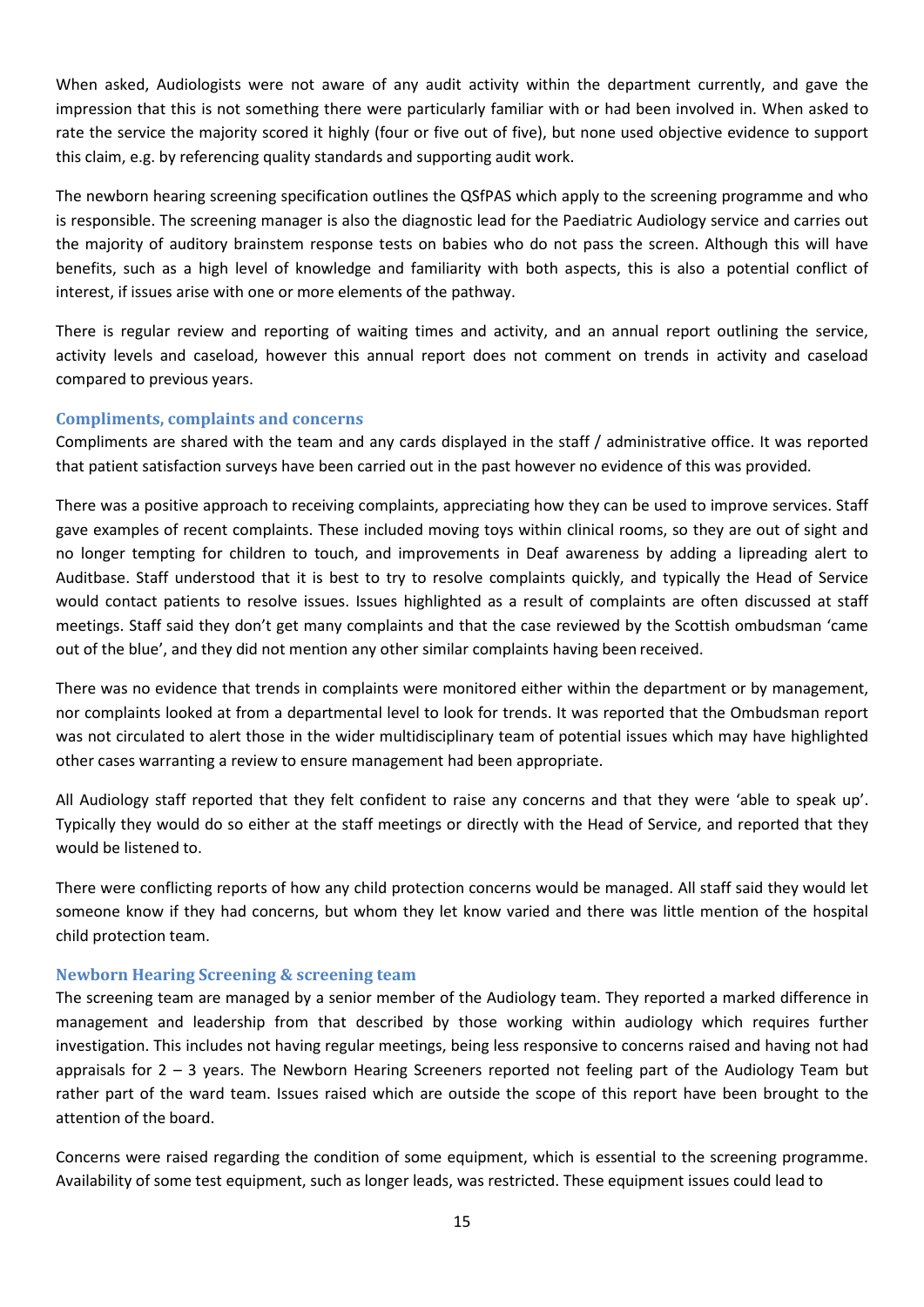discontinuity of the screening service and / or higher referral rates, which could lead to delayed or missed diagnosis, and therefore should be considered a clinical risk.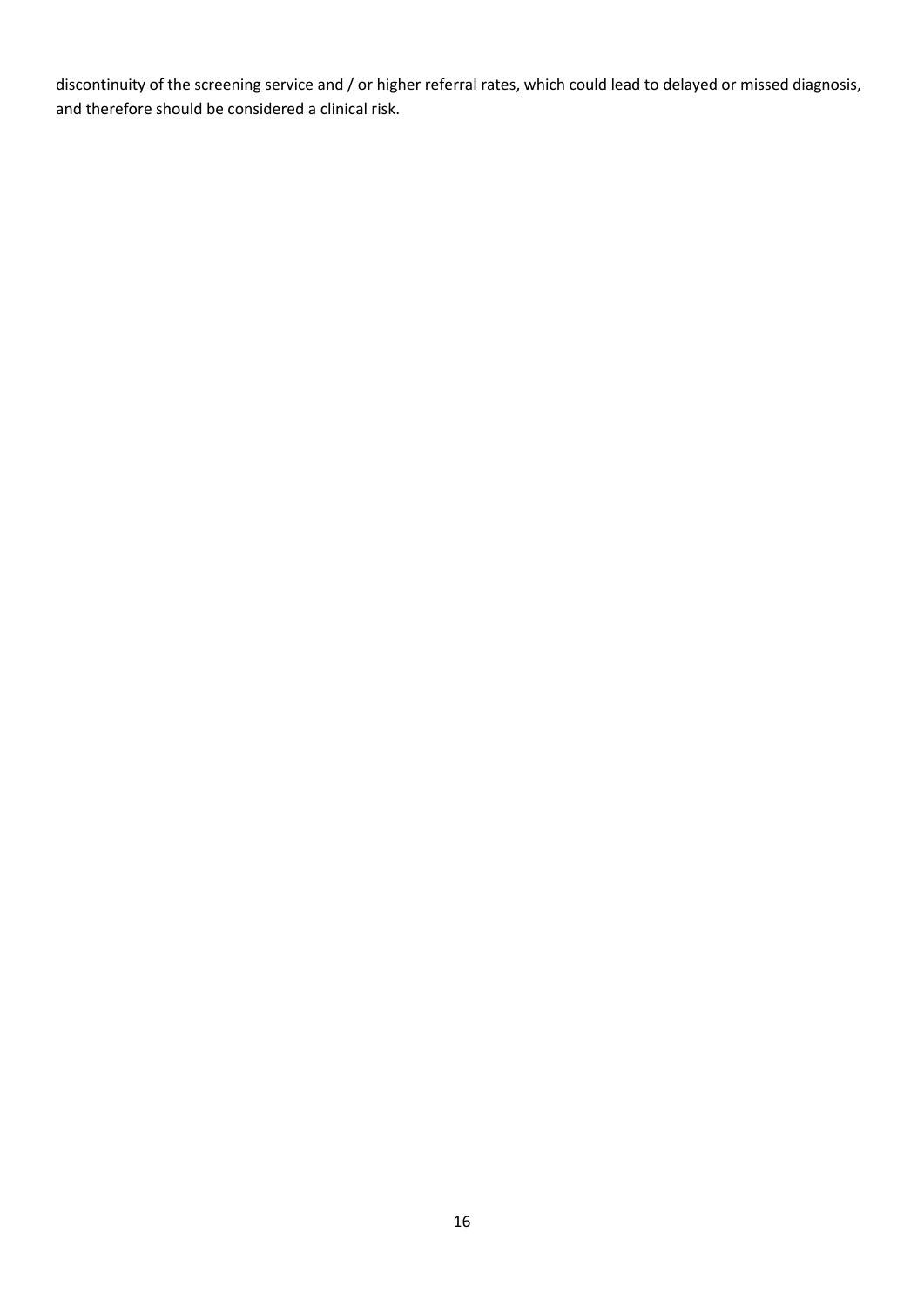## <span id="page-16-0"></span>**Summary**

The paediatric Audiology team are a hard working team, aiming to give a high quality and comprehensive service and are willing to learn and develop the service. There are many aspects of good practice as given below. The staff seem generally unaware of the issues with the current service found by this review. This review suggests the root cause of these issues are:

- 1. Inaccurate in-house training of staff with no external competency assessment of clinical skills resulting in tests being carried out incorrectly
- 2. A lack of sufficient scientific leadership, knowledge and enquiry. Had critical appraisal skills been used to continually reflect on the evidence base, guidelines, assessments, tests and results these issues should have been identified and action plans put in place and then monitored to ensure they were resolved promptly.
- 3. A lack of routine and robust quality assurance processes using hard evidence to assess quality and monitor the service.

## <span id="page-16-1"></span>**Areas of good practice**

Related quality standards are referenced.

- Strong ethos of team work and collaboration
- Audiologists: supportive of each other, friendly, approachable, all treated with respect, "a family"
- Regular team meetings incorporating service level information and clinical developments
- Team enjoy their work and "go the extra mile" for patients and families
- Excellent communication between audiologists in clinic, a collaborative approach in pre-school clinics
- Clear intent to continuously improve service
	- e.g. Support of ENT recovery, Introduction of standardised questionnaires
	- Evidence of service taking action to improve patient experience following complaints
- Well organised service
- Audiologists clearly patient focussed and family friendly in clinic
- Good facilities to include sound proofed booths (2a.8, 2a.9)
- Use of questionnaires as outcome measures (4d.1, 4d.2)
	- Comprehensive range of services and test techniques available (2a.1,2a.2)
- Strong history of multi-disciplinary working (7a.1, 7a.2)
	- Open and responsive communication with other teams
	- Innovative multi-disciplinary clinics
	- Collaborative approach individual patient care
	- Audiology highly regarded by other specialities

## <span id="page-16-2"></span>**Responses to specific questions asked by the board**

## *Review of the diagnostic and testing process to include the training of staff and the regular review of competency, both in undertaking and interpreting tests*

Many areas of good practice were observed in the diagnostic and testing process. However, there are significant issues with two key test procedures; Visual Reinforcement Audiometry and Auditory Brainstem Response testing. Both these tests are used widely and routinely when assessing babies and young children, with clear national guidance. However, this national guidance is not being followed. The inaccuracies suggest a lack of both scientific leadership, understanding of some of the fundamental scientific concepts and requirements of these tests, and the implications of carrying them out inaccurately. These issues could lead to inaccurate or delayed diagnosis, and should be considered as a very high clinical risk.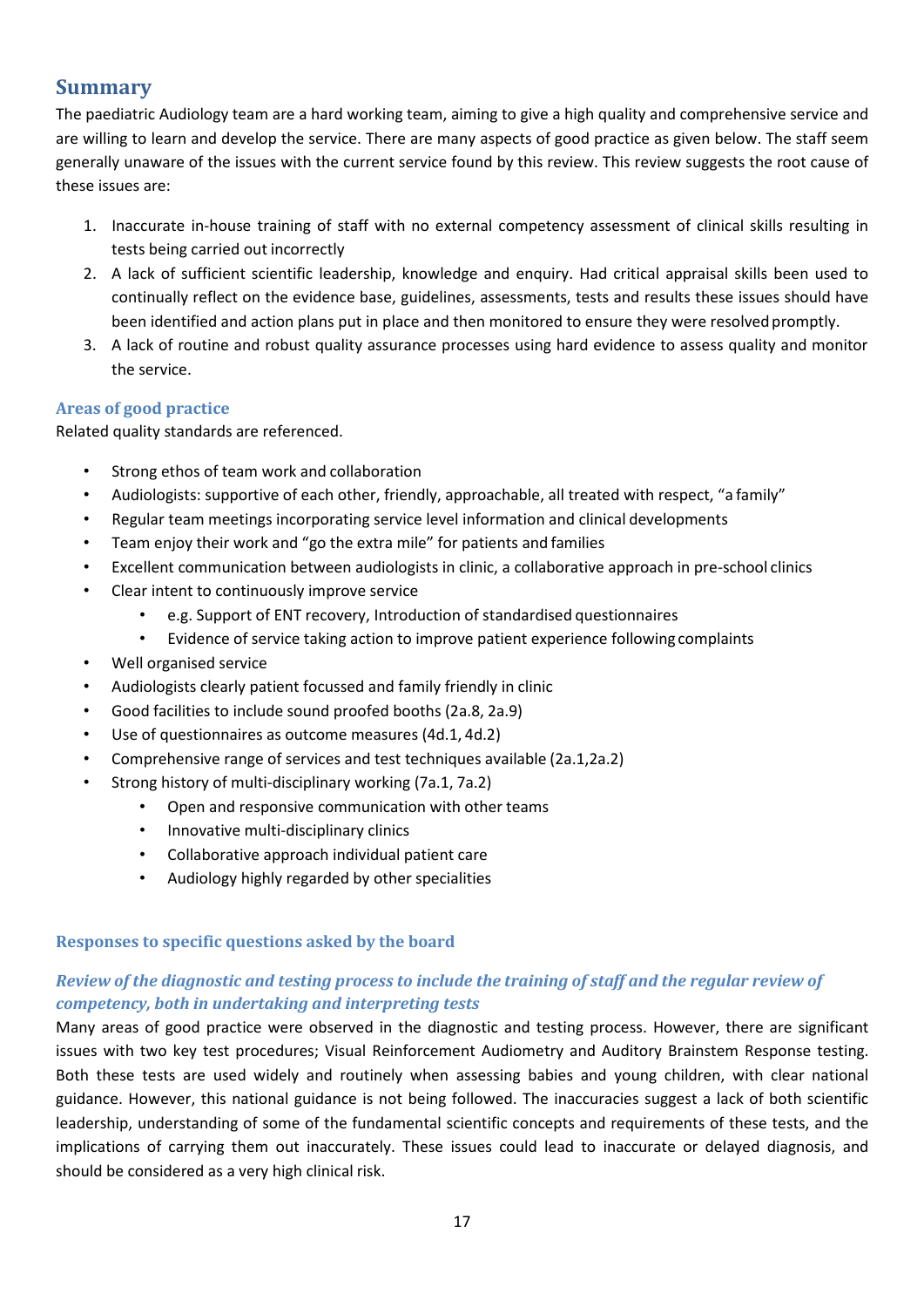The majority of staff have never worked in any other paediatric audiology service, and received their specialist paediatric clinical training within the paediatric audiology department once they joined the department. This inhouse training did not include any externally assessed clinical competency assessment. A number of staff carry out visual reinforcement audiometry, and none raised any concerns about the test methods used. The guidelines for carrying out this test have not significantly changed since its routine introduction in the NHS in the 1990s.

Currently there is one member of staff carrying out the majority of auditory brainstem response tests, and has done so for many years. The guidelines for this test have been reviewed and updated on a number of occasions since the introduction of newborn hearing screening to ensure testing is as accurate as possible to ensure good standards of testing. The latest standards came out in February 2019 (BSA, 2019), however, there were no significant changes with regard to the need to carry out bone conduction testing, or the main criteria used to decide if a response is present. Head of Service was aware national guidelines were not being followed consistently and had highlighted this, and asked for the guidelines to be followed.

There is no ongoing review of competency in undertaking and interpreting tests, such as peer review. Given the above findings it should be questioned whether there is the necessary expertise locally to do this accurately. Regarding the interpretation of tests there was recognition by many staff both within and external to the department, that there were children for whom conflicting results were obtained at different test sessions. This could be explained by the inaccuracies in testing found. However, there was no evidence that the accuracy of testing had been considered as a possible explanation for the test results. Nor did there seem to be a consideration of the physiological basis of the tests and their sensitivity and specificity, when interpreting conflicting or incomplete results. This lack of critical appraisal and scientific approach was seen in other areas, such as the 'test battery' approach to testing.

## *Review of the systems and processes supporting the discussions and actions after inconclusive test result, who is that communicated to and what discussion takes place.*

Staff explained how complex cases could be discussed with Audiology colleagues or the wider multidisciplinary team. There are no written guidelines as to what to do in such cases. Typically cases are reviewed, and in a clinic with more senior staff and often multidisciplinary input, but there seemed to be no particular urgency to retest children in this situation. The lack of scientific enquiry and acceptance that results were found to change between test sessions for some children and that this was likely to be due to the child's behaviour or a progressive hearing loss, as opposed to inaccuracies as outlined above is of significant concern. It is recognised that some children are difficult to test, and their concentration can vary between test sessions, but these children should be comparatively few.

The need for accurate testing is core to assessing every child, however, if complex inaccuracies can easily confuse the clinical picture and together with a lack of critical appraisal of the results, this leads to very high clinicalrisk.

It should be acknowledged that it is only the Audiologists who hold qualifications in audiology, such that the wider multidisciplinary team are unlikely to be aware if testing is being done incorrectly.

## *What is the 'line of sight' about the provision of services and the governance aspects from the service to responsible director, is this fit for 21st century purpose?*

As is often the case, there is significant trust between the Head of Service and Manager, and then Director, that the service is being provided to the correct standards and quality, as the management chain does not include anyone who is qualified in audiology and hence knowledgeable about the clinical details. The QSfPAS audit reports from 2013 and 2016 had been shared with the management, and these had raised no significant concern, but these reports are somewhat basic and do not include details of the evidence used. The combination of areas where scores were lower in 2017 (not always following national standards and a lack of peer review / actioning concerns about clinical issues) should be considered a red flag, and action plan written to investigate and resolve this.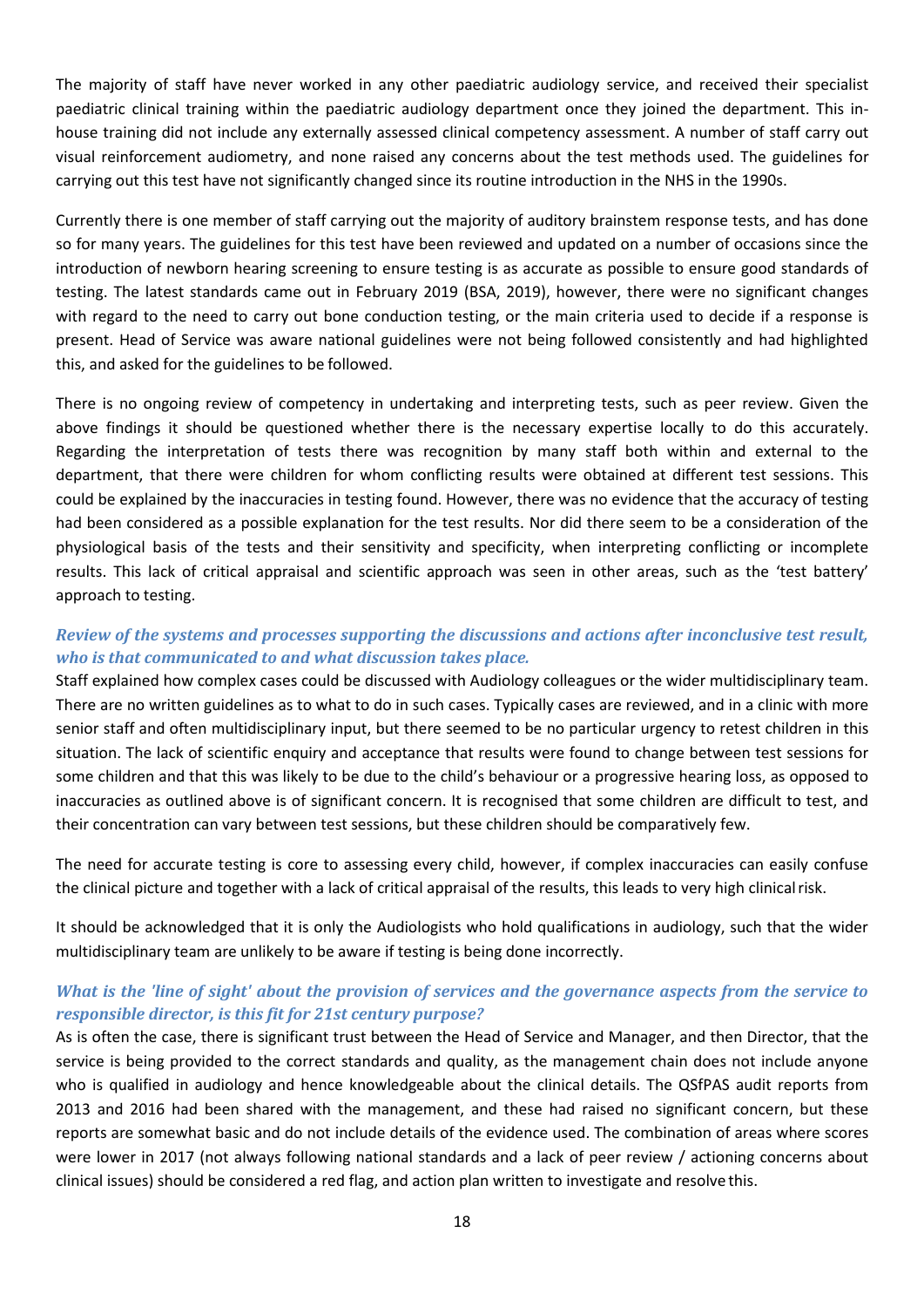As complaints to the department are not monitored by the board to look for patterns or trends, concerns of this nature are less likely to be highlighted.

The Manager and Director are reliant on the Head of Service having a high level of scientific enquiry and leadership, with skills and knowledge in critical appraisal, clinical practice and quality assurance, to be able to ensure leadership of a high quality clinical service. There needs to be clear expectations set around quality assurance to ensure this is robust and is used to regularly demonstrate the quality of the service to the Manager and Director. The Manager and Director need to ensure the results of any audits are considered carefully, and independently of the Head of Service, to ensure they are satisfied that the service is being delivered to the specified requirements. This review and findings suggest significant gaps in the current provision and set-up.

## *When and how often were clinical protocols in the department reviewed and by whom? What are the peer review processes within the between departments?*

Clinical protocols exist, but vary significantly in format, style and content. Some, such as those used in hearing aid clinics, are more comprehensive. There are significant gaps in many for example, in clinical areas such as technical details and references, and from a document control perspective such as author, issue date and version numbers. This includes test selection and management of children with inconclusive or conflicting test results. Audiology staff reported they are reviewed and updated regularly. Despite the department having guidelines, there were examples of both national and local procedures not being followed. The lack of any references in some and limited / out of date references in others is of concern as full references should be expected to demonstrate the underpinning evidence base to the guidance and hence service provision.

There is no formal peer review of clinical competency either within or between departments. The only evidence of peer review shared with the reviewers was the desk-top peer review of the QSfPAS self-assessment, which was carried out by other Audiologists in Scotland. Issues regarding this audit have been detailed in the body of this report.

## <span id="page-18-0"></span>**Summary of main areas of concern.**

Related quality standards from QSfPAS (2016) are referenced where appropriate.

- Clinical competency (2a.3, 2a.4,2a.5, 2b.1,2b.2, 5a.2, 5a.3, 5a.8)
	- Two key assessment techniques are being carried out incorrectly, which could lead to inaccurate, conflicting and/or inconclusive hearing test results and result in delayed of missed diagnosis
	- Majority of current staff completed in-house paediatric training with no external competency assessment
	- Currently no regular review of competency nor peer review, other than checking of outgoing reports
	- Lack of scientific enquiry and critical appraisal with regard to reports from within audiology team and from other professionals of conflicting/changing test results for children. Cases discussed however no evidence of critical reflection on test accuracy within and between these cases
- Lack of scientific enquiry and critical appraisal
	- There is a lack of awareness that test guidance was not being followed and the implications of this
	- There is a lack of critical appraisal of individual patient presentation and test results which is required to appropriately manage cases, especially for complex patients or when test results are conflicting
- Incomplete clinical guidelines (1a.1, 1a.1, 1a.2, 2b.3, 4c.1 )
- Quality assurance: (2a.5, 5a.4, 5a.5, 5a.6, 5a.7, 8a.5)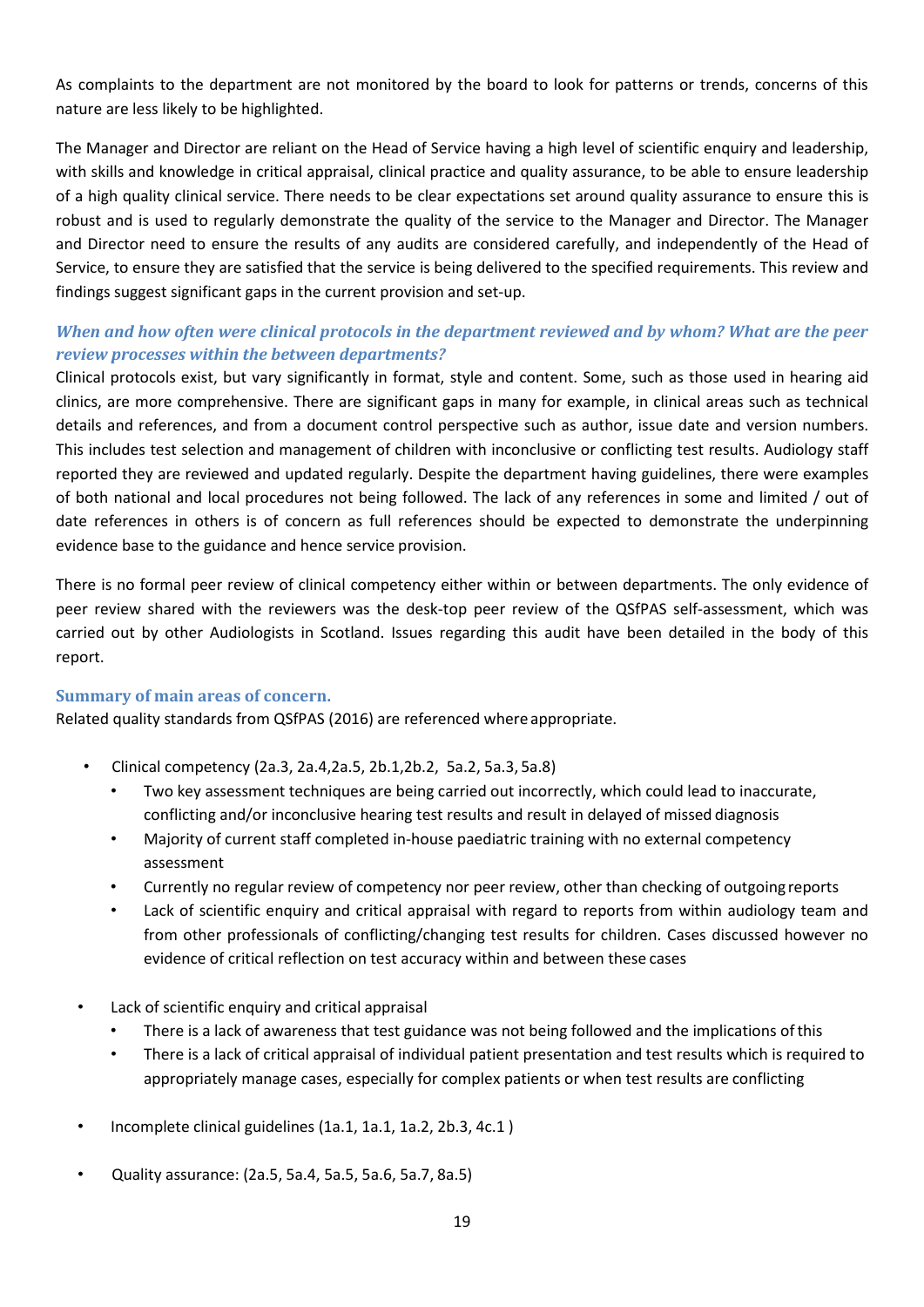- No current quality monitoring plan for service
- No demonstration of recent clinical audits beyond patient satisfaction surveys
- Limited recognition of need to evaluate impact of service improvement
- No evidence of requirement for clinical quality to be demonstrated to relevant Director
- Conflicting reports of who is responsible for development and maintenance of protocols
- Clinical protocols not uniform in style/format/content
- Potential clinical risk linked to equipment/training for newborn hearing screening
	- Including ageing equipment and availability of spares
	- Could lead to issues with service continuity and accuracy of screen
	- Reported limited support for team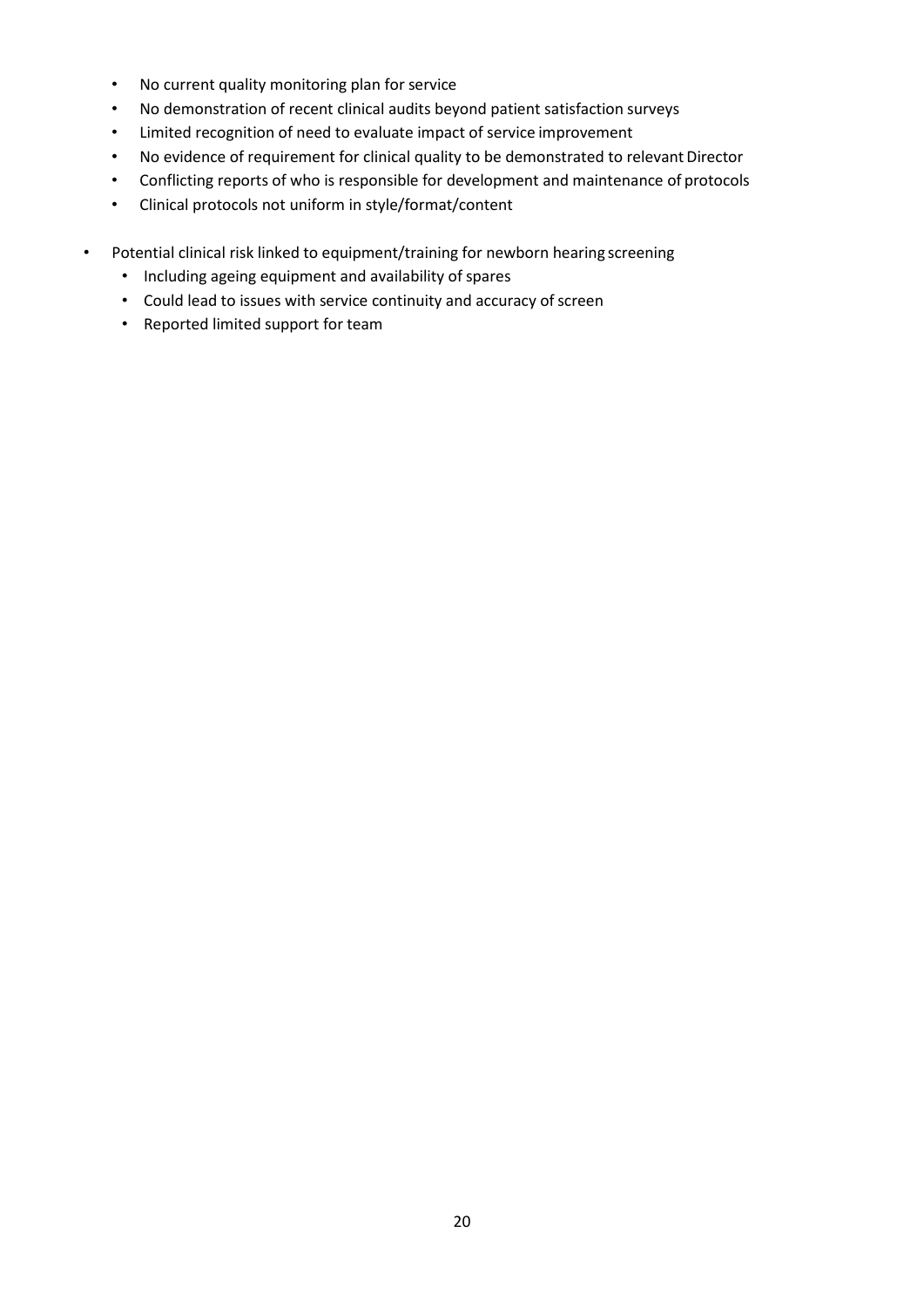## <span id="page-20-0"></span>**Recommendations**

The following recommendations are made, and have been classed according to priority. Urgent and high priority recommendations are to address the immediate clinical risks. Medium priorities are those which are proposed to ensure robust quality assurance such that incidents like this do not reoccur.

## <span id="page-20-1"></span>**Urgent - to address immediately**

- 1. Mitigation strategy updated in light of findings (completed  $8<sup>th</sup>$  October 2021)
- 2. Onsite Visual Reinforcement Audiometry training session covering test technique with case studies incorporated for illustration
- 3. Commence ABR training for appropriate staff (minimum 2 staff) with external support provided (including mentorship and supportive peer review). Consider enrolment onto BAA Higher Training Scheme module in Paediatric Assessment (newborn) to enable staff to obtain recognised qualification which includes externally assessed clinical competency. Consider having two staff working jointly in ABR clinics for peer support, joint learning and to build confidence.
- 4. Ensure there are adequate toys available to use during behavioural testing meeting current Health and Safety guidance
- 5. Ensure there is adequate functioning equipment and spares for the Newborn Hearing ScreeningProgramme

## <span id="page-20-2"></span>**High - within 12 weeks**

- 6. Share the findings of this review within the multidisciplinary team to ensure clinicians are aware that there may be children within their caseloads who may have been tested inaccurately, and the need to review the full clinical picture, so that repeat testing can be arranged as needed.
- 7. Protocols / guidelines to be reviewed, consolidated where appropriate, and updated using full referencing, using version numbers to facilitate document control. New protocols written if they don't currently exist or adopt and amend guidelines from other departments to reduce workload. All clinical staff to receive training in all protocols to ensure they are understood and the importance of following them is highlighted.
- 8. Theoretical and practical training for all staff covering:
	- a. The importance of following protocols and guidelines
	- b. Review of the evidence base to include:
		- i. Accuracy of parental reports of hearing ability
		- ii. Test techniques to include scientific rational and understanding of child development
		- iii. Effects of mild and high frequency ski slope losses
		- iv. The impact of delayed diagnosis of permanent childhood hearing impairment
	- c. Test techniques
	- d. Test selection
	- e. Result integration and critical review
	- f. Management of inconclusive and complex patients
- 9. Arrange clinical mentorship and support for Audiologists to consolidate good practice
- 10. Consider enrolling key staff on BAA Higher training scheme module in Paediatric assessment (6mths +) to enable staff to obtain recognised qualification which includes externally assessed clinical competency and critical appraisal skills.
- 11. Develop an external regular and ongoing peer review system for ABR traces in line with recommendations
- 12. Ensure all staff are familiar with the correct child protection reporting procedures, and recognise when concerns should be highlighted, including some children who fail to attend.
- 13. Review management of the Newborn Hearing Screening Team to ensure the team are supported asneeded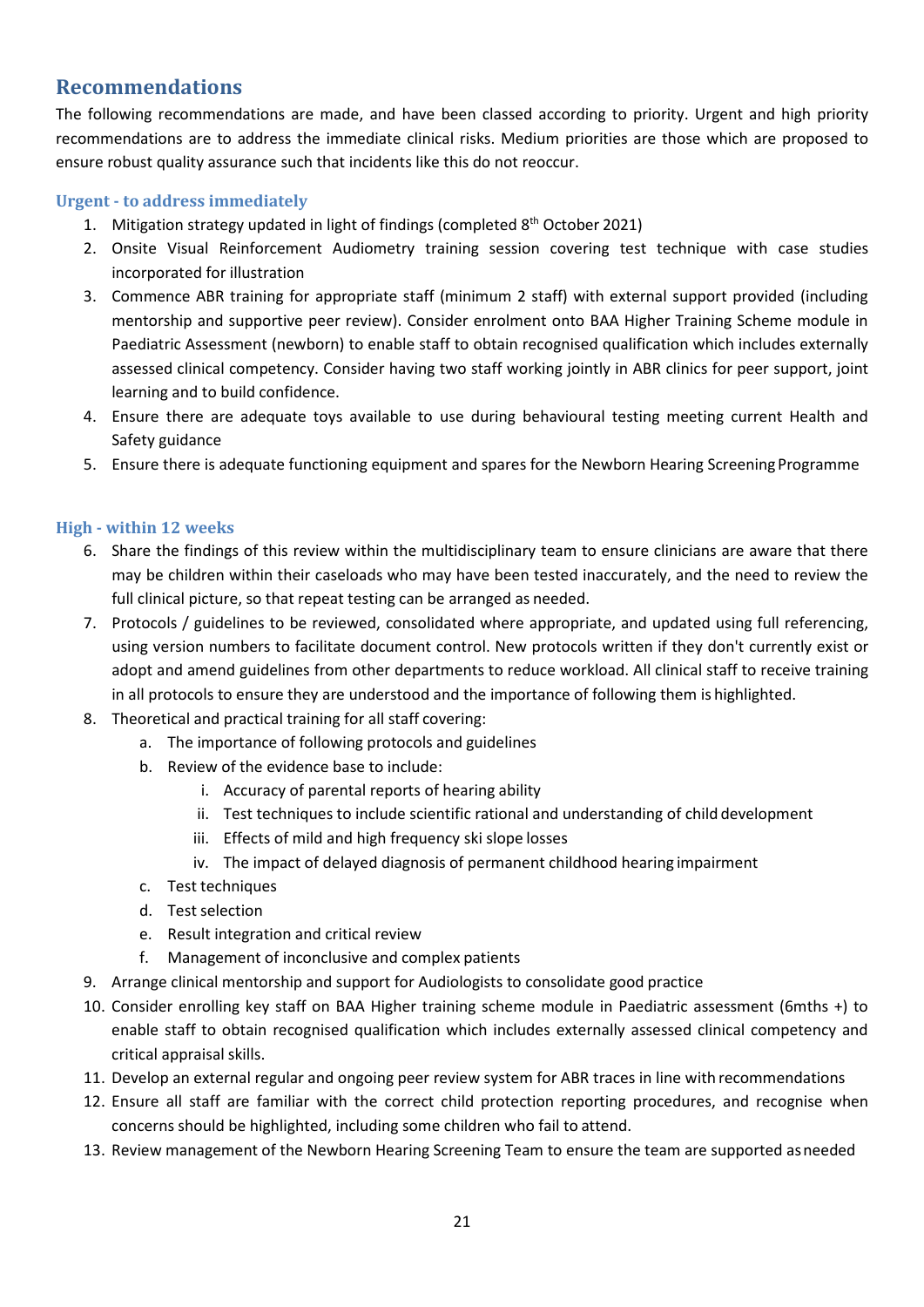## <span id="page-21-0"></span>**Medium - within 6 months**

- 14. Develop a comprehensive quality assurance programme for the clinical aspects of the service, to include peer review, and reporting / oversight mechanism to Director. Suitable peer reviewer to be identified, which may be external.
- 15. Review structure of department to ensure:
	- a. Adequate senior staffing with the appropriate scientific approach and critical appraisal skills in each of the three areas: screening, diagnostic assessment and habilitation, to enable appropriate service development and leadership
	- b. Adequate senior staffing to enable more management functions to be delegated to ensure robust leadership and management in the absence of the Head of Service.
	- c. Staff grading is reflective of the specialist roles and training
- 16. Further training for staff in:
	- a. Clinical audit so they are able to support the quality assurance programme, and recognise the importance and benefits of accurate self assessment
	- b. Critical appraisal and reflection, such that in the future issues should be identified and acted upon earlier
- 17. Review complaint management processes to consider:
	- a. Regular recording of all complaints received by the Paediatric Audiology Department , to include informal complaints
	- b. Monitoring of complaints at departmental level to look for patterns and themes, and agreeing appropriate action plans
- 18. Review use of aids for trials and as loan aids in line with infection control guidance
- 19. Consideration given to sending staff to observe other large paediatric audiology departments, with priority given to those with clear scientific leadership

As stated previously, there are many areas of good practice within the service. The team are hard working and strive to give a good service to patients and their families. If the recommendations are implemented successfully, the service should be of good quality, and with good leadership, has the potential to be a centre of excellence in paediatric audiology.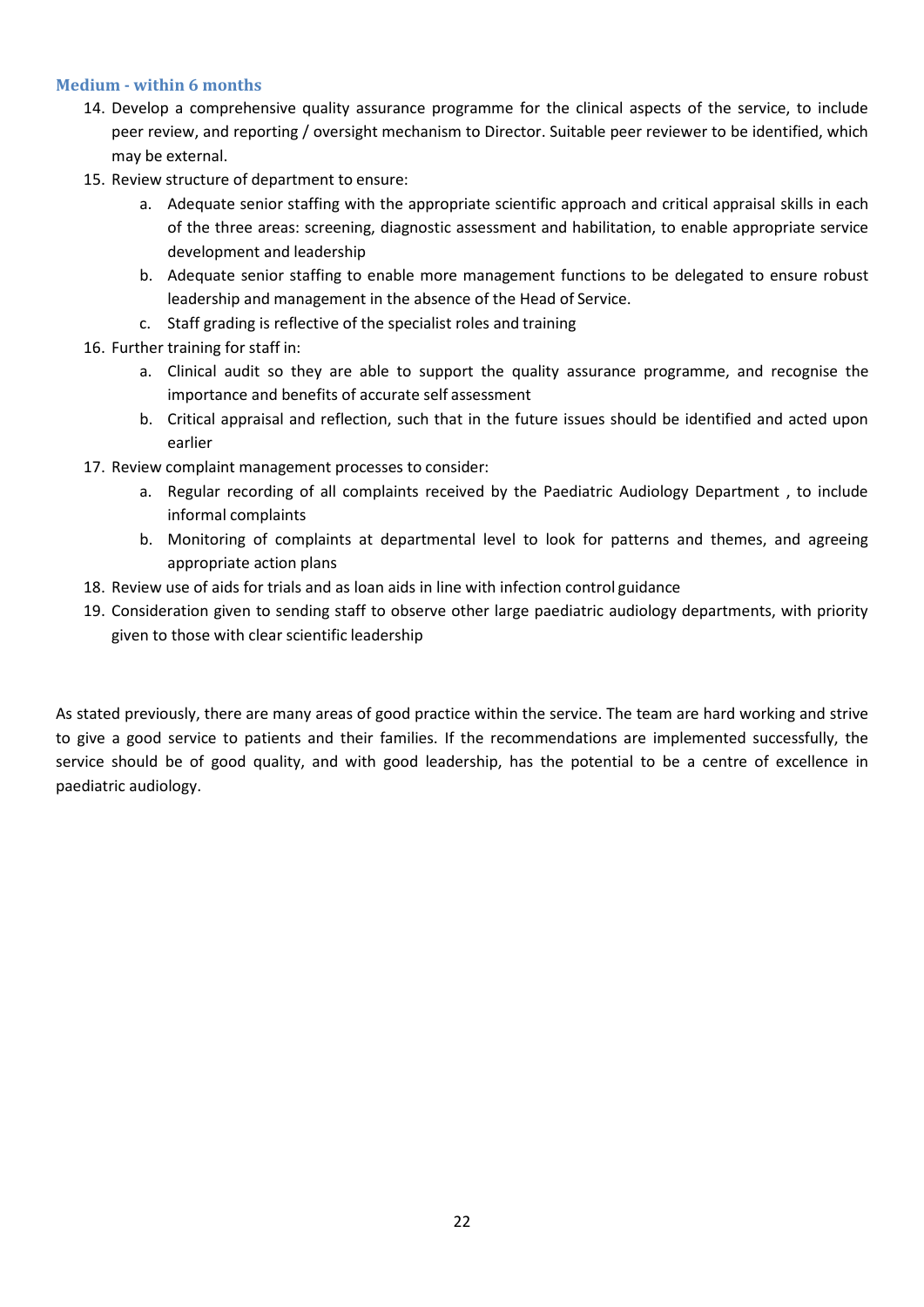## <span id="page-22-0"></span>**References**

- British Society of Audiology (2013). Taking an aural impression in under 5s. https[://www.thebsa.org.uk/wp](http://www.thebsa.org.uk/wp-)content/uploads/2013/04/OD104-34-Recommended-Procedure-Taking-an-aural-impression-in-under-5s-2013-1.pdf
- British Society of Audiology (2014) Visual reinforcement audiometry in infants. https:/[/www.thebsa.org.uk/wp](http://www.thebsa.org.uk/wp-)content/uploads/2014/06/OD104-37-Recommended-Procedure-Visual-Reinforcement-Audiometry-2014-1.pdf
- British Society of Audiology (2019). Auditory Brainstem Response (ABR) Testing in Babies. https[://www.thebsa.org.uk/wp](http://www.thebsa.org.uk/wp-)content/uploads/2019/06/OD104-81-Recommended-Procedure-for-ABR-Testing-in-Babies.pdf
- Ching TYC, Dillon H, Button L, Seeto M, Van Buynder P, Marnane V, Cupples L and Leigh G (2017). Age at Intervention for Permanent Hearing Loss and 5-Year Language Outcomes. Pediatrics 140(3):e20164274. DOI[: 10.1542/peds.2016-4274](https://doi.org/10.1542/peds.2016-4274)
- Department of Health (2008) Transforming Services for Children with Hearing Difficulties and their Families; a good practice guide, 2008. https://dera.ioe.ac.uk/8739/2/A9R19C3.pdf
- Fitzpatrick E, Grandpierre V, Durieux-Smith A, Gaboury I, Coyle D Na E and Sallam N (2015) Children With Mild Bilateral and Unilateral Hearing Loss: Parents' Reflections on Experiences and Outcomes *The Journal of Deaf Studies and Deaf Education*, 21 (4) 34–43.
- MCHAS (2005) Modernising Children's Hearing Aid Services: Guidelines for the Taking of Impressions and Provision of Ear Moulds within a Children's Hearing Aid Service.
- NHS Scotland (2009). Quality Standards for Paediatric Audiology Services. https:/[/www.gov.scot/publications/quality-standards](http://www.gov.scot/publications/quality-standards-)paediatric-audiology-services/pages/3/
- NHS Scotland 2016 Quality Standards for Paediatric Audiology Services. https://learn.nes.nhs.scot/9521/scottish-governmenthealth-and-social-care-resources/scottish-access-collaborative-making-connections-for-staff-and-patients/specialtynetwork-pages/ent-specialty-group-home-page/ent-documents/quality-standards-for-paediatric-audiology-servicesscotland-v2
- Rosenfeld RM, Goldsmith AJ, Madell JR. How Accurate Is Parent Rating of Hearing for Children With Otitis Media*?* Arch Otolaryngol Head Neck Surg. 1998;124(9):989–992. doi:10.1001/archotol.124.9.989
- Swierniak E, Gos E, Skarzynski PH, Czajka N, Skarzynski H (2021) The accuracy of parental suspicion of hearing loss in children. [International Journal of Pediatric Otorhinolaryngology 1](https://www.sciencedirect.com/science/journal/01655876)41; 110552[. https://doi.org/10.1016/j.ijporl.2020.110552](https://doi.org/10.1016/j.ijporl.2020.110552)
- Walker EA, Holte L, McCreerr RW, Spratford M, Page T and Moeller P (2015) The Influence of Hearing Aid Use on Outcomes of Children With Mild Hearing Loss. J Speech Lang Hear Res 58(5):1611-25. DOI[: 10.1044/2015\\_JSLHR-H-15-0043](https://doi.org/10.1044/2015_jslhr-h-15-0043)
- Watkin PM, Baldwin M, Laoide S (1990) Parental suspicion and identification of hearing impairment. Archives of Disease in Childhood 1990;65:846-850.
- Zahir (2001) Clinical Governance in the NHS, DFID's Health Systems Resource Centre. Available at: https://assets.publishing.service.gov.uk/media/57a08d59ed915d622c001935/Clinical-governance-in-the-UK-NHS.pdf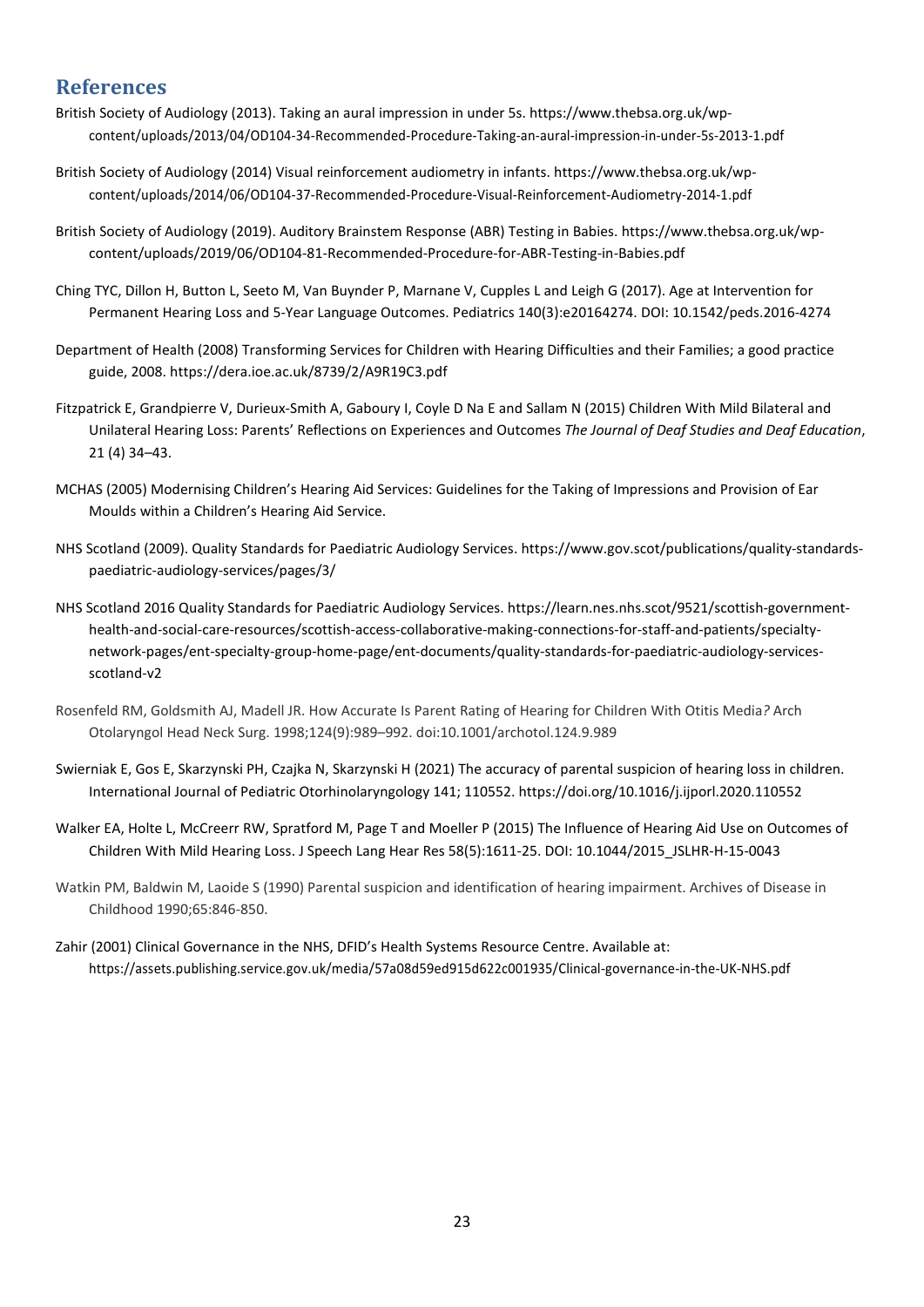## **Appendix A - QSfPAS criteria and details relevant to the review.**

A number of the quality standards are relevant to the review, however, require specific audits to be carried out or other evidence to be provided, which was outside the scope of the current review. In addition, clinical observation was limited. Therefore, it was not possible to complete an audit against these standards, but rather to use this as a framework with regard to expectations.

Some of the quality standards relate to services which would not typically be lead by the Paediatric Audiology Service, or involve a multidisciplinary approach some of which may be outside the control of Paediatric Audiology. Some of the standards are related to the scope of this review, but are not central, such as waiting times. These, are indicated in the tables using a colour code as follows:

| Central to current review                                                                          |
|----------------------------------------------------------------------------------------------------|
| Related to current review but not central to it, for example waiting times and operational aspects |
| Services typically lead by others, for example, paediatricians                                     |
| Multidisciplinary services                                                                         |

<span id="page-23-0"></span>For the standard statements and rational, please see https://learn.nes.nhs.scot/9521/scottish-government-health-and-social-care-resources/scottish-access-collaborativemaking-connections-for-staff-and-patients/specialty-network-pages/ent-specialty-group-home-page/ent-documents/quality-standards-for-paediatric-audiology-servicesscotland-v2.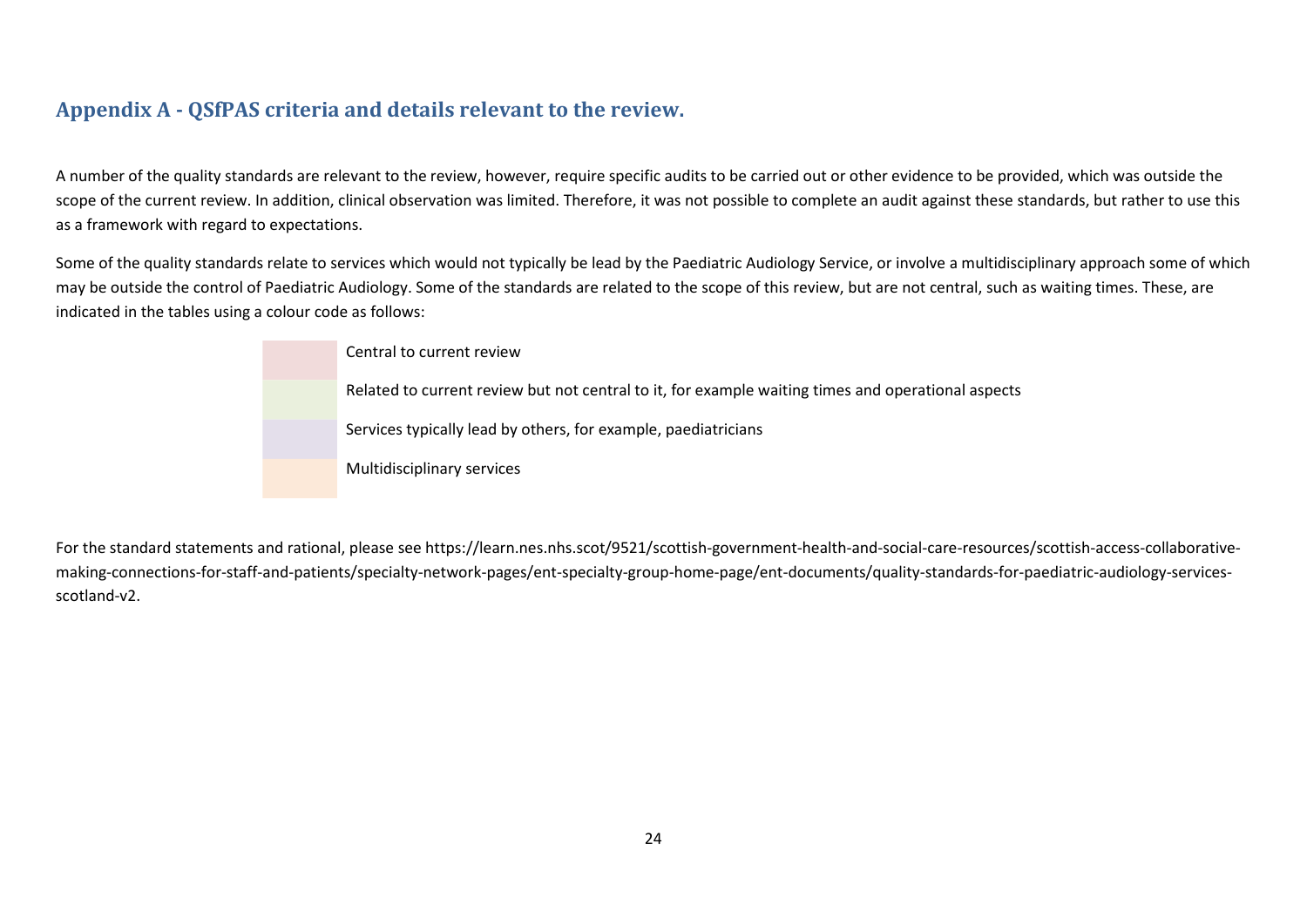| Criteria |                                                                                                                                                                                                                                                                                                                                   | Example evidence as given in QS                                                                                                                                                                                                                                                                                                                                                                                                                                                                                                                                                                                                          |                                                                                         |                                                                                                                       | <b>Scope of review</b>                                                                          |                                                                                                                | Relevance |
|----------|-----------------------------------------------------------------------------------------------------------------------------------------------------------------------------------------------------------------------------------------------------------------------------------------------------------------------------------|------------------------------------------------------------------------------------------------------------------------------------------------------------------------------------------------------------------------------------------------------------------------------------------------------------------------------------------------------------------------------------------------------------------------------------------------------------------------------------------------------------------------------------------------------------------------------------------------------------------------------------------|-----------------------------------------------------------------------------------------|-----------------------------------------------------------------------------------------------------------------------|-------------------------------------------------------------------------------------------------|----------------------------------------------------------------------------------------------------------------|-----------|
| no       | statement                                                                                                                                                                                                                                                                                                                         |                                                                                                                                                                                                                                                                                                                                                                                                                                                                                                                                                                                                                                          | <b>Review of the</b><br>diagnostic and testing<br>process                               | Review of the systems and<br>processes supporting the<br>discussions and actions<br>after inconclusive test<br>result | What is the 'line of sight'<br>about the provision of<br>services and the<br>governance aspects | When and how often were clinical<br>protocols in the department reviewed<br>What are the peer review processes |           |
| 1a.1     | Clearly defined written referral pathways from all referral<br>sources are in place, reviewed at least every three years,<br>and disseminated to all potential referrers on a regular<br>basis.                                                                                                                                   | Written referral pathways, linked to referral criteria, for all referral routes for<br>all ages of children.<br>Pathways should include timings of appointments (urgent/routine) and request<br>for referrers to detail any communication support requirements for the<br>child/family.<br>Version numbers to be included, and documents to be updated at least every 3<br>years, or sooner should changes occur. Written/electronic document for<br>referrers detailing referral pathways and criteria. Evidence that pathways have<br>been disseminated to/discussed with referrers e.g. email/Agenda for GP<br>training/presentation. |                                                                                         |                                                                                                                       |                                                                                                 | Yes - should have written protocols as<br>detailed and evidence of<br>dissemination                            |           |
| 1a.2     | Where local services are unable to provide all aspects of<br>care, clear referral routes to external providers are in place.                                                                                                                                                                                                      | Written referral pathways, with details as 1a.1.                                                                                                                                                                                                                                                                                                                                                                                                                                                                                                                                                                                         | Yes - depends on skills<br>and knowledge of staff<br>as to when they should<br>refer on | Yes - if inconsistent this<br>may warrant a referral<br>elsewhere                                                     |                                                                                                 |                                                                                                                |           |
| 1a.3     | Routine new referrals, for hearing assessment, are offered<br>an appointment within 6 weeks of receipt of referral.                                                                                                                                                                                                               | Written policy on waiting times.<br>Audit of waiting times, against 6 week target, every 3 months (or as per<br>Government Directive). Data taken as a 'snapshot' of activity on a particular<br>day. Should include all new cases in one clinic, for each separate list/clinic<br>location e.g. School age list and pre-school list at clinic A and clinic B. Monthly<br>returns to Information Services Division                                                                                                                                                                                                                       |                                                                                         |                                                                                                                       |                                                                                                 |                                                                                                                |           |
| 1a.4     | Urgent new referrals, for hearing assessment, are offered an<br>appointment within 4 weeks of receipt of referral.<br>Urgent cases are specified as: ≤6 months of age with<br>parental concern; meningitis; plus any others deemed<br>urgent by the service. Medical emergencies fall outside of<br>the scope of these Standards. | Written policy on waiting times.<br>Audit of waiting times, against 4 week target, every 3 months (or as per<br>Government Directive). Data taken as a 'snapshot' of activity on a particular<br>day.                                                                                                                                                                                                                                                                                                                                                                                                                                    |                                                                                         |                                                                                                                       |                                                                                                 |                                                                                                                |           |
| 1a.5     | Children requiring follow-up hearing assessment/hearing aid<br>reviews are offered appointments within an identified<br>timescale.                                                                                                                                                                                                | Audit of planned review date against actual review date. ≥80% seen within one<br>month of scheduled appointment. Audit should cover 10 cases for each<br>separate list/clinic location e.g. School age list, preschool, hearing aid review at<br>clinic A and clinic B.                                                                                                                                                                                                                                                                                                                                                                  |                                                                                         |                                                                                                                       |                                                                                                 |                                                                                                                |           |
| 1a.5     | Children requiring follow-up hearing assessment/hearing aid<br>reviews are offered appointments within an identified<br>timescale.                                                                                                                                                                                                | Audit of planned review date against actual review date. ≥80% seen within one<br>month of scheduled appointment. Audit should cover 10 cases for each<br>separate list/clinic location e.g. School age list, preschool, hearing aid review at<br>clinic A and clinic B.                                                                                                                                                                                                                                                                                                                                                                  | Yes - test interpretation<br>to include when child<br>should be reviewed                | Yes - actions to be taken if<br>inconclusive re review<br>times                                                       |                                                                                                 | Yes - protocols should include review<br>periods for different scenarios                                       |           |
| 1a.6     | NBHS Referrals from NBHS for diagnostic assessment are<br>offered an appointment within the nationally agreed<br>timescales                                                                                                                                                                                                       | Monthly Reports based on Newborn Hearing Screening - Timely Assessment of<br>Screen Referrals Indicator3                                                                                                                                                                                                                                                                                                                                                                                                                                                                                                                                 |                                                                                         |                                                                                                                       |                                                                                                 | Yes - should be within protocols                                                                               |           |
| 1a.7     | Flexibility is available in appointment times, and where<br>possible locations, to suit the individual needs and<br>preferences of the parents and child or young person                                                                                                                                                          | List of clinic locations. Clinic schedule from electronic records to show range<br>appointment times/days available. Demonstration of flexibility, e.g. partial<br>booking/letters.                                                                                                                                                                                                                                                                                                                                                                                                                                                      |                                                                                         |                                                                                                                       |                                                                                                 |                                                                                                                |           |
| 1a.8     | NBHS Flexibility is available in appointment times, and<br>where possible locations, to suit the individual needs and<br>preferences of the family.                                                                                                                                                                               | Information on availability and flexibility of appointments for diagnostic<br>assessment following referral from NBHS.                                                                                                                                                                                                                                                                                                                                                                                                                                                                                                                   |                                                                                         |                                                                                                                       |                                                                                                 |                                                                                                                |           |
| 1a.9     | Robust systems are in place, used and regularly reviewed, to<br>manage the transition from child to adult audiology services.                                                                                                                                                                                                     | Transition Protocol. Information sheets. Letters/or evidence of referral from<br>paediatric audiology to adult/transition service.                                                                                                                                                                                                                                                                                                                                                                                                                                                                                                       |                                                                                         |                                                                                                                       |                                                                                                 | Yes - should have protocol                                                                                     |           |
| 1b.1     | The number of incorrect referrals to audiology is monitored<br>annually, and action continuously taken to address any non-                                                                                                                                                                                                        | Examples of incorrect referrals. Evidence from triage service. Action taken<br>where non-compliance exists.                                                                                                                                                                                                                                                                                                                                                                                                                                                                                                                              |                                                                                         |                                                                                                                       |                                                                                                 |                                                                                                                |           |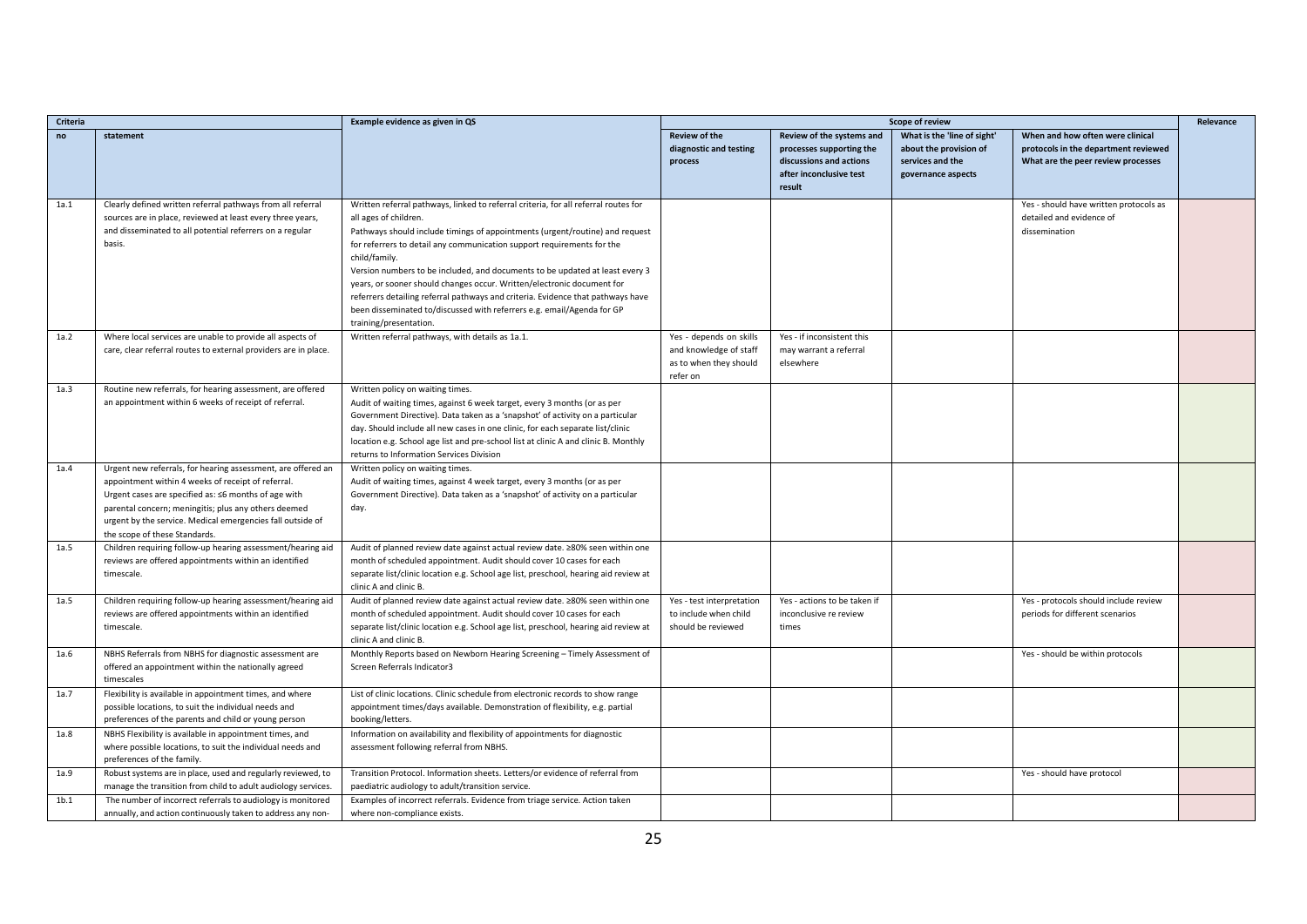|                  | compliance with referral criteria.                                                                                                                                                                                                                                                                                                                                         |                                                                                                                                                                                                                                                                                                                                                                                                                                                                                                                                                                 |                                                                                                               |                                                                                                                       |                                                                                                 |                                                                                                                   |           |
|------------------|----------------------------------------------------------------------------------------------------------------------------------------------------------------------------------------------------------------------------------------------------------------------------------------------------------------------------------------------------------------------------|-----------------------------------------------------------------------------------------------------------------------------------------------------------------------------------------------------------------------------------------------------------------------------------------------------------------------------------------------------------------------------------------------------------------------------------------------------------------------------------------------------------------------------------------------------------------|---------------------------------------------------------------------------------------------------------------|-----------------------------------------------------------------------------------------------------------------------|-------------------------------------------------------------------------------------------------|-------------------------------------------------------------------------------------------------------------------|-----------|
| Criteria         |                                                                                                                                                                                                                                                                                                                                                                            | Example evidence as given in QS                                                                                                                                                                                                                                                                                                                                                                                                                                                                                                                                 | <b>Scope of review</b>                                                                                        |                                                                                                                       |                                                                                                 |                                                                                                                   | Relevance |
| no               | statement                                                                                                                                                                                                                                                                                                                                                                  |                                                                                                                                                                                                                                                                                                                                                                                                                                                                                                                                                                 | <b>Review of the diagnostic</b><br>and testing process                                                        | Review of the systems and<br>processes supporting the<br>discussions and actions<br>after inconclusive test<br>result | What is the 'line of sight'<br>about the provision of<br>services and the<br>governance aspects | When and how often were clinical<br>protocols in the department<br>reviewed What are the peer review<br>processes |           |
| 1 <sub>b.2</sub> | Key data are identified, collected, reviewed and used in<br>annual service review.                                                                                                                                                                                                                                                                                         | A Report Detailing:<br>. the number of children referred to audiology services, with specific reference<br>to the numbers referred by NBHS<br>• the number of young people transferring to adult services<br>• the number of appointments not attended and non-responders from partial<br>booking (if used)<br>. the number of NHS hearing aids fitted for the local paediatric population,<br>including conductive 15 and sensorineural losses, with specific reference to<br>those children referred by NBHS<br>· subsequent reports monitor trends over time |                                                                                                               |                                                                                                                       |                                                                                                 |                                                                                                                   |           |
| 2a.1             | A comprehensive range of audiological assessments is<br>available, either in the local audiology department or by a<br>prearranged referral pathway with an alternative service.                                                                                                                                                                                           | List of assessments available. Two cases studies demonstrating the spectrum of<br>assessments undertaken (can be linked with 2b.1.)                                                                                                                                                                                                                                                                                                                                                                                                                             | Yes - staff need to be<br>competent in selecting<br>appropriate tests                                         | Yes - need to be able to<br>recognise when<br>inconclusive is due to test /<br>technique, or due to child             |                                                                                                 | Yes - should be clearly documented<br>how this is done within protocols                                           |           |
| 2a.2             | NBHS A comprehensive range of audiological assessments is<br>available.                                                                                                                                                                                                                                                                                                    | Three cases of newborns with hearing loss                                                                                                                                                                                                                                                                                                                                                                                                                                                                                                                       | Yes - as for 2a.1                                                                                             | Yes - as for 2a.1                                                                                                     |                                                                                                 | Yes, as for 2a.1                                                                                                  |           |
| 2a.2             | NBHS A comprehensive range of audiological assessments is<br>available.                                                                                                                                                                                                                                                                                                    | Three cases of newborns with hearing loss                                                                                                                                                                                                                                                                                                                                                                                                                                                                                                                       | Yes - as for 2a.1                                                                                             | Yes - as for 2a.1                                                                                                     |                                                                                                 | Yes - as for 2a.1                                                                                                 |           |
| 2a.3             | All audiological procedures follow national<br>standard/guidelines where these exist.                                                                                                                                                                                                                                                                                      | Access to National Standards/Guidelines either electronically, or via hard copy,<br>within Department. Local protocols for activity outside the scope of the above.                                                                                                                                                                                                                                                                                                                                                                                             | Yes - are national<br>guidelines followed, what<br>guidelines are used when<br>there are no national<br>ones? | Yes - should be included in<br>protocols                                                                              |                                                                                                 | Yes - clear protocols referencing<br>national protocols as required                                               |           |
| 2a.4             | NBHS All audiological procedures follow national<br>standard/guidelines where these exist.                                                                                                                                                                                                                                                                                 | Access to National Standards/Guidelines either electronically, or via hard copy,<br>within Department.                                                                                                                                                                                                                                                                                                                                                                                                                                                          | Yes - are national<br>guidelines followed, what<br>guidelines are used when<br>there are no national<br>ones? | Yes - should be included in<br>protocols                                                                              |                                                                                                 | Yes - clear protocols referencing<br>national protocols as required                                               |           |
| 2a.5             | NBHS Where a system of national/regional peer review is in<br>place for NBHS diagnostic assessments, participation is<br>demonstrated and is monitored locally. If there is no system<br>of national peer review in place for NBHS diagnostic<br>assessments then departments must demonstrate that local<br>peer review is taking place and that this is being monitored. | Evidence of meeting peer review protocol                                                                                                                                                                                                                                                                                                                                                                                                                                                                                                                        | Yes - evidence of peer<br>review and by suitable<br>person                                                    | Yes - should be included in<br>peer review                                                                            | Yes - audits could be<br>reported to Director                                                   | Yes - there should be a protocol<br>outlining peer review                                                         |           |
| 2a.6             | All equipment is calibrated at least annually and documented<br>to international standards                                                                                                                                                                                                                                                                                 | List of equipment with calibration dates/log. Current calibration certificates                                                                                                                                                                                                                                                                                                                                                                                                                                                                                  | Yes - part of clinical<br>competence                                                                          |                                                                                                                       | Yes - Audit / summary<br>could be reported                                                      | Yes - should be included in<br>protocols                                                                          |           |
| 2a.7             | Daily checks are carried out and documented, across all sites                                                                                                                                                                                                                                                                                                              | Log of Stage A checks for all equipment available.<br>Audit of Stage A checks for all equipment over 4 week period, twice in year<br>prior to audit. 4 = 100%, 3 = 90 -99%, 2 = 80 -89%, 1 = 75 -79%, 0=                                                                                                                                                                                                                                                                                                                                                        | Yes - part of clinical<br>competence                                                                          |                                                                                                                       | Yes - Audit / summary<br>could be reported                                                      | Yes - should be included in<br>protocols                                                                          |           |
| 2a.8             | Hearing tests via headphones/insert earphones/bone<br>conduction are always carried out in acoustical conditions<br>conforming to national and international standards 5.                                                                                                                                                                                                  | Results of acoustic testing to demonstrate compliance with the acoustic<br>requirement available for all facilities used for hearing assessment. Such<br>ambient noise level measurements shall be made at a time when conditions are<br>representative of those existing when audiometric tests are carried out,<br>including operation of the air - conditioning/ heating system and lighting. 4 =                                                                                                                                                            | Yes - part of clinical<br>competence                                                                          |                                                                                                                       |                                                                                                 | Yes - should be included in<br>protocols                                                                          |           |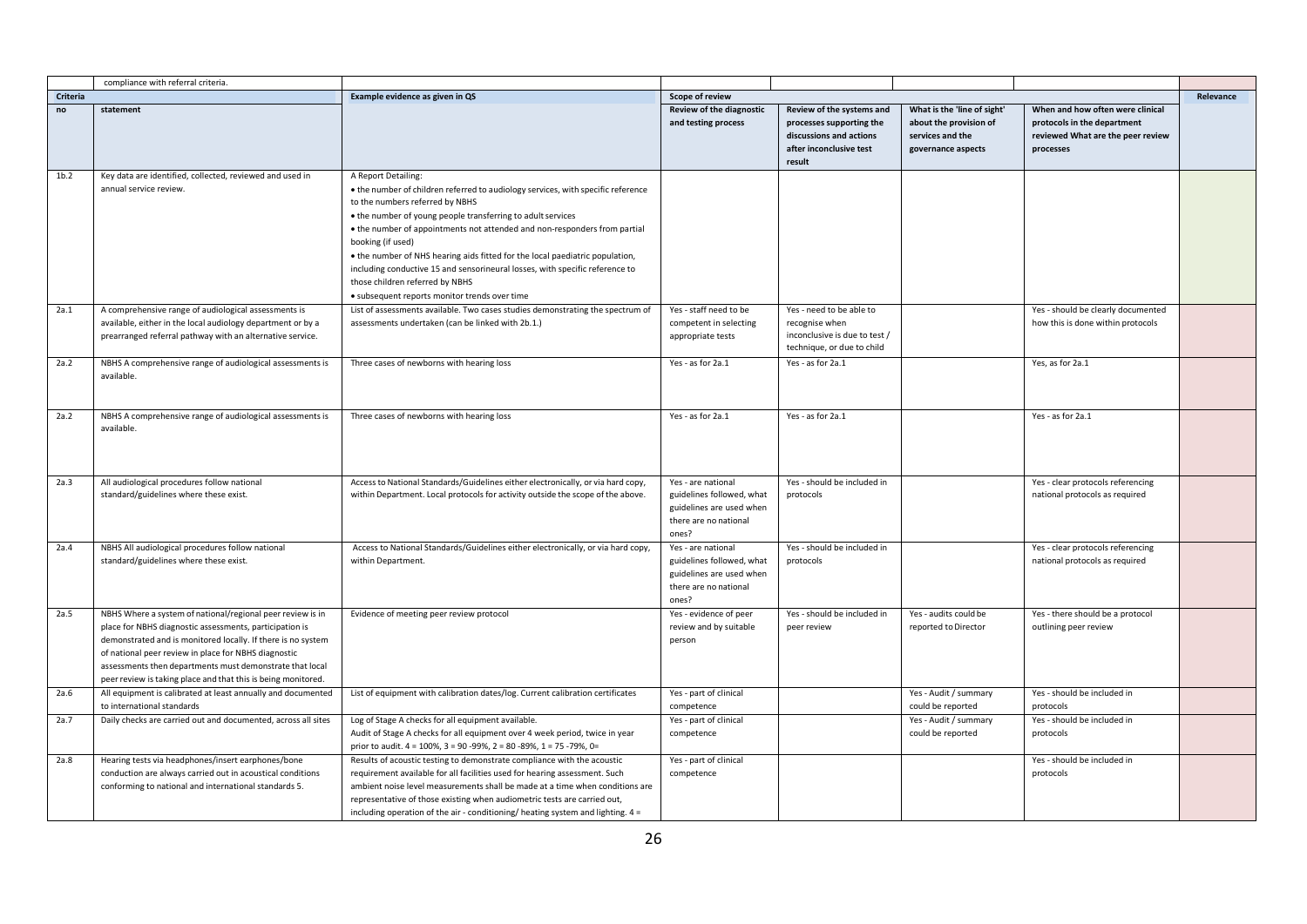|          |                                                                                                                                                                                                                                                                           | 100%, $3 = 90 - 99%$ , $2 = 80 - 89%$ , $1 = 75 - 79%$ , $0 = 75%$                                                                                                                                                                                                                                                                                                                                                                                                          |                                                                          |                                                                                                                       |                                                                                                 |                                                                                                                   |           |
|----------|---------------------------------------------------------------------------------------------------------------------------------------------------------------------------------------------------------------------------------------------------------------------------|-----------------------------------------------------------------------------------------------------------------------------------------------------------------------------------------------------------------------------------------------------------------------------------------------------------------------------------------------------------------------------------------------------------------------------------------------------------------------------|--------------------------------------------------------------------------|-----------------------------------------------------------------------------------------------------------------------|-------------------------------------------------------------------------------------------------|-------------------------------------------------------------------------------------------------------------------|-----------|
| Criteria |                                                                                                                                                                                                                                                                           | Example evidence as given in QS                                                                                                                                                                                                                                                                                                                                                                                                                                             | <b>Scope of review</b>                                                   |                                                                                                                       |                                                                                                 |                                                                                                                   | Relevance |
| no       | statement                                                                                                                                                                                                                                                                 |                                                                                                                                                                                                                                                                                                                                                                                                                                                                             | Review of the diagnostic<br>and testing process                          | Review of the systems and<br>processes supporting the<br>discussions and actions<br>after inconclusive test<br>result | What is the 'line of sight'<br>about the provision of<br>services and the<br>governance aspects | When and how often were clinical<br>protocols in the department<br>reviewed What are the peer review<br>processes |           |
| 2a.9     | Hearing tests performed in the sound field are always carried<br>out in acoustical conditions conforming to national and<br>international standards                                                                                                                       | Results of acoustic testing to demonstrate compliance with the acoustic<br>requirement available for all facilities used for hearing assessment. Such<br>ambient noise level measurements shall be made at a time when conditions are<br>representative of those existing when 5 See Appendix 2 19 audiometric tests<br>are carried out, including operation of the air conditioning/ heating system and<br>lighting. 4 = 100%, 3 = 90-99%, 2 = 80-89%, 1 = 75-79%, 0= <75% | Yes - part of clinical<br>competence                                     |                                                                                                                       |                                                                                                 | Yes - should be included in<br>protocols                                                                          |           |
| 2b.1     | All assessments are interpreted taking into account the<br>developmental status of the child and any co-existing<br>medical conditions.                                                                                                                                   | Two case studies (can be the same as those used in 2a.1.)                                                                                                                                                                                                                                                                                                                                                                                                                   | Yes - key aspects of<br>competency                                       | Yes - key aspect of<br>competency                                                                                     |                                                                                                 | Yes - should be included in<br>protocols                                                                          |           |
| 2b.2     | NBHS All assessments are interpreted taking into account the<br>developmental status of the child and any co-existing<br>medical conditions                                                                                                                               | Three cases of newborns with hearing loss                                                                                                                                                                                                                                                                                                                                                                                                                                   | Yes - key aspects of<br>competency                                       | Yes - key aspect of<br>competency                                                                                     |                                                                                                 | Yes - should be included in<br>protocols                                                                          |           |
| 2b.3     | Written local protocols exist which define appropriate<br>management options arising from the assessment (such as<br>decisions to refer, review or discharge).                                                                                                            | Protocols/Care pathways Two case studies (can be the same as those used in<br>2a.1./2.b.1)                                                                                                                                                                                                                                                                                                                                                                                  | Yes - need to be very<br>familiar with appropriate<br>management options | Yes - need to be very<br>familiar with appropriate<br>management options                                              |                                                                                                 | Yes - should be included in<br>protocols                                                                          |           |
| 3a.1     | The IMP includes an initial programme of audiological<br>management (including provision of hearing aids where<br>appropriate) and details of ongoing assessment as required.                                                                                             | Audit of 20 cases                                                                                                                                                                                                                                                                                                                                                                                                                                                           | Yes - competent at writing<br><b>IMPS</b>                                | Yes - appropriate IMPS<br>when inconclusive                                                                           |                                                                                                 | Yes - should be in protocols                                                                                      |           |
| 3a.2     | NBHS The IMP includes an initial programme of audiological<br>management (including provision of hearing aids where<br>appropriate) and details of ongoing assessment as required.                                                                                        | To include IMP on completion of assessment for three babies identified with<br>hearing loss following referral by NBHS                                                                                                                                                                                                                                                                                                                                                      | Yes - competent at writing<br><b>IMPS</b>                                | Yes - appropriate IMPS<br>when inconclusive                                                                           |                                                                                                 | Yes - should be in protocols                                                                                      |           |
| 3a.3     | The IMP includes, where appropriate, service provision from<br>those currently involved with the child and family.                                                                                                                                                        | Audit of 20 cases                                                                                                                                                                                                                                                                                                                                                                                                                                                           | Yes - competent at writing<br><b>IMPS</b>                                | Yes - appropriate IMPS<br>when inconclusive                                                                           |                                                                                                 | Yes - should be in protocols                                                                                      |           |
| 3a.4     | The IMP details any requirements families have for<br>information, family support and practical advice.                                                                                                                                                                   | Audit of 20 cases                                                                                                                                                                                                                                                                                                                                                                                                                                                           | Yes - competent at writing<br><b>IMPS</b>                                | Yes - appropriate IMPS<br>when inconclusive                                                                           |                                                                                                 | Yes - should be in protocols                                                                                      |           |
| 3a.5     | Any agreed needs are documented in the IMP and reviewed<br>at subsequent appointments.                                                                                                                                                                                    | Audit of 20 cases                                                                                                                                                                                                                                                                                                                                                                                                                                                           | Yes - include reviewing<br>IMP at follow-up                              | Yes - include reviewing IMP<br>at follow-up                                                                           |                                                                                                 | Yes - should be in protocols                                                                                      |           |
| 3a.6     | The IMP is circulated to parents, and members of the multi-<br>agency team where appropriate, with the consent of the<br>family.                                                                                                                                          | Audit of 20 cases                                                                                                                                                                                                                                                                                                                                                                                                                                                           | Yes - staff should be<br>aware                                           | Yes - staff should be aware                                                                                           |                                                                                                 | Yes - should be in protocols                                                                                      |           |
| 3a.7     | The IMP follows the young person through transition and is<br>available to the adult service                                                                                                                                                                              | Provision of copies of IMP for all Transition Cases during audit year                                                                                                                                                                                                                                                                                                                                                                                                       | Yes - staff should be<br>aware                                           | Yes - staff should be aware                                                                                           |                                                                                                 | Yes - should be in protocols                                                                                      |           |
| 4a.1     | All referrals for hearing aids are offered an appointment for<br>fitting within 4 weeks of decision to aid, with the exception<br>of mild, unilateral and temporary conductive hearing losses,<br>where appointments can be offered within 6 weeks of<br>decision to aid. | Audit of time between decision to aid and fitting of aid against 4/6 week target<br>Data should cover 20 cases and include at least 5 cases of sensorineural loss                                                                                                                                                                                                                                                                                                           | Yes - part of ability to<br>manage cases                                 |                                                                                                                       | Yes - audits could be<br>reported to Director                                                   | Yes - should be in protocols                                                                                      |           |
| 4a.2     | NBHS All referrals for hearing aids for babies identified via<br>NBHS, are offered an appointment for fitting within 4 weeks<br>of decision to aid.                                                                                                                       | Audit of all babies identified via NBHS during audit year                                                                                                                                                                                                                                                                                                                                                                                                                   | Yes - part of ability to<br>manage cases                                 |                                                                                                                       | Yes - audits could be<br>reported to Director                                                   | Yes - should be in protocols                                                                                      |           |
| 4a.3     | Appointments for replacement earmoulds are within 2<br>working days of request, in at least one site in the area,<br>unless delayed at young person/family request.                                                                                                       | Audit of time from request to appointment offered against 2 day target. Data<br>to cover range of ages, including under 2s. Audit should cover 20 cases and 23<br>include 5 children under 2 years of age                                                                                                                                                                                                                                                                   |                                                                          |                                                                                                                       |                                                                                                 |                                                                                                                   |           |
| 4a.4     | Appointments for hearing aid repair are within 2 working<br>days of request, in at least one site in the area, unless<br>delayed at young person/family request                                                                                                           | Audit time from request to appointment offered against 2 day target Data to<br>cover range of ages, including under 2s Audit should cover 20 cases and include<br>5 children under 2 years of age                                                                                                                                                                                                                                                                           |                                                                          |                                                                                                                       |                                                                                                 |                                                                                                                   |           |
| 4a.5     | Services offer the option of drop off/postal repairs.                                                                                                                                                                                                                     | Information leaflet/Departmental literature                                                                                                                                                                                                                                                                                                                                                                                                                                 |                                                                          |                                                                                                                       |                                                                                                 |                                                                                                                   |           |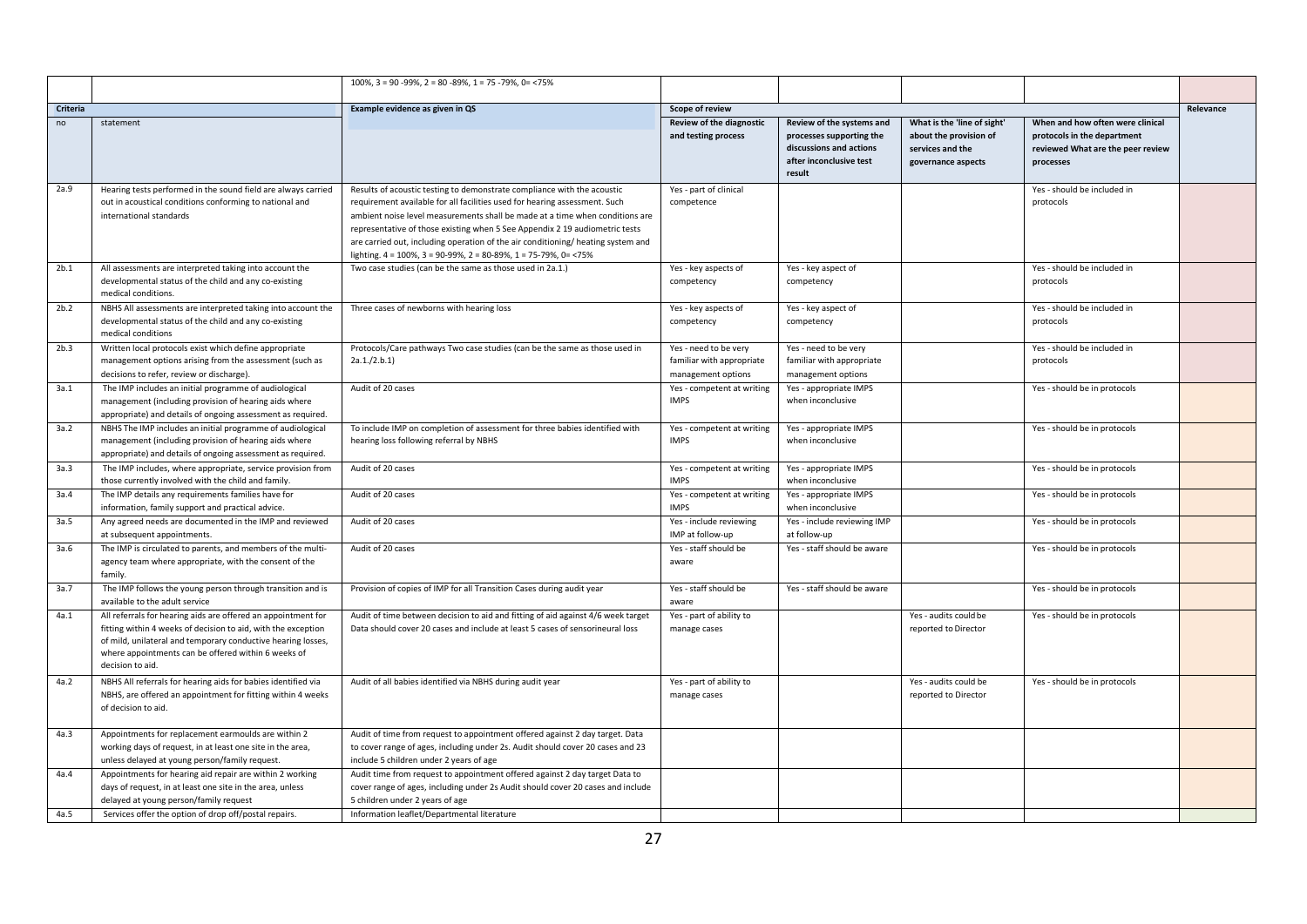| 4a.6     | Children and families are offered regular reviews,               | Audit of frequency of reviews for children of different ages with a range of       | Yes - part of ability to        |                                 | Yes - audits could be       | Yes - should be in protocols   |           |
|----------|------------------------------------------------------------------|------------------------------------------------------------------------------------|---------------------------------|---------------------------------|-----------------------------|--------------------------------|-----------|
|          | appropriate to their age and hearing loss.                       | hearing losses. Audits should cover a range of hearing losses: 5 cases 5 years     | manage cases                    |                                 | reported to Director        |                                |           |
|          |                                                                  |                                                                                    |                                 |                                 |                             |                                |           |
| Criteria |                                                                  | Example evidence as given in QS                                                    | <b>Scope of review</b>          |                                 |                             |                                | relevance |
| no       | statement                                                        |                                                                                    | Review of the diagnostic and    | Review of the systems and       | What is the 'line of sight' | When and how often were        |           |
|          |                                                                  |                                                                                    | testing process                 | processes supporting the        | about the provision of      | clinical protocols in the      |           |
|          |                                                                  |                                                                                    |                                 |                                 |                             |                                |           |
|          |                                                                  |                                                                                    |                                 | discussions and actions after   | services and the            | department reviewed What       |           |
|          |                                                                  |                                                                                    |                                 | inconclusive test result        | governance aspects          | are the peer review            |           |
|          |                                                                  |                                                                                    |                                 |                                 |                             | processes                      |           |
| 4b.1     | The type of amplification, and features employed, are            | 4 case studies detailing features and type of aids to include:                     | Yes - part of ability to manage |                                 | Yes - case studies could be | Yes - should be in protocols   |           |
|          | selected based on the individual child's needs                   | One child under 1 year of age One primary age child One secondary age              | cases                           |                                 | reported to Director        |                                |           |
|          |                                                                  | child/transition case One case, where possible, with nonconventional aid e.g.      |                                 |                                 |                             |                                |           |
|          |                                                                  | Bone conduction softband/ITE                                                       |                                 |                                 |                             |                                |           |
| 4b.2     | The Department signposts children and families to                | Information available in Department. Case studies showing information              | Yes - part of ability to manage |                                 | Yes - case studies could be | Yes - should be in protocols   |           |
|          | environmental/assistive listening devices.                       | given/signposted to families                                                       | cases                           |                                 | reported to Director        |                                |           |
| 4c.1     | Local protocols which comply with the latest professional        | Protocols                                                                          |                                 |                                 |                             | Yes                            |           |
|          | bodies' and national guidance are in operation concerning        |                                                                                    |                                 |                                 |                             |                                |           |
|          | selection, fitting and verification of hearing aids.             |                                                                                    |                                 |                                 |                             |                                |           |
| 4c.2     | Verification of hearing aid performance is carried out using     | Audit to ensure use of REM/RECD to verify all hearing aid fittings. 20 cases       | Yes - part of ability to manage |                                 | Yes - audit could be        | Yes - should be in protocols   |           |
|          | Real Ear Measurement (REM) or coupler measurement                | which should include all children under 2 years of age with initial fitting during | cases                           |                                 | reported to Director        |                                |           |
|          | (measured/predicted Real Ear to Coupler Difference) unless       |                                                                                    |                                 |                                 |                             |                                |           |
|          | clinically contraindicated for individual children               | audit year                                                                         |                                 |                                 |                             |                                |           |
|          |                                                                  |                                                                                    |                                 |                                 |                             |                                |           |
| 4c.3     | Where REM/RECD is performed, measurements are made               | Audit to ensure compliance to BSA/BAA protocols 20 cases which should              | Yes - part of ability to manage |                                 | Yes - audit could be        | Yes - should be in protocols   |           |
|          | according to BSA/BAA recommended procedure.                      | include all children under 2 years of age with initial fitting during audit year   | cases                           |                                 | reported to Director        |                                |           |
| 4c.4     | Where REM/RECD measurements are performed, responses             | Audit to ensure compliance to BSA/BAA protocols 20 cases which should              | Yes - part of ability to manage |                                 | Yes - audit could be        | Yes - should be in protocols   |           |
|          | fall within recommended target tolerances, unless clinically     | include all children under 2 years of age with initial fitting during audit year   | cases                           |                                 | reported to Director        |                                |           |
|          | contraindicated for individual children.                         |                                                                                    |                                 |                                 |                             |                                |           |
|          |                                                                  |                                                                                    |                                 |                                 |                             |                                |           |
|          |                                                                  |                                                                                    |                                 |                                 |                             |                                |           |
| 4c.4     | Where REM/RECD measurements are performed, responses             | Audit to ensure compliance to BSA/BAA protocols 20 cases which should              | Yes - part of ability to manage |                                 | Yes - audit could be        | Yes - should be in protocols   |           |
|          | fall within recommended target tolerances, unless clinically     | include all children under 2 years of age with initial fitting during audit year   | cases                           |                                 | reported to Director        |                                |           |
|          | contraindicated for individual children.                         |                                                                                    |                                 |                                 |                             |                                |           |
| 4c.5     | When REM/RECD is not attempted, completed or is                  | Audit 20 cases which should include all children under 2 years of age with initial | Yes - part of ability to manage | Yes - if not completed or       | Yes - audit could be        | Yes - should be in protocols   |           |
|          | contraindicated, an explanation is recorded in the IMP           | fitting during audit year                                                          | cases                           | inconclusive                    | reported to Director        |                                |           |
| 4d.1     | A range of outcome measures are available to, and used by,       | List of outcome measures used by service                                           | Yes - need to recognised need   | Yes - if inconclusive           |                             | Yes - should be in protocols   |           |
|          | the service                                                      |                                                                                    | for a range of measures         |                                 |                             |                                |           |
| 4d.2     | Outcome measures are appropriately used to evaluate              | 2 Case studies/IMPs covering a range of evaluation tools, and identifying the      | Yes - need to be able to select | Yes - if inconclusive           |                             |                                |           |
|          | hearing aid fitting, and to guide further management.            | effect on further management                                                       | appropriate measures as part    |                                 |                             |                                |           |
|          |                                                                  |                                                                                    | of testing, and interpret       |                                 |                             |                                |           |
| 5a.1     | All eligible, clinical staff working in Audiology are registered | List of all staff including temporary, part time and locum Registration numbers    | Yes - as then must follow CPD,  | Yes - as must follow standards  |                             | Yes - should be in protocols   |           |
|          | with a registration body                                         | Reasons for not registering                                                        | conduct and performance         |                                 |                             | re: who can test               |           |
|          |                                                                  |                                                                                    | standards                       |                                 |                             |                                |           |
| 5a.2     | Staff in senior positions (Bands 7/8) are trained to post-       | List of qualifications for all staff/documented experience                         | Yes - as would be staff         | Yes - as would be staff 'turned | Yes - Director needs to be  | Yes - as need to able to write |           |
|          |                                                                  |                                                                                    | 'turned to' for more            |                                 |                             |                                |           |
|          | graduate level or have significant practical experience in       |                                                                                    |                                 | to' for more challenging cases  | aware of required           | and review protocols           |           |
|          | paediatric audiology.                                            |                                                                                    | challenging cases and for       | and for training                | competencies to work at     |                                |           |
|          |                                                                  |                                                                                    | training                        |                                 | each level                  |                                |           |
| 5a.3     | NBHS Audiology staff carrying out neonatal assessments           | List of qualifications/training/experience for newborn/early years work            | Yes - directly relates to       | Yes - directly relates to       | Yes - Director needs to be  | Yes - should be in protocols   |           |
|          | should have appropriate qualifications and                       |                                                                                    | competency                      | competency                      | aware of required           |                                |           |
|          | training/experience for newborn/early years work.                |                                                                                    |                                 |                                 | competencies to work at     |                                |           |
|          |                                                                  |                                                                                    |                                 |                                 | each level                  |                                |           |
| 5a.4     | Competency of staff performing all clinical procedures is        | Local procedure/process for peer review Peer review checklist for all              | Yes - however peer reviewer     | Yes - as should include         | Yes - audit could be        | Yes - should be in protocols   |           |
|          | verified by peer review or competency checks at least every      | procedures and/or appointment types, includes information given on results at      | and method used is key          | inconclusive cases              | reported to Director        |                                |           |
|          | 3 years. These are formally documented.                          | time of appointment List of details/dates of completed peer reviews                |                                 |                                 |                             |                                |           |
|          |                                                                  |                                                                                    |                                 |                                 |                             |                                |           |
| 5a.5     | NBHS Competency of staff performing neonatal assessment          | Local procedure/process for competency checks Checklist for all procedures         | Yes - however peer reviewer     | Yes - as should include         | Yes - audit could be        | Yes - should be in protocols   |           |
|          | activity is verified by competency checks at least every 3       | (multiple frequency tone pip air conduction, 4 kHz bone conduction, cochlear       | and method used is key          | inconclusive cases              | reported to Director        |                                |           |
|          |                                                                  |                                                                                    |                                 |                                 |                             |                                |           |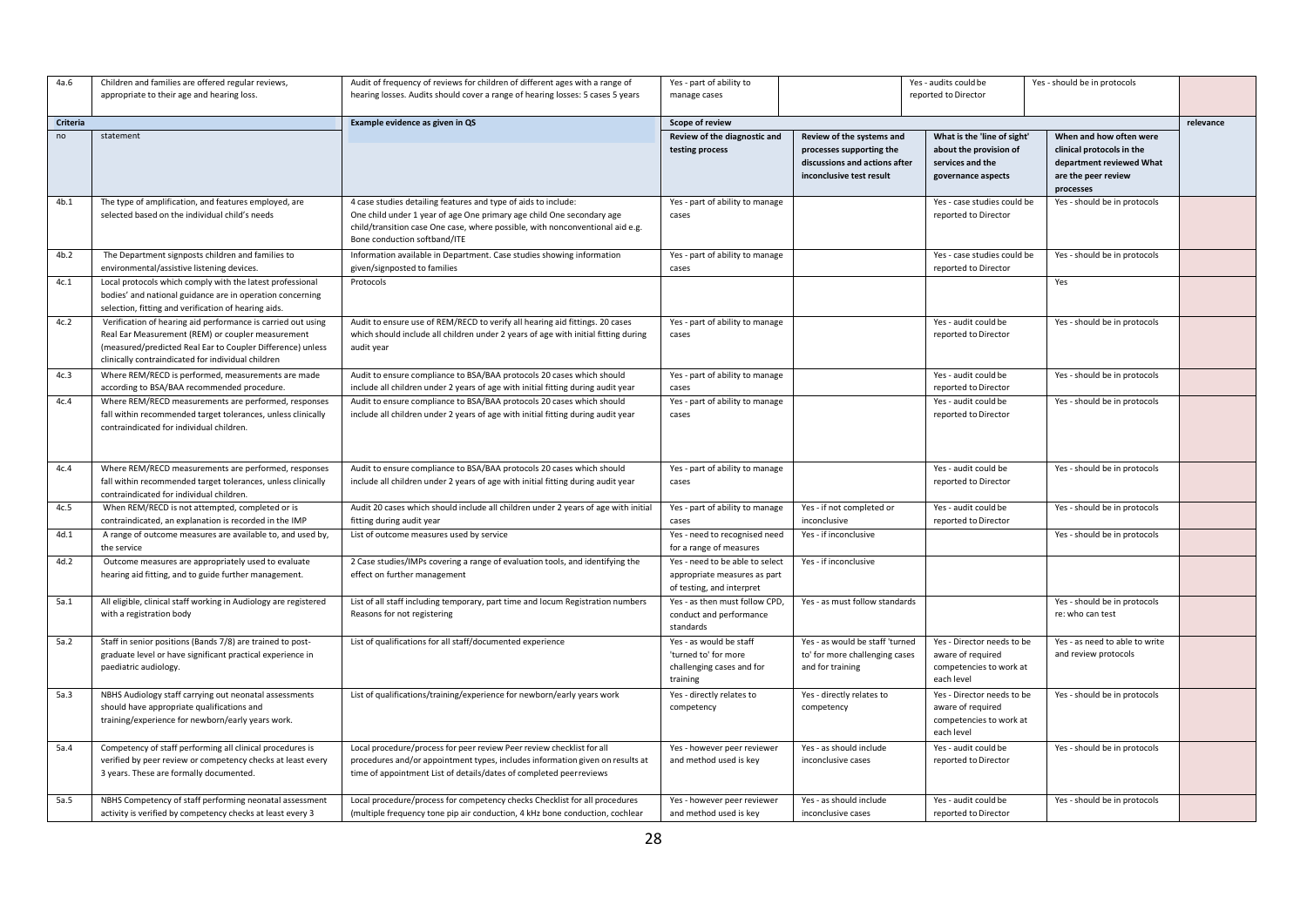|          | years. These are formally documented.                                                                                                                                                                                         | microphonic and high frequency tympanometry) Includes information given on<br>results at time of appointment                                                                                                                         |                                                                     |                                                                                                                       |                                                                                                 |                                                                                                                   |           |
|----------|-------------------------------------------------------------------------------------------------------------------------------------------------------------------------------------------------------------------------------|--------------------------------------------------------------------------------------------------------------------------------------------------------------------------------------------------------------------------------------|---------------------------------------------------------------------|-----------------------------------------------------------------------------------------------------------------------|-------------------------------------------------------------------------------------------------|-------------------------------------------------------------------------------------------------------------------|-----------|
| Criteria |                                                                                                                                                                                                                               | Example evidence as given in QS                                                                                                                                                                                                      | Scope of review                                                     |                                                                                                                       |                                                                                                 |                                                                                                                   | Relevance |
| no       | statement                                                                                                                                                                                                                     |                                                                                                                                                                                                                                      | <b>Review of the diagnostic</b><br>and testing process              | Review of the systems and<br>processes supporting the<br>discussions and actions<br>after inconclusive test<br>result | What is the 'line of sight'<br>about the provision of<br>services and the<br>governance aspects | When and how often were clinical<br>protocols in the department<br>reviewed What are the peer review<br>processes |           |
| 5a.6     | There is a Departmental process for dealing with the<br>outcome of peer review observations, and concerns<br>regarding clinical practice at any other time.                                                                   | Departmental policy. Local procedure/process for peer review includes dealing<br>with findings. Action plans in place, linked to peer review observations, if<br>necessary.                                                          |                                                                     |                                                                                                                       | Yes - should be reported to<br>Director and plan of action<br>agreed                            | Yes - should be in protocols                                                                                      |           |
| 5a.7     | NBHS There is a Departmental process for acting on the<br>outcomes of peer review of assessment.                                                                                                                              | Departmental policy for dealing with outcomes of NBHS assessments. Local<br>procedure/process for peer review includes dealing with findings. Action plans<br>in place, linked to peer review observations, if necessary.            |                                                                     |                                                                                                                       | Yes - should be reported to<br>Director and plan of action<br>agreed                            | Yes - should be in protocols                                                                                      |           |
| 5a.8     | All staff assisting audiologists demonstrate competence in<br>the roles performed.                                                                                                                                            | Competency checks                                                                                                                                                                                                                    | Yes - however peer<br>reviewer and method<br>used is key            |                                                                                                                       | Yes - audit could be<br>reported to Director                                                    | Yes - should be in protocols                                                                                      |           |
| 5a.9     | All clinical staff participate in relevant CPD activity in line<br>with professional guidance.                                                                                                                                | Local systems for ensuring staff attend and record CPD Discussions with staff<br>during external audit visit                                                                                                                         | Yes - to enable skills to be<br>maintained and new<br>evidence used | Yes - to enable skills to be<br>maintained and new<br>evidence used                                                   | Yes - summary could be<br>reported to Director                                                  | Yes - should be in protocols,<br>appraisals and dept. plan                                                        |           |
| 5a.10    | All Audiologists have regular training, and annual updates on,<br>advances in paediatric audiology, hearing aid technology and<br>assistive listening devices.                                                                | Record of training and attendance                                                                                                                                                                                                    | Yes - to enable skills to be<br>maintained and new<br>evidence used | Yes - to enable skills to be<br>maintained and new<br>evidence used                                                   | Yes - summary could be<br>reported to Director                                                  | Yes - should be in protocols,<br>appraisals and dept. plan                                                        |           |
| 5a.11    | NBHS All Audiologists performing neonatal assessments<br>participate in relevant CPD activity, including regular training<br>and annual updates specific to NBHS.                                                             | Record of training and attendance at meetings                                                                                                                                                                                        | Yes - to enable skills to be<br>maintained and new<br>evidence used | Yes - to enable skills to be<br>maintained and new<br>evidence used                                                   | Yes - summary could be<br>reported to Director                                                  | Yes - should be in protocols,<br>appraisals and dept. plan                                                        |           |
| 5a.12    | All staff employed within Audiology are deaf aware                                                                                                                                                                            | Staff training records (Deaf awareness training at Induction and then at least<br>every 5 years).<br>Evidence from complaints/satisfaction surveys with regards to deaf awareness,<br>if arisen. Written policies. Staff CPD records | Yes - to enable skills &<br>knowledge to be<br>maintained           |                                                                                                                       |                                                                                                 | Yes - should be in protocols,<br>appraisals and dept. plan                                                        |           |
| 6a.1     | Written information regarding the audiology appointment<br>(directions or maps, parking facilities, appointment duration,<br>procedures, facilities, desirable baby state) is provided as<br>part of the appointment process. | Sample appointment letters Community and Hospital Additional sources of<br>information e.g. Website, appointment cards                                                                                                               |                                                                     |                                                                                                                       |                                                                                                 |                                                                                                                   |           |
| 6a.2     | NBHS NBHS specific letter is provided as part of the<br>appointment process                                                                                                                                                   | Sample NBHS appointment letters.                                                                                                                                                                                                     |                                                                     |                                                                                                                       |                                                                                                 |                                                                                                                   |           |
| 6a.3     | Families are provided with appropriate methods to contact<br>departments including phone numbers and either text or<br>email.                                                                                                 | Sample appointment letters Community and Hospital Additional sources of<br>information e.g. Website, appointment cards                                                                                                               |                                                                     |                                                                                                                       |                                                                                                 |                                                                                                                   |           |
| 6a.4     | Children, young people and families receive verbal<br>explanation of the audiological assessment results, and<br>supporting literature if required, on the same day that the<br>assessment is carried out.                    | Documentation in Journal/IMP of test results/explanation<br>Protocol including statement that verbal results are given on day Can also be<br>included in Competency check                                                            | Yes - part of ability to<br>manage cases                            | Yes - if not completed or<br>inconclusive                                                                             | Yes - as included in<br>competency check                                                        | Yes - should be in protocols                                                                                      |           |
| 6a.5     | NBHS Families receive verbal explanation of the neonatal<br>hearing assessment results, and supporting literature, if<br>required, on the same day that the assessment is carried out                                         | Results Record Sheets/Journal Entries/Letters                                                                                                                                                                                        | Yes - part of ability to<br>manage cases                            | Yes - if not completed or<br>inconclusive                                                                             | Yes - as included in<br>competency check                                                        | Yes - should be in protocols                                                                                      |           |
| 6a.6     | Children, young people and families are offered written<br>information following appointments within 10 working days<br>of the appointment                                                                                    | Audit of letters/IMPs of time from appointment to distribution against 10<br>working day target 20 cases                                                                                                                             | Yes - part of ability to<br>manage cases                            | Yes - if not completed or<br>inconclusive                                                                             | Yes - audit could be<br>reported                                                                | Yes - should be in protocols                                                                                      |           |
| 6a.7     | NBHS Following completion of newborn hearing assessment,                                                                                                                                                                      | Audit of 5 letters/reports against 10 working day target, on completion of NBHS                                                                                                                                                      | Yes - part of ability to                                            | Yes - if not completed or                                                                                             | Yes - audit could be                                                                            | Yes - should be in protocols                                                                                      |           |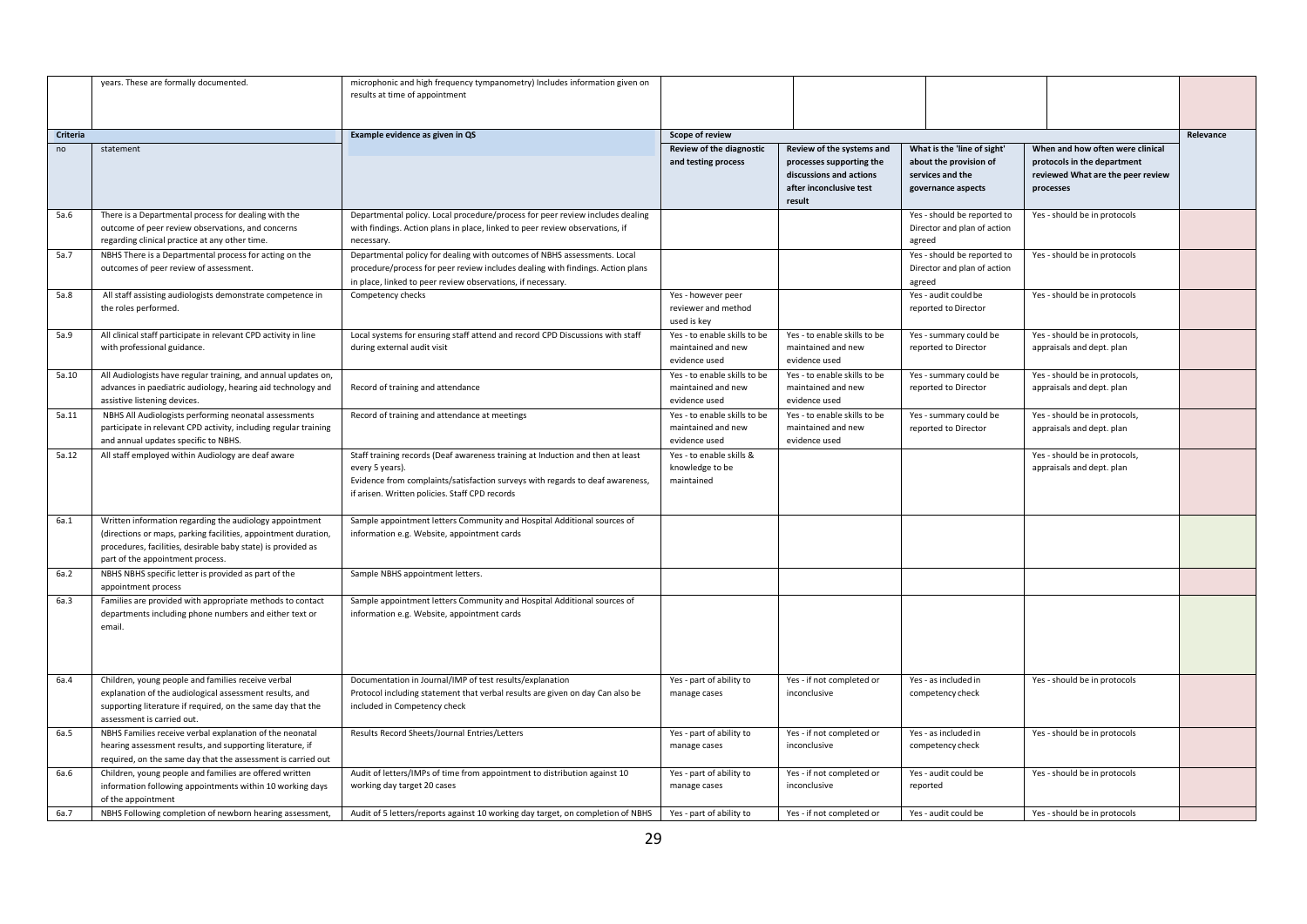|          | families are offered written information within 10 working                                                              | assessment (all cases where not 'normal discharged').                                                                                                 | manage cases                                           | inconclusive                                          | reported                                              |                                                                 |           |
|----------|-------------------------------------------------------------------------------------------------------------------------|-------------------------------------------------------------------------------------------------------------------------------------------------------|--------------------------------------------------------|-------------------------------------------------------|-------------------------------------------------------|-----------------------------------------------------------------|-----------|
|          | days of the appointment.                                                                                                |                                                                                                                                                       |                                                        |                                                       |                                                       |                                                                 |           |
|          |                                                                                                                         |                                                                                                                                                       |                                                        |                                                       |                                                       |                                                                 |           |
|          |                                                                                                                         |                                                                                                                                                       |                                                        |                                                       |                                                       |                                                                 |           |
| Criteria |                                                                                                                         | Example evidence as given in QS                                                                                                                       | <b>Scope of review</b>                                 |                                                       |                                                       |                                                                 | Relevance |
| no       | statement                                                                                                               |                                                                                                                                                       | <b>Review of the diagnostic</b><br>and testing process | Review of the systems and<br>processes supporting the | What is the 'line of sight'<br>about the provision of | When and how often were clinical<br>protocols in the department |           |
|          |                                                                                                                         |                                                                                                                                                       |                                                        | discussions and actions                               | services and the                                      | reviewed What are the peer review                               |           |
|          |                                                                                                                         |                                                                                                                                                       |                                                        | after inconclusive test                               | governance aspects                                    | processes                                                       |           |
|          |                                                                                                                         |                                                                                                                                                       |                                                        | result                                                |                                                       |                                                                 |           |
| 6a.8     | Children, young people and families areroutinely given                                                                  | 4 IMPs or Case Studies to demonstrate information given.                                                                                              | Yes - part of ability to                               | Yes - as particularly                                 | Yes - case studies could be                           | Yes - should be in protocols                                    |           |
|          | information on support services (when appropriate) to<br>include educational sensory service as well as local and       |                                                                                                                                                       | manage cases                                           | important if inconclusive                             | reported                                              |                                                                 |           |
|          | national voluntary support groups for deaf children and                                                                 |                                                                                                                                                       |                                                        |                                                       |                                                       |                                                                 |           |
|          | young people.                                                                                                           |                                                                                                                                                       |                                                        |                                                       |                                                       |                                                                 |           |
| 6a.9     | NBHS Families of babies identified with a hearing loss                                                                  | Examples of 3 letters/reports on completion of NBHS assessment                                                                                        | Yes - part of ability to                               | Yes - as particularly                                 | Yes - case studies could be                           | Yes - should be in protocols                                    |           |
|          | through NBHS are routinely given information on support                                                                 |                                                                                                                                                       | manage cases                                           | important if inconclusive                             | reported                                              |                                                                 |           |
|          | services (when appropriate) to include educational sensory                                                              |                                                                                                                                                       |                                                        |                                                       |                                                       |                                                                 |           |
|          | service as well as local and national voluntary support groups                                                          |                                                                                                                                                       |                                                        |                                                       |                                                       |                                                                 |           |
|          | for deaf children and young people                                                                                      |                                                                                                                                                       |                                                        |                                                       |                                                       |                                                                 |           |
| 6a.10    | Children, young people and families have access to<br>information in their preferred language via the provision of      | Interpreter policy Evidence of use of interpreters, where required, e.g.<br>IMPs/Journal/Invoices Evidence of access to information leaflets in other | Yes - part of ability to<br>manage cases               |                                                       |                                                       | Yes - should be in protocols                                    |           |
|          | translated material where possible.                                                                                     | languages                                                                                                                                             |                                                        |                                                       |                                                       |                                                                 |           |
| 6a.11    | NBHS Families of babies referred by NBHS have access to                                                                 | Interpreter policy Evidence of interpreters used for neonatal assessment,                                                                             | Yes - part of ability to                               |                                                       |                                                       | Yes - should be in protocols                                    |           |
|          | information in their preferred language via the provision of                                                            | where required, e.g. invoice, letter documenting interpreter present. Local                                                                           | manage cases                                           |                                                       |                                                       |                                                                 |           |
|          | translated material where possible                                                                                      | policy/process for identifying families requiring interpreter support and                                                                             |                                                        |                                                       |                                                       |                                                                 |           |
|          |                                                                                                                         | arranging this.                                                                                                                                       |                                                        |                                                       |                                                       |                                                                 |           |
| 6a.12    | Information is provided to young people on the transition<br>process and future service provision.                      | Departmental policy Examples of information provided to young person                                                                                  | Yes - part of ability to<br>manage cases               |                                                       |                                                       | Yes - should be in protocols                                    |           |
| 7a.1     | Each audiology service works within a team of professionals                                                             |                                                                                                                                                       | Yes - part of ability to                               | Yes - particularly important                          |                                                       | Yes - should be in protocols                                    |           |
|          | with expertise in: • paediatric audiology • development of                                                              |                                                                                                                                                       | manage cases                                           | for inconclusive cases                                |                                                       |                                                                 |           |
|          | language and speech skills . medical aspects of audiology .                                                             | List of members of collaborative team                                                                                                                 |                                                        |                                                       |                                                       |                                                                 |           |
|          | child development and family support . educational support                                                              |                                                                                                                                                       |                                                        |                                                       |                                                       |                                                                 |           |
|          | Primary care                                                                                                            |                                                                                                                                                       |                                                        |                                                       |                                                       |                                                                 |           |
| 7a.2     | The multi-agency team, with child and parents or young                                                                  | Evidence of referral to other specialist services                                                                                                     | Yes - part of ability to                               | Yes - particularly important                          |                                                       | Yes - should be in protocols                                    |           |
|          | person as central members, includes or has access to: .                                                                 |                                                                                                                                                       | manage cases                                           | for inconclusive cases                                |                                                       |                                                                 |           |
|          | education services (in particular teacher of the deaf)<br>specialist speech and language therapy . paediatric otology . |                                                                                                                                                       |                                                        |                                                       |                                                       |                                                                 |           |
|          | paediatric medicine · genetics · Cochlear Implant services ·                                                            |                                                                                                                                                       |                                                        |                                                       |                                                       |                                                                 |           |
|          | vision care · social work services · voluntary agencies ·                                                               |                                                                                                                                                       |                                                        |                                                       |                                                       |                                                                 |           |
|          | educational psychology services . Child and Adolescent                                                                  |                                                                                                                                                       |                                                        |                                                       |                                                       |                                                                 |           |
|          | Mental Health Services (CAMHS)                                                                                          |                                                                                                                                                       |                                                        |                                                       |                                                       |                                                                 |           |
| 7a.3     | Each collaborative team has defined written roles                                                                       | Local protocol Evidence of regular collaborative team meetings/appointments                                                                           | Yes - need awareness of                                | Yes - particularly important                          |                                                       | Yes - should be in protocols                                    |           |
|          |                                                                                                                         | with families e.g. Planner                                                                                                                            | roles to agree on                                      | for inconclusive cases                                |                                                       |                                                                 |           |
|          |                                                                                                                         |                                                                                                                                                       | management / onward<br>referrals etc.                  |                                                       |                                                       |                                                                 |           |
| 7b.1     | Results of audiological assessments are reported to the                                                                 | Examples of reports/letters/IMP                                                                                                                       | Yes - part of ability to                               | Yes - particularly important                          |                                                       | Yes - should be in protocols                                    |           |
|          | referrer and any other relevant professionals                                                                           |                                                                                                                                                       | manage cases                                           | for inconclusive cases                                |                                                       |                                                                 |           |
| 7b.2     | NBHS Results of neonatal hearing assessments are reported                                                               | Examples of reports/letters/IMP                                                                                                                       | Yes - part of ability to                               | Yes - particularly important                          |                                                       | Yes - should be in protocols                                    |           |
|          | to the referrer and other relevant professionals                                                                        |                                                                                                                                                       | manage cases                                           | for inconclusive cases                                |                                                       |                                                                 |           |
| 7b.3     | Reports are distributed to relevant professionals within 10                                                             | Audit against 10 day target for distribution 20 cases                                                                                                 | Yes - part of ability to                               |                                                       |                                                       | Yes - should be in protocols                                    |           |
|          | working days of the assessment.                                                                                         |                                                                                                                                                       | manage cases                                           |                                                       |                                                       |                                                                 |           |
| 7b.4     | NBHS Reports are distributed to relevant professionals within                                                           | Audit against 10 day target for distribution                                                                                                          | Yes - part of ability to                               |                                                       | Yes - audit could be                                  | Yes - should be in protocols                                    |           |
|          | 10 working days of completion of the neonatal hearing<br>assessment                                                     |                                                                                                                                                       | manage cases                                           |                                                       | reported to Director                                  |                                                                 |           |
|          |                                                                                                                         |                                                                                                                                                       |                                                        |                                                       |                                                       |                                                                 |           |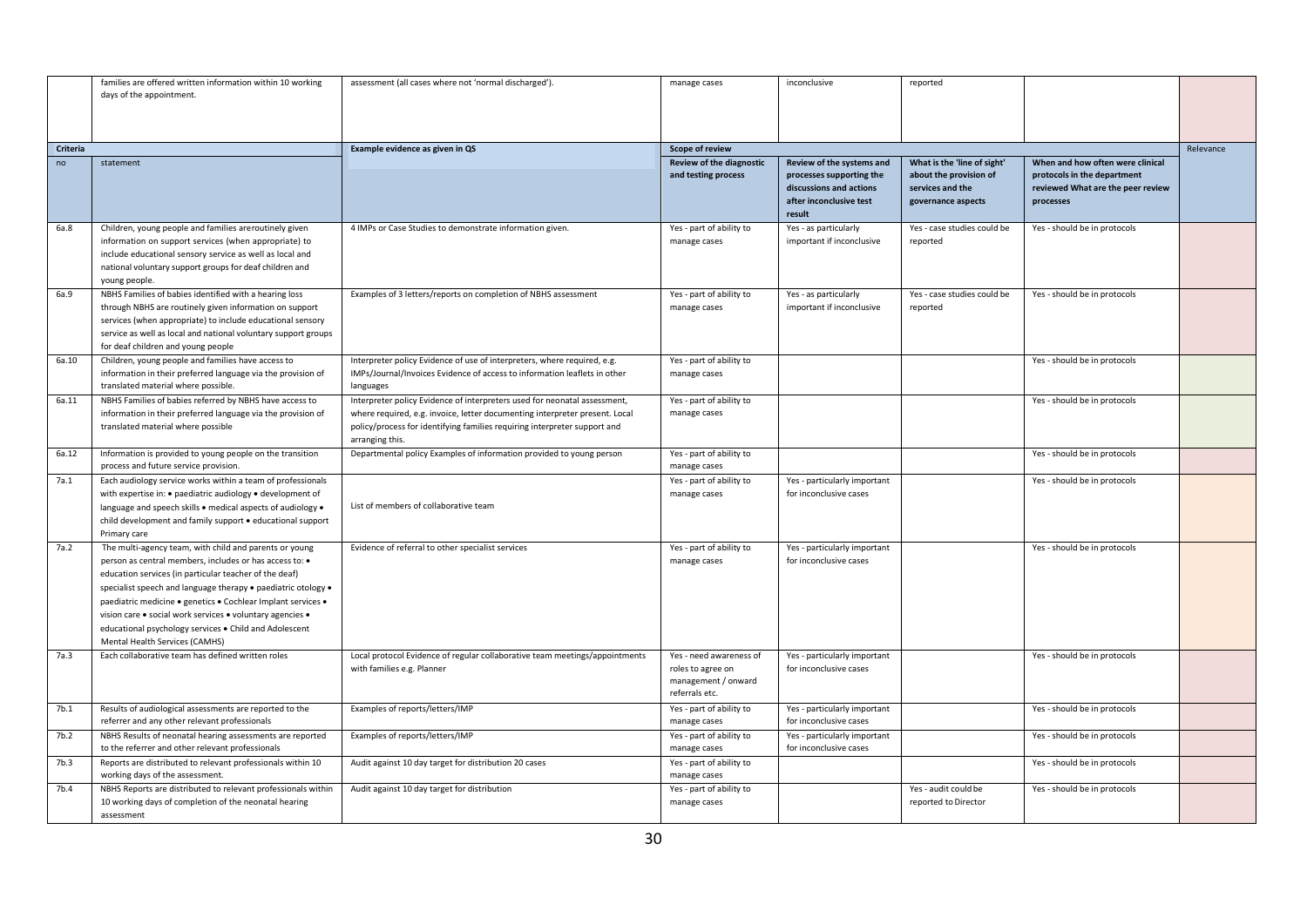| 7b.5            | Non attendance is reported to the referrer, parent, and<br>appropriate professionals e.g. GP, HV, Child Health, in<br>accordance with local guidelines/protocols                                                   | Local protocol Audit of DNAs and to whom reports are distributed 20 cases                                                                                                                            | Yes - part of ability to<br>manage cases        | Yes - particularly important<br>for inconclusive cases                                                                | Yes - audit could be<br>reported to Director                                                    | Yes - should be in protocols                                                                                      |           |
|-----------------|--------------------------------------------------------------------------------------------------------------------------------------------------------------------------------------------------------------------|------------------------------------------------------------------------------------------------------------------------------------------------------------------------------------------------------|-------------------------------------------------|-----------------------------------------------------------------------------------------------------------------------|-------------------------------------------------------------------------------------------------|-------------------------------------------------------------------------------------------------------------------|-----------|
| <b>Criteria</b> |                                                                                                                                                                                                                    | Example evidence as given in QS                                                                                                                                                                      | Scope of review                                 |                                                                                                                       |                                                                                                 |                                                                                                                   | relevance |
| no              | statement                                                                                                                                                                                                          |                                                                                                                                                                                                      | Review of the diagnostic<br>and testing process | Review of the systems and<br>processes supporting the<br>discussions and actions<br>after inconclusive test<br>result | What is the 'line of sight'<br>about the provision of<br>services and the<br>governance aspects | When and how often were clinical<br>protocols in the department<br>reviewed What are the peer review<br>processes |           |
| 7b.6            | NBHS Non attendance for newborn hearing assessment is<br>reported in accordance with NBHS guidelines                                                                                                               | All DNA assessments over past 12 months                                                                                                                                                              | Yes - part of ability to<br>manage cases        | Yes - particularly important<br>for inconclusive cases                                                                | Yes - audit could be<br>reported to Director                                                    | Yes - should be in protocols                                                                                      |           |
| 7b.7            | When Audiology refers families to other agencies and<br>services, there is ongoing sharing of information by<br>audiology.                                                                                         | 3 case studies                                                                                                                                                                                       | Yes - part of ability to<br>manage cases        | Yes - particularly important<br>for inconclusive cases                                                                | Yes - case studies could be<br>reported to Director                                             | Yes - should be in protocols                                                                                      |           |
| 7b.8            | Feedback from other agencies is used to inform the<br>Audiology IMP.                                                                                                                                               | 3 case studies                                                                                                                                                                                       | Yes - part of ability to<br>manage cases        | Yes - particularly important<br>for inconclusive cases                                                                | Yes - case studies could be<br>reported to Director                                             | Yes - should be in protocols                                                                                      |           |
| 7c.1            | Audiology initiate, and offer, the first multi-agency meeting<br>with the family within 12 weeks of confirmation of a<br>significant hearing loss.                                                                 | Audit of diagnosis to first collaborative meeting within 12 week target All cases<br>over past year                                                                                                  |                                                 |                                                                                                                       |                                                                                                 | Yes - should be in protocols                                                                                      |           |
| 7c.2            | Audiology provide input to the initial, and subsequent, Multi<br>Agency support plan (MASP)s.                                                                                                                      | <b>Examples of MASPs</b>                                                                                                                                                                             | Yes - part of ability to<br>manage cases        |                                                                                                                       |                                                                                                 | Yes - should be in protocols                                                                                      |           |
| 7c.3            | Audiology meet the agreed actions of a MASP                                                                                                                                                                        | Examples of MASPs                                                                                                                                                                                    | Depends on agreed<br>actions                    |                                                                                                                       |                                                                                                 | Yes - should be in protocols                                                                                      |           |
| 7c.4            | Audiology Services provide information to Education for<br>School Age Children when requested.                                                                                                                     | Copies of reports sent/information provided.                                                                                                                                                         | Yes - part of ability to<br>manage cases        |                                                                                                                       |                                                                                                 | Yes - should be in protocols                                                                                      |           |
| 8a.1            | The Audiology service, surveys service user views, including<br>the views of children/young people where possible, at least<br>every two years, or sooner if significant changes are made in<br>service provision. | Report(s) of consultation/questionnaires produced and action plan<br>implemented.                                                                                                                    |                                                 |                                                                                                                       | Yes - could be reported to<br>Director                                                          | Yes - should be in protocols                                                                                      |           |
| 8a.2            | NBHS The Audiology service surveys the views of parents of<br>children with a hearing loss at least every three years.                                                                                             | Report(s) of consultation/questionnaires produced and action plan<br>implemented.                                                                                                                    |                                                 |                                                                                                                       | Yes - could be reported to<br>Director                                                          | Yes - should be in protocols                                                                                      |           |
| 8a.3            | The Audiology service seeks the views of Stakeholders at<br>least every five years.                                                                                                                                | Report(s) of consultation/questionnaires produced and action plan<br>implemented.                                                                                                                    |                                                 |                                                                                                                       | Yes - could be reported to<br>Director                                                          | Yes - should be in protocols                                                                                      |           |
| 8a.4            | Results of surveys and QRT scores, and outcomes, are made<br>widely available                                                                                                                                      | Evidence of dissemination                                                                                                                                                                            |                                                 |                                                                                                                       | Yes - should be in service<br>annual report /<br>improvement plan                               |                                                                                                                   |           |
| 8a.5            | Using all of the information gathered above, and the outputs<br>of the Quality Standards visit, an ongoing programme of<br>service improvement, is in place.                                                       | Service improvement Plan including reference to all elements within Standard 8<br>Direct discussions with staff during external audit visit Timescales for<br>implementation of service improvements |                                                 |                                                                                                                       | Yes - service improvement<br>plan should be agreed with<br>and overseen by Director             |                                                                                                                   |           |
| 8b.1            | A local CHSWG exists.                                                                                                                                                                                              | Local Terms of Reference Document Minutes of CHSWG meetings                                                                                                                                          |                                                 |                                                                                                                       | Yes - Director should be<br>aware of group and have<br>oversight of work                        |                                                                                                                   |           |
| 8b.2            | The local CHSWG meets at least 6 monthly.                                                                                                                                                                          | Minutes of CHSWG meetings                                                                                                                                                                            |                                                 |                                                                                                                       | Yes - Director should be<br>aware of group and have<br>oversight of work                        |                                                                                                                   |           |
| 8b.3            | Audiology services participate in the local CHSWG.                                                                                                                                                                 | Minutes of CHSWG meetings                                                                                                                                                                            |                                                 |                                                                                                                       | Yes - Director should be<br>aware of group and have<br>oversight of work                        |                                                                                                                   |           |
| 8b.4            | Audiology ensures that the outcomes of Quality Standards<br>and satisfaction surveys are reported to CHSWG.                                                                                                        | Minutes of CHSWG meetings                                                                                                                                                                            |                                                 |                                                                                                                       | Yes - Director should be<br>aware of group and have                                             |                                                                                                                   |           |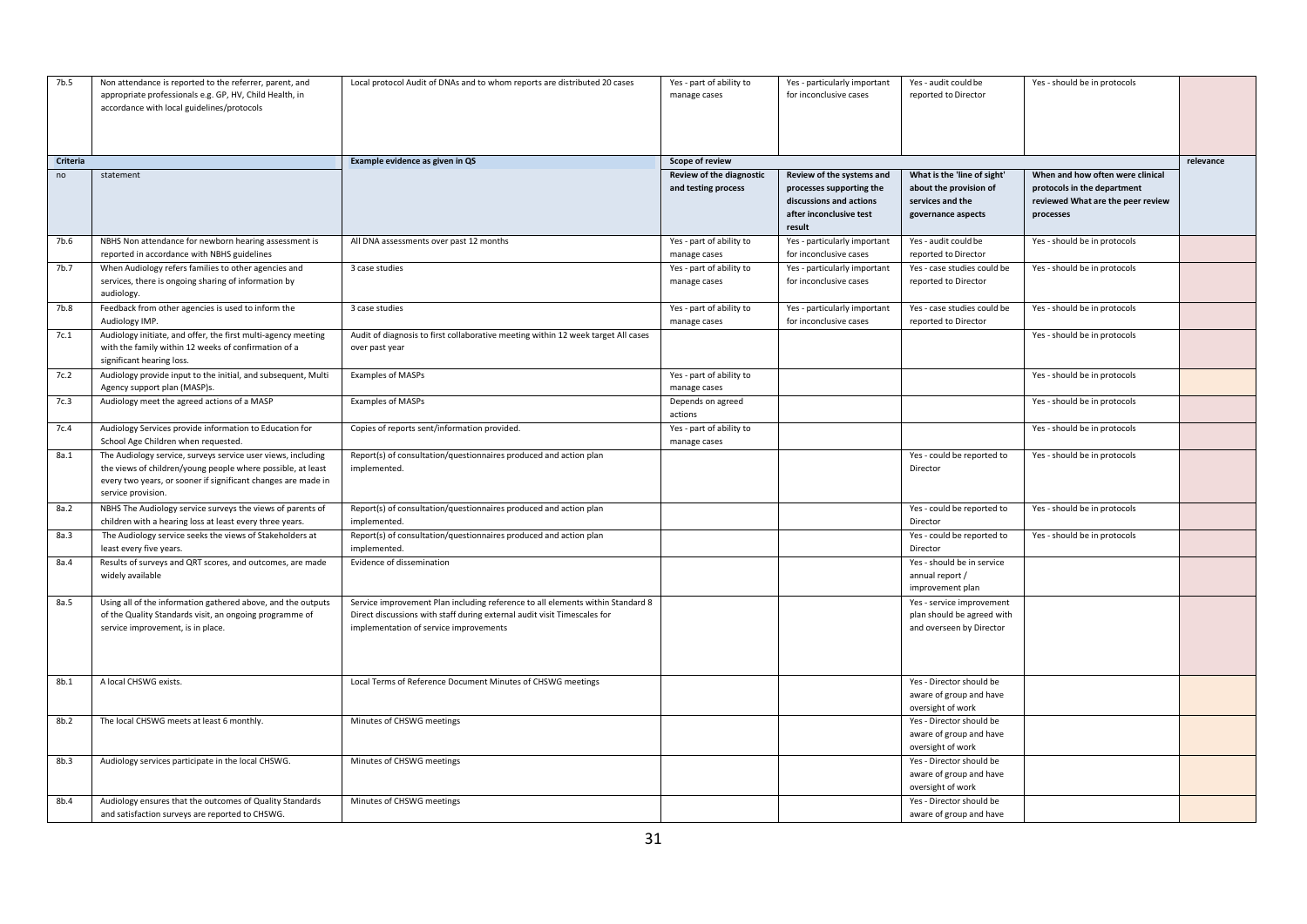|          |                                                               |                                                                           |                          |                           | oversight of work           |                                   |           |
|----------|---------------------------------------------------------------|---------------------------------------------------------------------------|--------------------------|---------------------------|-----------------------------|-----------------------------------|-----------|
| 8b.5     | NBHS NBHS is a standing agenda item at CHSWG.                 | Minutes of CHSWG meetings                                                 |                          |                           | Yes - Director should be    |                                   |           |
|          |                                                               |                                                                           |                          |                           | aware of group and have     |                                   |           |
|          |                                                               |                                                                           |                          |                           | oversight of work           |                                   |           |
| 9a.1     | Local referral pathways from Audiology are in place regarding | Local pathways                                                            | Yes - part of managing   |                           |                             | Should be in protocols            |           |
|          | aetiological investigations for children with hearing loss.   |                                                                           | cases                    |                           |                             |                                   |           |
|          |                                                               |                                                                           |                          |                           |                             |                                   |           |
| Criteria |                                                               | Example evidence as given in QS                                           | Scope of review          |                           |                             |                                   | Relevance |
| no       | statement                                                     |                                                                           | Review of the diagnostic | Review of the systems and | What is the 'line of sight' | When and how often were clinical  |           |
|          |                                                               |                                                                           | and testing process      | processes supporting the  | about the provision of      | protocols in the department       |           |
|          |                                                               |                                                                           |                          | discussions and actions   | services and the            | reviewed What are the peer review |           |
|          |                                                               |                                                                           |                          | after inconclusive test   | governance aspects          | processes                         |           |
|          |                                                               |                                                                           |                          | result                    |                             |                                   |           |
| 9a.2     | Local guidelines, which reflect national guidelines, are in   | Local guidelines                                                          |                          |                           |                             |                                   |           |
|          | place regarding aetiological investigations for hearing loss  |                                                                           |                          |                           |                             |                                   |           |
|          |                                                               |                                                                           |                          |                           |                             |                                   |           |
| 9a.3     | Aetiological investigations are offered, and carried out, in  | 5-10 case studies                                                         |                          |                           |                             |                                   |           |
|          | line with local and national guidelines                       |                                                                           |                          |                           |                             |                                   |           |
| 9b.1     | All staff working within the collaborative team have          | List of members of collaborative team List of qualifications/training and |                          |                           |                             |                                   |           |
|          | appropriate qualifications, training and expertise for their  | registration Medics have specific experience/relevant training in medical |                          |                           |                             |                                   |           |
|          | role                                                          | aspects related to newborns and early years                               |                          |                           |                             |                                   |           |
| 9b.2     | NBHS All medical staff working within the collaborative team  |                                                                           |                          |                           |                             |                                   |           |
|          | have appropriate qualifications, training and expertise for   | List of qualifications/training and registration                          |                          |                           |                             |                                   |           |
|          | newborn/early years work.                                     |                                                                           |                          |                           |                             |                                   |           |
| 9b.3     | The team informs the family about all communication           | Examples of cases showing discussion of communication options and support |                          |                           |                             |                                   |           |
|          | options and supports the family to achieve an informed        | provided where required.                                                  |                          |                           |                             |                                   |           |
|          | choice.                                                       |                                                                           |                          |                           |                             |                                   |           |
|          |                                                               |                                                                           |                          |                           |                             |                                   |           |
|          |                                                               |                                                                           |                          |                           |                             |                                   |           |
| 9c.1     | The MASP is informed by the information gathered              | Copies of 5 MASPs                                                         |                          |                           |                             |                                   |           |
|          | throughout the multi-agency assessment phase.                 |                                                                           |                          |                           |                             |                                   |           |
| 9c.2     | There are agreed processes in place to enable the MASP to     | Protocols/pathways                                                        |                          |                           |                             |                                   |           |
|          | be in place within 12 weeks of confirmation of a significant  |                                                                           |                          |                           |                             |                                   |           |
|          | hearing loss.                                                 |                                                                           |                          |                           |                             |                                   |           |
| 9c.3     | A MASP meeting is offered at least 6 monthly for pre-school   | Audit of meetings offered for all children attending over past year       |                          |                           |                             |                                   |           |
|          | children                                                      |                                                                           |                          |                           |                             |                                   |           |
|          |                                                               |                                                                           |                          |                           |                             |                                   |           |
|          |                                                               |                                                                           |                          |                           |                             |                                   |           |
| 9c.4     | There are recognised and agreed pathways for multi-agency     | Pathways Examples of local practice                                       | Yes - need knowledge of  |                           |                             | Yes - should be in protocols      |           |
|          | review of school-age children.                                |                                                                           | this to appropriately    |                           |                             |                                   |           |
|          |                                                               |                                                                           | mange cases              |                           |                             |                                   |           |
| 9c.5     | Each agency undertakes the more detailed assessments and      | 5 Case Studies Record of MASPs                                            | Yes - needed to mange    |                           | Yes - case studies could be | Yes - should be in protocols      |           |
|          | information gathering necessary to complete the clinical,     |                                                                           | cases appropriately      |                           | shared                      |                                   |           |
|          | educational and social input to the MASP. During this process |                                                                           |                          |                           |                             |                                   |           |
|          | information is shared with all members of the MASP team       |                                                                           |                          |                           |                             |                                   |           |
| 9c.6     | The MASP includes details of service provision from those     | Copies of 5 MASPs                                                         |                          |                           |                             | Yes - should be in protocols      |           |
|          | currently involved with the child / young person and family.  |                                                                           |                          |                           |                             |                                   |           |
| 9c.7     | The MASP details any identified needs (desired outcomes) for  | Copies of 5 MASPs                                                         |                          |                           |                             | Yes - should be in protocols      |           |
|          | the child /young person and family including agreed actions   |                                                                           |                          |                           |                             |                                   |           |
|          | with responsible individuals and timescales recorded.         |                                                                           |                          |                           |                             |                                   |           |
| 9c.8     | The MASP will be reviewed and updated regularly               | Copies of 5 MASPs                                                         |                          |                           |                             | Yes - Audiology role should be in |           |
|          |                                                               |                                                                           |                          |                           |                             | protocols                         |           |
| 9c.9     | The MASP is circulated to all members of the collaborative    | Copies of 5 MASPs                                                         |                          |                           |                             | Yes - Audiology role should be in |           |
|          | team including the family                                     |                                                                           |                          |                           |                             | protocols                         |           |
|          |                                                               |                                                                           |                          |                           |                             |                                   |           |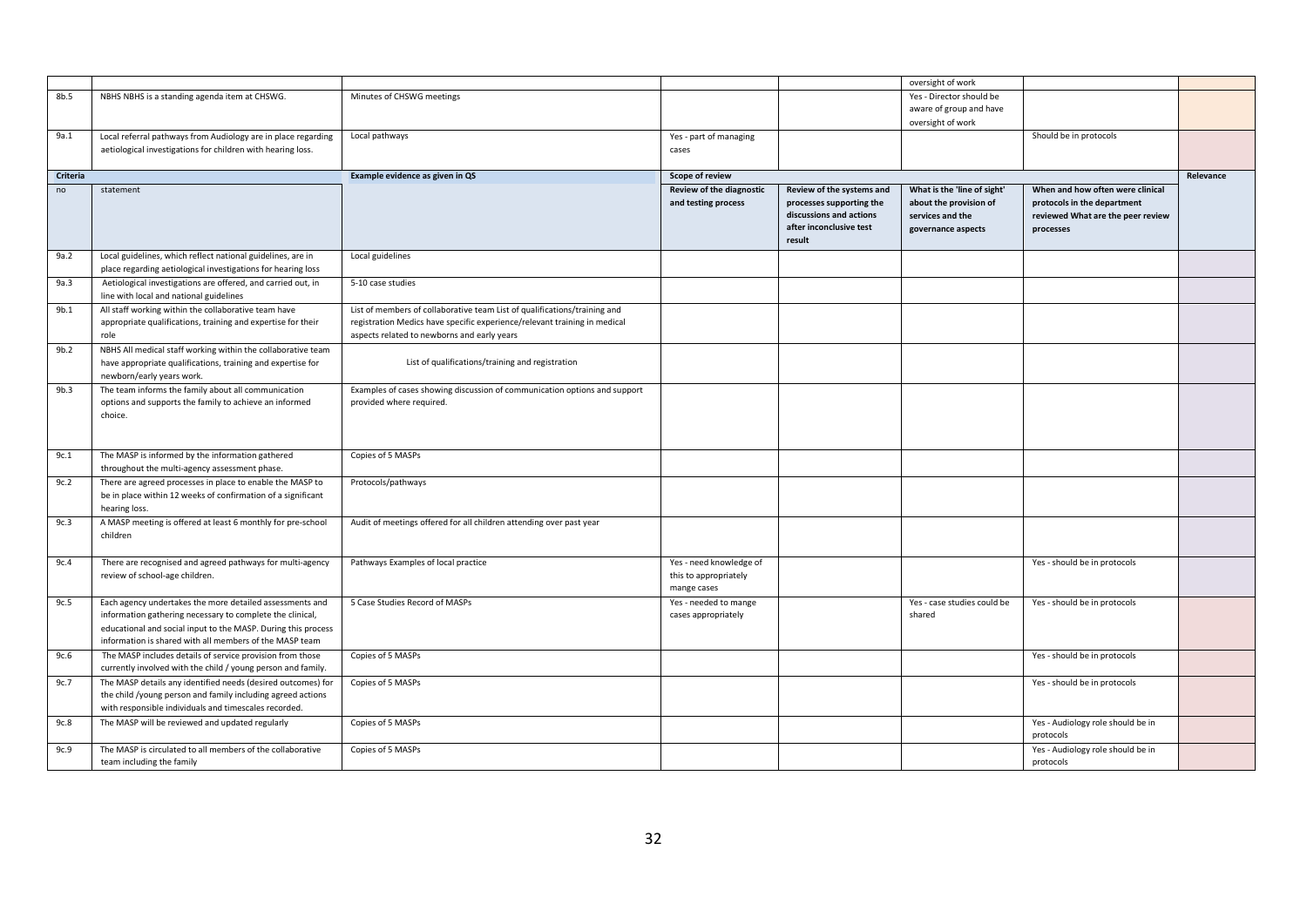## **Appendix B - Higher Training Scheme competencies in Paediatrics**

N. B. criteria 12 applied to newborn hearing screening follow-ups only, references to hearing aids relevant only in appropriate clinics / with children with aids.

Competency areas for which concern was raised, for some elements of testing and management, are highlighted in yellow.

<span id="page-32-0"></span>

|     | Competency                                                                                                                                                                                                                                                                                                                                                                                                        | 0 - Does not meet required standard                                                                                                                                                                                                                                                                                        | 1 - Meets required standard                                                                                                                                                                                                                                                                                                         | 2 - Exceeds required standard                                                                                                                                                                                                                                                                                                                     |
|-----|-------------------------------------------------------------------------------------------------------------------------------------------------------------------------------------------------------------------------------------------------------------------------------------------------------------------------------------------------------------------------------------------------------------------|----------------------------------------------------------------------------------------------------------------------------------------------------------------------------------------------------------------------------------------------------------------------------------------------------------------------------|-------------------------------------------------------------------------------------------------------------------------------------------------------------------------------------------------------------------------------------------------------------------------------------------------------------------------------------|---------------------------------------------------------------------------------------------------------------------------------------------------------------------------------------------------------------------------------------------------------------------------------------------------------------------------------------------------|
| 1   | Prepare test facilities & equipment, to include daily<br>calibration checks and room set up                                                                                                                                                                                                                                                                                                                       | Omits or incorrectly performs calibration checks and<br>equipment setup, OR is unable to identify the<br>consequences of proceeding with incorrectly calibrated<br>or faulty equipment, or room set up inappropriate for<br>the session                                                                                    | Performs calibration checks and equipment setup<br>correctly, and is able to identify the mainconsequences<br>of proceeding with incorrectly calibrated or faulty<br>equipment, and the room is set up appropriately for<br>the session                                                                                             | Performs calibration checks and equipment setup<br>skilfully, and is able to identify detailed consequences<br>of proceeding with incorrectly calibrated or faulty<br>equipment, and room is set up with a high attention to<br>detail and patient needs                                                                                          |
| 2,3 | Formulate assessment plans, liaising with the relevant<br>professionals to co-ordinate assessments & care, as<br>appropriate.<br>Plan clinical approaches, using clinical reasoning<br>strategies, evidence based practice                                                                                                                                                                                        | Does not select appropriate or person-specific<br>assessment or management plans, OR is unable to<br>explain the reasoning behind the approach taken, OR<br>does not show sufficient knowledge of the current<br>research evidence and clinical guidance, OR does not<br>liaise with relevant professionals as appropriate | Identifies appropriate assessment and management<br>plans, and modified to meet individual needs. Is able to<br>broadly explain the reasoning underpinning the<br>approach taken using current research evidence and<br>clinical guidance. Liaises with relevant professionals as<br>appropriate                                    | Creates an assessment or management plan which is<br>highly tailored to the patient's specific needs and<br>consistent with current clinical guidance and evidence-<br>based practice and liaises with the relevant<br>professionals as appropriate                                                                                               |
|     | Take a full and relevant history                                                                                                                                                                                                                                                                                                                                                                                  | Obtains insufficient information about the child's<br>history to date, family history or parent's / carer's<br>understanding                                                                                                                                                                                               | Uses effective questioning and listening to elicit<br>sufficient information about child's history to date,<br>family history AND parent's / carer's understanding                                                                                                                                                                  | Uses skilful questioning, and active listening to elicit a<br>comprehensive picture of the patient's history to date,<br>family history and parent's / carer's understanding                                                                                                                                                                      |
| 5   | Carry out testing / verification in a safe and effective<br>manner adapting as required to ensure testing /<br>verification is appropriate for the developmental age of<br>the child, and information gained is maximised within<br>the time available                                                                                                                                                            | Assessment is unsafe, OR does not follow local or<br>national guidance (or without evidence based<br>justifications as to why not), OR is not completed<br>within an appropriate time, OR does not adapt the<br>testing process to maximise data collection                                                                | Performs assessment safely, according to local and<br>national guidance and within the appropriate<br>appointment time allocation. Adapts the testing<br>process where appropriate to ensure the most valuable<br>data is prioritised                                                                                               | Performs assessment skilfully, according to local and<br>national guidance and within the appropriate<br>appointment time allocation. Adapts the testing<br>process where appropriate to ensure the most valuable<br>data is prioritised                                                                                                          |
| 6   | Show creativity, initiative and originality of thinking in<br>tackling and solving practical problems                                                                                                                                                                                                                                                                                                             | Does not show creativity, initiative and originality of<br>thinking in tackling and solving practical problems if<br>they arise during the session                                                                                                                                                                         | Shows creativity, initiative and originality of thinking in<br>tackling and solving practical problems if they arise<br>during the session                                                                                                                                                                                          | Shows a high level of creativity, initiative and<br>originality of thinking in tackling and solving practical<br>problems if they arise during the session                                                                                                                                                                                        |
| 7,8 | Collate relevant information, interpret and make an<br>informed decision concerning the diagnosis and<br>management of individual cases, to include hearing aid<br>programming adjustments and onward referral to ENT<br>or other appropriate professions if any red flags or<br>significant hearing changes. Ensure that parents /<br>carers are part of the decision making with use of<br>patient centred care | Does not identify an appropriate range of diagnostic<br>and management options for the patient or does not<br>ensure parents / carers are part of the decision making<br>process                                                                                                                                           | Integrates the details from the history, test results,<br>research evidence, current clinical guidance and<br>patient preferences to identify a range of appropriate<br>diagnostic and management options for the patient,<br>including onward referral AND ensures the parents /<br>carers are part of the decision making process | Integrates the details from the history, test results,<br>research evidence, current clinical guidance to identify<br>the full range of appropriate diagnostic and<br>management options for the patient, (including onward<br>referral) and their likely benefits and limitations, and<br>fully involves the parents / carers in decision making |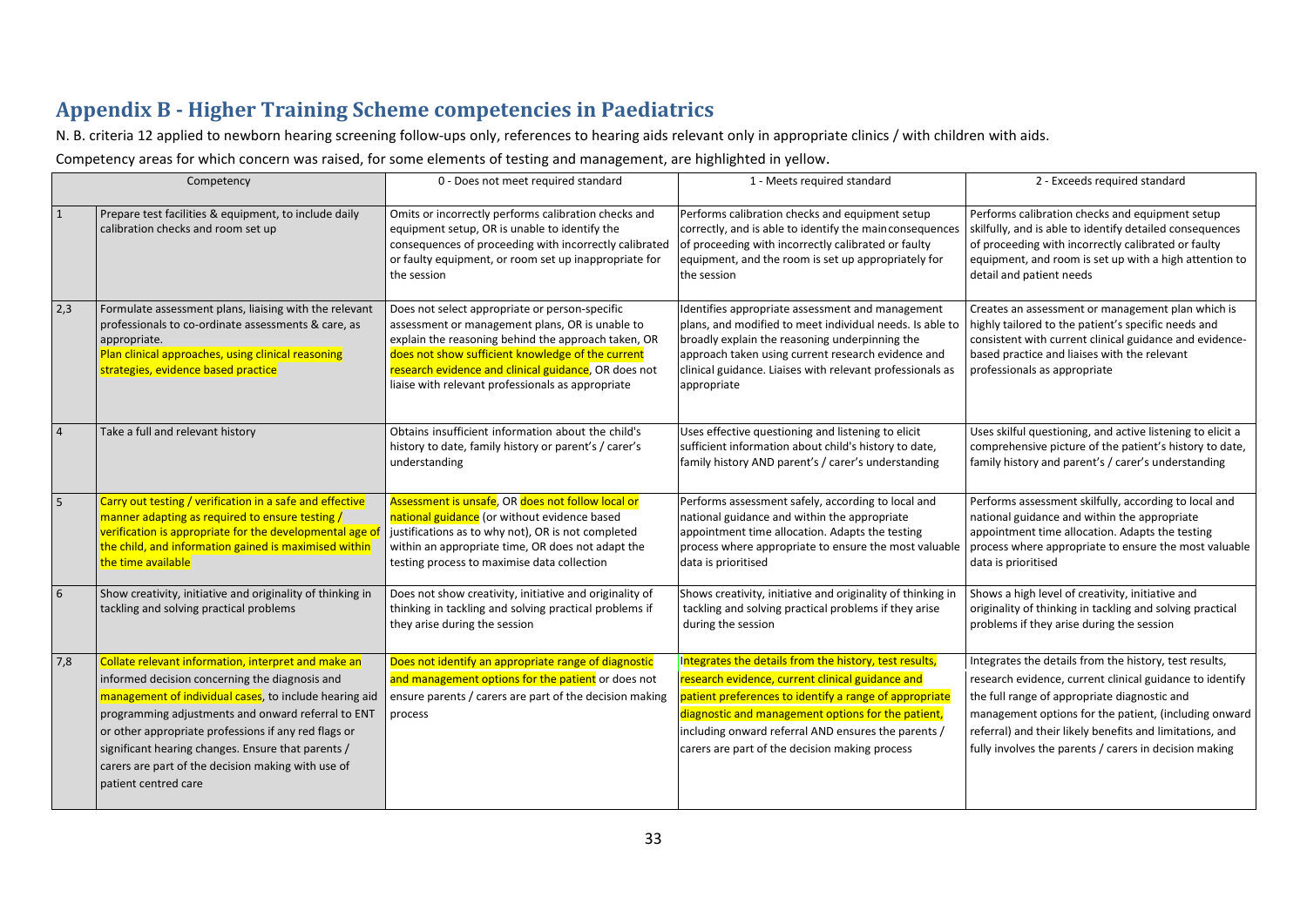|       | Competency                                                                                                                                                                                                                                                                                                                                                                                                                                                                                                                                                                                                                                                                                                                                                                    | 0 - Does not meet required standard                                                                                                                                 | 1 - Meets required standard                                                                                                                                           | 2 - Exceeds required standard                                                                                                                                                                 |
|-------|-------------------------------------------------------------------------------------------------------------------------------------------------------------------------------------------------------------------------------------------------------------------------------------------------------------------------------------------------------------------------------------------------------------------------------------------------------------------------------------------------------------------------------------------------------------------------------------------------------------------------------------------------------------------------------------------------------------------------------------------------------------------------------|---------------------------------------------------------------------------------------------------------------------------------------------------------------------|-----------------------------------------------------------------------------------------------------------------------------------------------------------------------|-----------------------------------------------------------------------------------------------------------------------------------------------------------------------------------------------|
| 9     | Ensure any concerns regarding safeguarding are<br>recorded appropriately and are acted on, adhering to<br>local protocol                                                                                                                                                                                                                                                                                                                                                                                                                                                                                                                                                                                                                                                      | Does not pick up on safeguarding concerns OR does<br>not record them appropriately, OR does not act<br>according to local protocol                                  | Picks up on safeguarding concerns and records them<br>appropriately according to local protocol                                                                       | Picks up on safeguarding concerns and shows a high<br>level of knowledge about how to act on these, using<br>appropriate documentation and referring to local<br>protocols                    |
| 10,11 | Keep parent/carers and patients fully informed during<br>all aspects of the appointment, obtaining consent for<br>procedures as appropriate<br>Communicate effectively with parents and children<br>giving clear information on the plan for the session,<br>hearing aid orientation, results, recommendations and<br>management plan to children and families using<br>appropriate language and communication strategies.<br>Give clear information on results of hearing tests,<br>advice and recommendation for follow-up<br>actions/interventions to parents/carers and/or<br>patients using appropriate language<br>and communication strategies. This includes the ability<br>to 'share difficult news' to parents/carers about<br>hearing loss in infants and children | Communicates information to parents / carers in a way<br>that is generally unclear or contains irrelevant<br>information OR does not obtain consent                 | Communicates relevant information about testing and<br>management options to parents / carers clearly and in<br>a way that broadly meets their needs. Obtains consent | Effectively and clearly communicates relevant<br>information about testing and management options to<br>parents / carers in a way that is highly tailored to their<br>needs. Obtains consent. |
| 12    | Through peer review, critically appraise the<br>interpretation of results and management outcomes<br>made by other clinicians; identify indicators for<br>improvement, and feedback as appropriate.                                                                                                                                                                                                                                                                                                                                                                                                                                                                                                                                                                           | Is not familiar with criteria OR does not interpret traces<br>correctly OR does not select appropriate improvement<br>indicators OR does not feedback appropriately | Shows familiarity with criteria, appraises results and<br>management options appropriately, identifies<br>improvement indicators and feeds back                       | Shows a high level of familiarity with criteria, skilfully<br>appraises results and management options, identifies<br>improvement indicators and feeds back                                   |
| 13    | Keep appropriate clinical records                                                                                                                                                                                                                                                                                                                                                                                                                                                                                                                                                                                                                                                                                                                                             | Clinical record omits key information or is omitted from   Provides a clear summary of the clinical episode, which<br>the clinical record system                    | is stored in an appropriate clinical record system                                                                                                                    | Provides clear and detailed information about the<br>clinical episode, which is stored in an appropriate<br>clinical record system                                                            |
| 14    | Write reports on test results and recommendations<br>suitable for the intended audience, to include a range<br>of professionals and parents/carers                                                                                                                                                                                                                                                                                                                                                                                                                                                                                                                                                                                                                            | Report omits key information, is disorganised or<br>written using unprofessional terminology                                                                        | Report provides a clear summary of the clinical episode<br>which is logically structured and written using<br>professional terminology                                | Report provides clear and detailed information about<br>the clinical episode which is highly organised, concise,<br>and well written using professional but accessible<br>terminology         |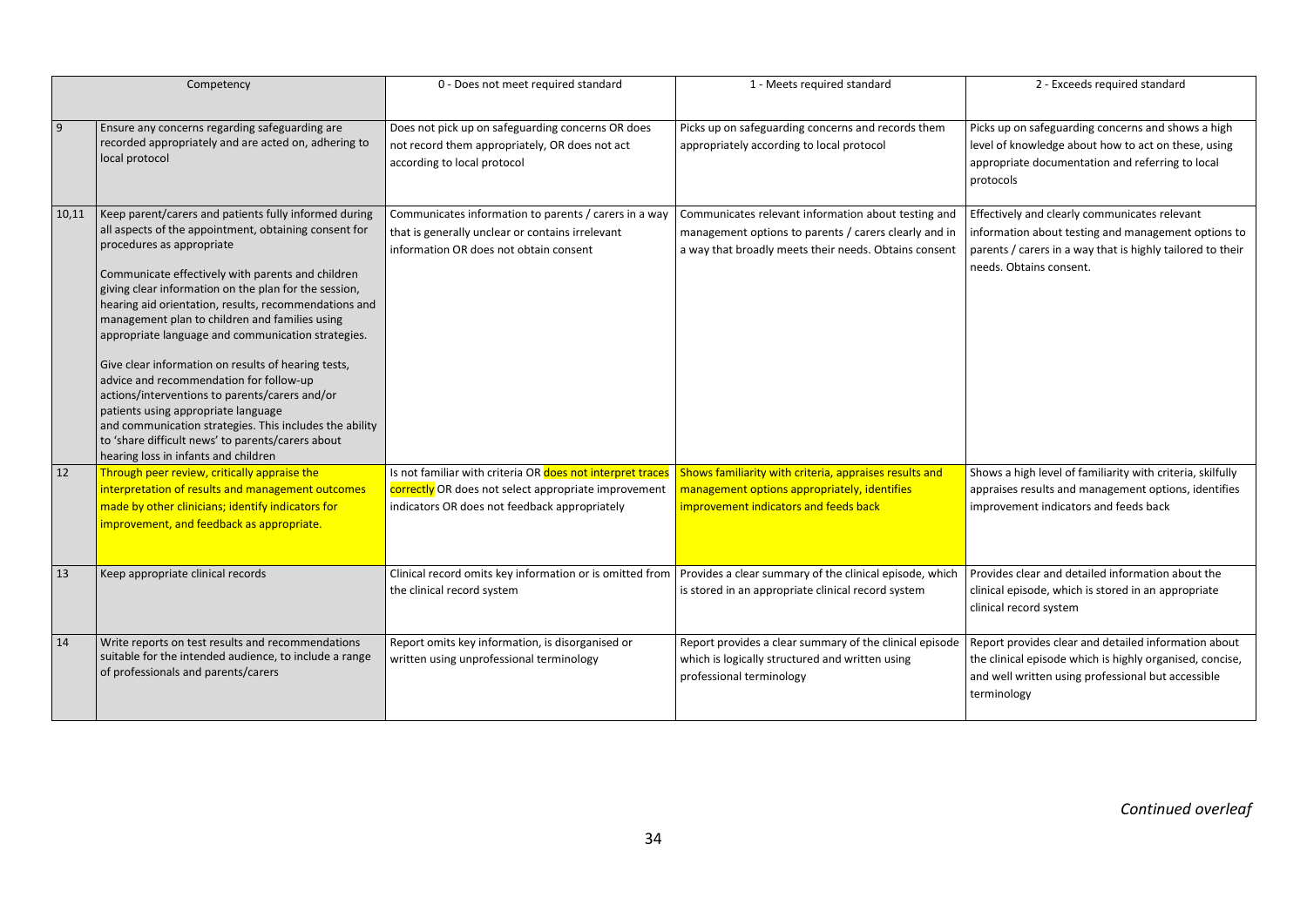|    | Competency                                                                                                                                                                                                                                                                                                                                                                                                                                                                                                                                                                                                                                                                                                                                                          | 0 - Does not meet required standard                                                                                                                                                                                                                                                                                                                                                                                                                                                                                                                                                                                                                                                                                                                                                                                                                                    | 1 - Meets required standard                                                                                                                                                                                                                                                                                                                                                                                                                                                                                                                                                                                                                                                                                                                                                                                                                                                                                                                                         | 2 - Exceeds required standard                                                                                                                                                                                                                                                                                                                                                                                                                                                                                                                                                                                                                                                                                                                                                                                                                                                                                                                                                                                                                                                                                                                  |
|----|---------------------------------------------------------------------------------------------------------------------------------------------------------------------------------------------------------------------------------------------------------------------------------------------------------------------------------------------------------------------------------------------------------------------------------------------------------------------------------------------------------------------------------------------------------------------------------------------------------------------------------------------------------------------------------------------------------------------------------------------------------------------|------------------------------------------------------------------------------------------------------------------------------------------------------------------------------------------------------------------------------------------------------------------------------------------------------------------------------------------------------------------------------------------------------------------------------------------------------------------------------------------------------------------------------------------------------------------------------------------------------------------------------------------------------------------------------------------------------------------------------------------------------------------------------------------------------------------------------------------------------------------------|---------------------------------------------------------------------------------------------------------------------------------------------------------------------------------------------------------------------------------------------------------------------------------------------------------------------------------------------------------------------------------------------------------------------------------------------------------------------------------------------------------------------------------------------------------------------------------------------------------------------------------------------------------------------------------------------------------------------------------------------------------------------------------------------------------------------------------------------------------------------------------------------------------------------------------------------------------------------|------------------------------------------------------------------------------------------------------------------------------------------------------------------------------------------------------------------------------------------------------------------------------------------------------------------------------------------------------------------------------------------------------------------------------------------------------------------------------------------------------------------------------------------------------------------------------------------------------------------------------------------------------------------------------------------------------------------------------------------------------------------------------------------------------------------------------------------------------------------------------------------------------------------------------------------------------------------------------------------------------------------------------------------------------------------------------------------------------------------------------------------------|
| 15 | Demonstrate the ability to, and articulate clearly<br>through presentation and constructive discussion with<br>colleagues:<br>Relate their own practice to a supporting<br>knowledge base - including reference to evidence<br>based and/or recognised good practice<br>Clearly justify any of their own clinical decisions<br>made in the assessment or management of<br>patients<br>Critically appraise the context of individual<br>assessments within national and local<br>structures/processes for assessment and<br>diagnosis of hearing impairment<br>Critically evaluate and reflect on their own<br>actions<br>Show independent thought<br>through evaluation and presentation of<br>alternative (and justified) approaches to existing<br>local practice | Limited ability to reflect on and critically evaluate own<br>clinical practice, or explain clinical reasoning.<br>Demonstrates limited knowledge of subjects discussed<br>OR<br>Does not demonstrate a good working knowledge of<br>relevant national guidelines or policies, or evidence<br>base, or calibration aspects<br><b>OR</b><br>Unable to interpret or make informed decisions<br>concerning the diagnosis, needs or management of<br>individuals cases<br><b>OR</b><br>Does not demonstrate a good working<br>knowledge of local structures, or offer critical comment<br><b>OR</b><br>Does not demonstrate critical evaluation or reflection<br>skills of own practice and others, or not aware of the<br>limits of own skills or knowledge, or when to seek<br>advice<br><b>OR</b><br>Does not show independent thought during<br>constructive discussion | Able to reflect on and critically evaluate own clinical<br>practice, and explain clinical reasoning. Demonstrates<br>comprehensive knowledge of subjects discussed<br>AND<br>Demonstrates a good working knowledge of relevant<br>national guidelines and policies, relevant evidence<br>base, has a good working knowledge of the relevant<br>calibration aspects of any equipment used<br>AND<br>Demonstrates the ability to interpret and make<br>informed decisions concerning the diagnosis, needs and<br>management of individual cases<br>AND<br>Demonstrates a good working knowledge of the local<br>structures (i.e. care pathways) for processing patients<br>and offer critical comment<br><b>AND</b><br>Demonstrates critical evaluation and reflection skills of<br>own practice and others, and awareness of the limits of<br>own skills and knowledge and when to seek advice<br>AND<br>Shows independent thought during constructive<br>discussion | Able to provide insightful reflection and critical<br>evaluation of own clinical practice, and explain clinical<br>reasoning with reference to research evidence and<br>clinical practice<br>AND<br>Demonstrates wider knowledge of subjects discussed<br>AND<br>Demonstrates a high level of working knowledge of<br>relevant national guidelines and policies, relevant<br>evidence base, Has a high level of working knowledge<br>of the relevant calibration aspects of any equipment<br>used<br>AND<br>Demonstrates the ability to skilfully interpret and make<br>informed decisions concerning the diagnosis, needs and<br>management of individual cases<br><b>AND</b><br>Demonstrates a high level of working knowledge of the<br>local structures (i.e. care pathways) for processing<br>patients and offer critical comment<br><b>AND</b><br>Demonstrates a high level of critical evaluation and<br>reflection skills of own practice and others, and high<br>awareness of the limits of own skills and knowledge<br>and when to seek advice<br>AND<br>Shows a high level of independent thought during<br>constructive discussion |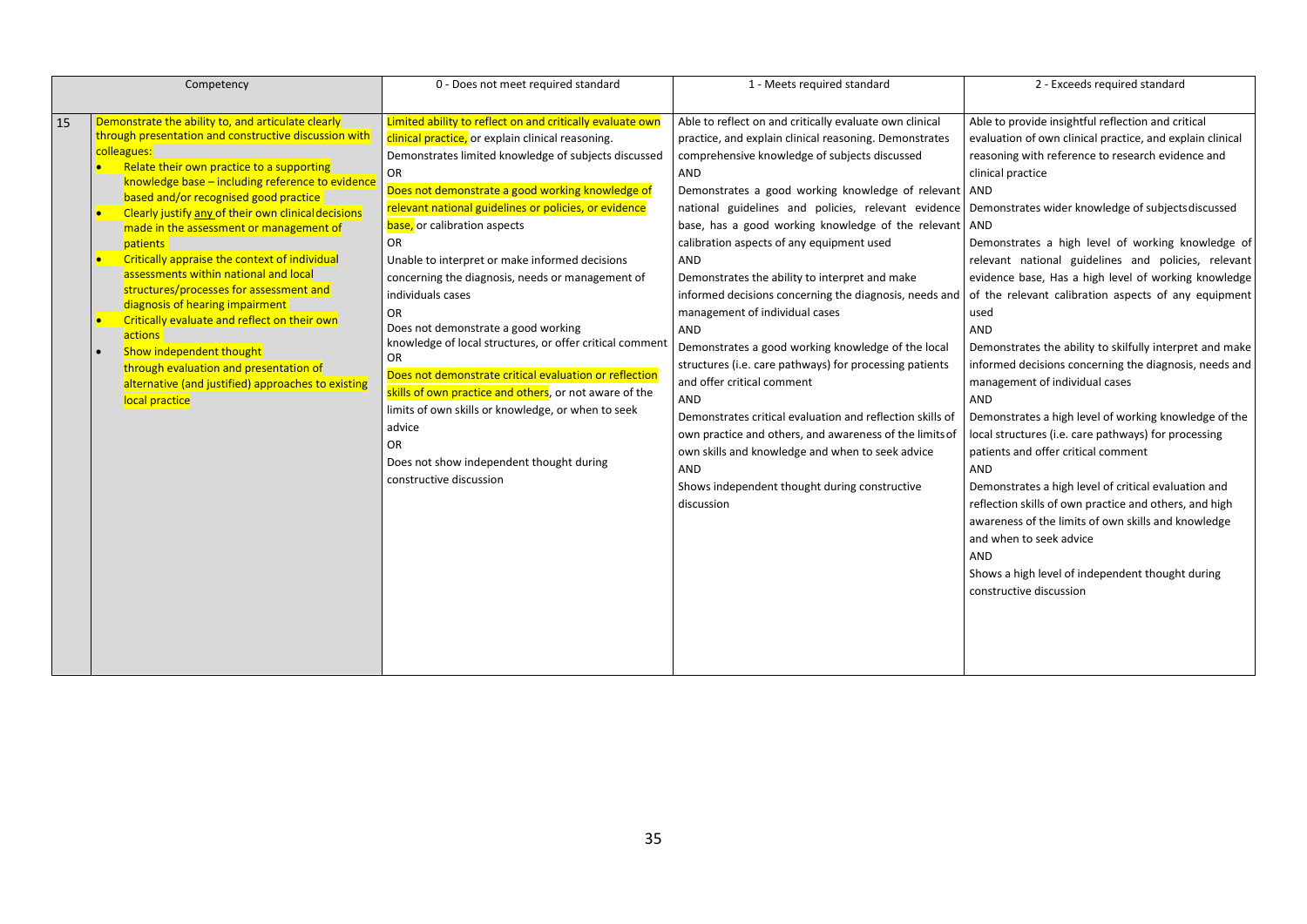# <span id="page-35-0"></span>**Appendix C – Topic guides**

## **Topic guide for staff interviews (Audiologists)**

## **Introduction:**

Reminder of the purpose of the interview: to ensure everyone has opportunity to input into the review, to find out more about their experiences and thoughts of working in the department and of governance aspects, opportunity for them to highlight areas of good practice and if there are any areas of concern. The ultimate aim to ensure the patients and their families receive the expected level of service.

What is said during the interview is confidential, and will be used together with the other information from the visit to write a report for the Trust. Anything we write about in the report from these interviews will be kept anonymous. There are only two occasions when this would be broken;

- If something was raised which is a clinical risk, which we would have a duty to report.
- We might find that training needs are identified, and if so, would need to highlight which members of staff may benefit from which training.

Are you happy to proceed on that basis?

We are not trying to catch individuals out, we want to get an accurate picture of the service, and therefore would like everyone to be as open and honest as possible. We will be making notes as we are meeting with lots of people and don't want to lose track.

## 1. Can you give us a summary of your career to date, from how you decided to work in Audiology and how you trained, to **your current post?**

Prompts: Why audiology, where trained, what qualifications, where worked / roles, when joined Lothian, role at Lothian - range of clinics / frequency

#### **2. What do you enjoy and what do you not enjoy about your current role?**

Prompts: enjoy all clinics equally, some more challenging, would like to do more or different clinics?

#### **3. What does it feel like to work at Lothian?**

Prompts: close / happy team, busy?

## 4. How do you keep up to date with clinical practice? Are you supported with this by the Trust (time / resources)? Do you **enjoy development opportunities?**

Prompts: examples of CPD, courses, conferences, access and use of the evidence base, membership of professional bodies, team approach?

### **5. What level of confidence do you have in your current clinical skills and knowledge?**

Prompts: better in some areas that others? Is line manager aware of any areas of weakness / areas needing updating? **6. Once you have completed testing a child, how to you know how to manage them, e.g. discharge, review, diagnose hearing loss?**

Prompts: what review period, how is it ensured there is a consistency of decision making across all clinics, how confident are they at diagnosing a hearing loss

#### **7. Are you confident to diagnose a permanent hearing loss if you found one?**

Prompts: Have you diagnosed PCHI, who gives the diagnosis, training in sharing the news?

#### **8. Do you use clinical guidelines or protocols?**

Prompts: which ones / when used / where are they kept / who develops them / when did you last refer to them.

**9. What would you do if you have concerns about a child, from a safeguarding angle? Have you had any safeguarding concerns?**

Prompt: procedure for reporting, what constitutes a concern, e.g. with loss and DNAs

## **10. How would you rate the services offered by Paediatric Audiology and why?**

Prompts: would they recommend the service / areas of good practice / areas needing improvement

#### **11. How is the service reviewed and developed?**

Prompts: protocol review and updating, willing to acknowledge problems, who does work / leads, work together to improve performance, team meetings, audit work and surveys, is quality important?

## **12. What do you do if you have concerns about the service? Do you know what to do if you feel concerns are not being addressed?**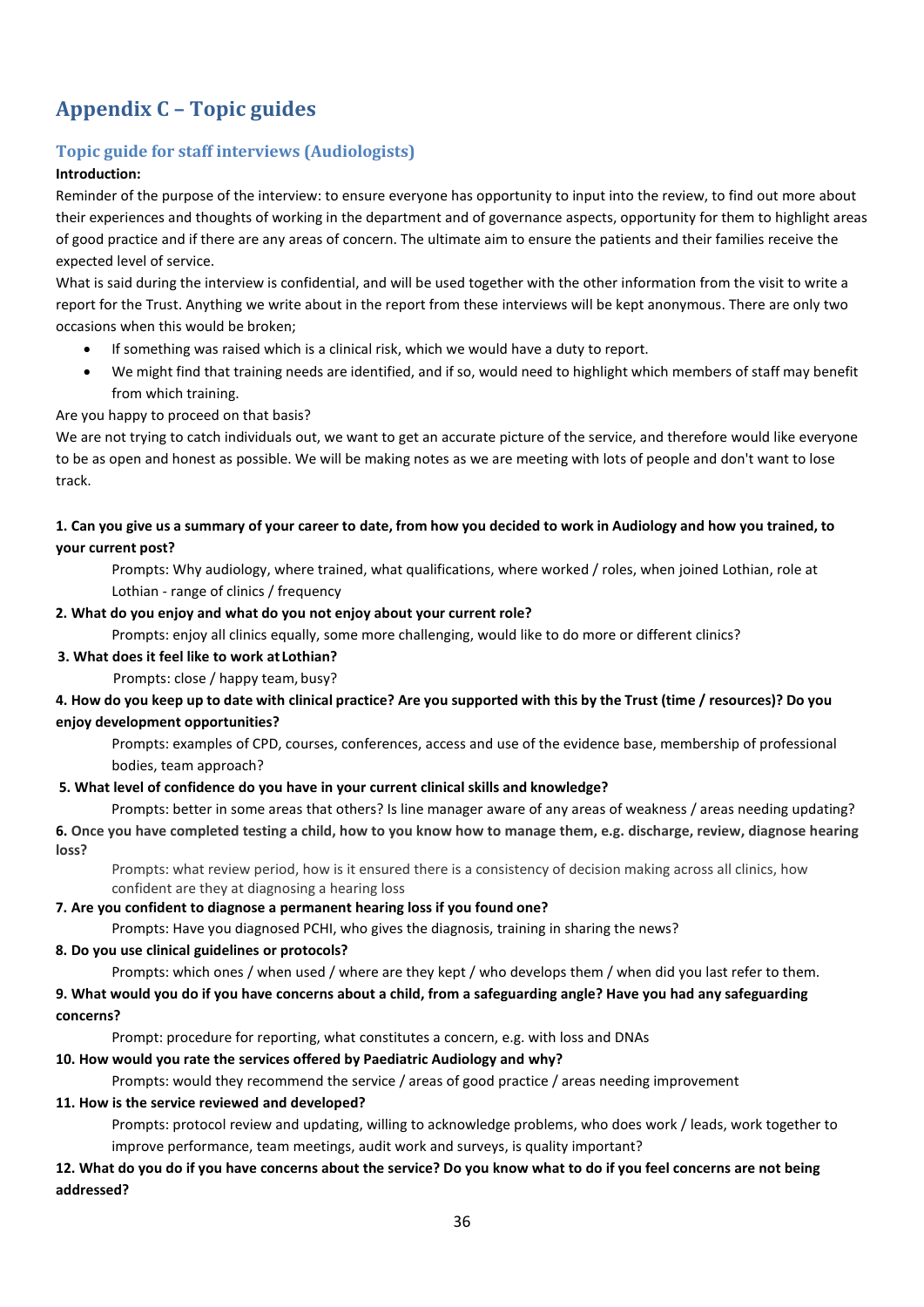Prompts: confident to raise concerns, confidence they will be listened to, whistle-blowing procedure

- **13. How are complaints handled, for example if someone started complainingin a clinic or a complaint letter was received?** Prompts: Who do they got to, Trust procedures, does dept regularly review complaints and lessons learnt?
- **14. Who is your line manager? Do you meet with them individually?**
	- Prompts: regular 1:1s, appraisal / objectives / PDP, feel supported and valued?
- **15. How does the department celebrate success?**
	- Prompts: how is success communicated / recognised, shared sense of achievement?
- **16. Any other questions which have arisen from discussion or observation.**
- **17. Is there anything else you would like to say that we have not covered?**

## **Topic guide for staff interviews (Groups)**

### **Introduction:**

Reminder of the purpose of the interview: to ensure everyone has opportunity to input into the review, to find out more about their experiences and thoughts of working with the department and of governance aspects, opportunity for them to highlight areas of good practice and if there are any areas of concern. The ultimate aim to ensure the patients and their families receive the expected level of service.

What is said during the interview is confidential, and will be used together with the other information from the visit to write a report for the Trust. Anything we write about in the report from these interviews will be kept anonymous. There are only two occasions when this would be broken;

- If something was raised which is a clinical risk, which we would have a duty to report.
- We might find that training needs are identified, and if so, would need to highlight which members of staff may benefit from which training.

Are you happy to proceed on that basis?

## **1. Can you tell us about your relationship with the Paediatric Audiology Department? (Audiologists - for admin teams and screeners)**

Prompts: close working, joint clinics, good relationship, who is communication with, regular meetings and discussions, feed into

## 2. Do you have agreed referral pathways and criteria between your service and Paediatric Audiology (not to admin teams or **screeners)**

Prompts: how are these developed and reviewed, who are these agreed with, are thy written down, how are they circulated?

**3. Can you highlight some areas of good practice? (Admin team & screeners - what works well?)**

### **4. Are there any areas which need improvement or are of concern?**

## **Topic guide for staff interviews (additional questions for Head of Service)**

1. How are the various management responsibilities organised, e.g. dedicated regular time for this, are some aspects **delegated?**

Prompts: Who does what / timetabling / staff management / who is responsible in HoD absence?

- **2. Are there any specific clinical responsibilities for the HoD, e.g. does anything need to be checked, signed offetc.?** Prompts: what happens during absence, if signing off why is this (? lack of confidence in others / oversight)
- **3. How is it decided which staff do which clinics?**
- Prompts: does a particular band of staff do particular clinics or those with particular training
- **4. How does communication work within the department?**

Prompts: team meetings, huddles, emails, informal discussion, challenges with part time staff

**5. How does training and CPD work, does the department have a budget for this, and how are needs identified?**  Prompts: Included in appraisal process, training updates for whole department or individuals, do staff go to conferences, regional meeting etc.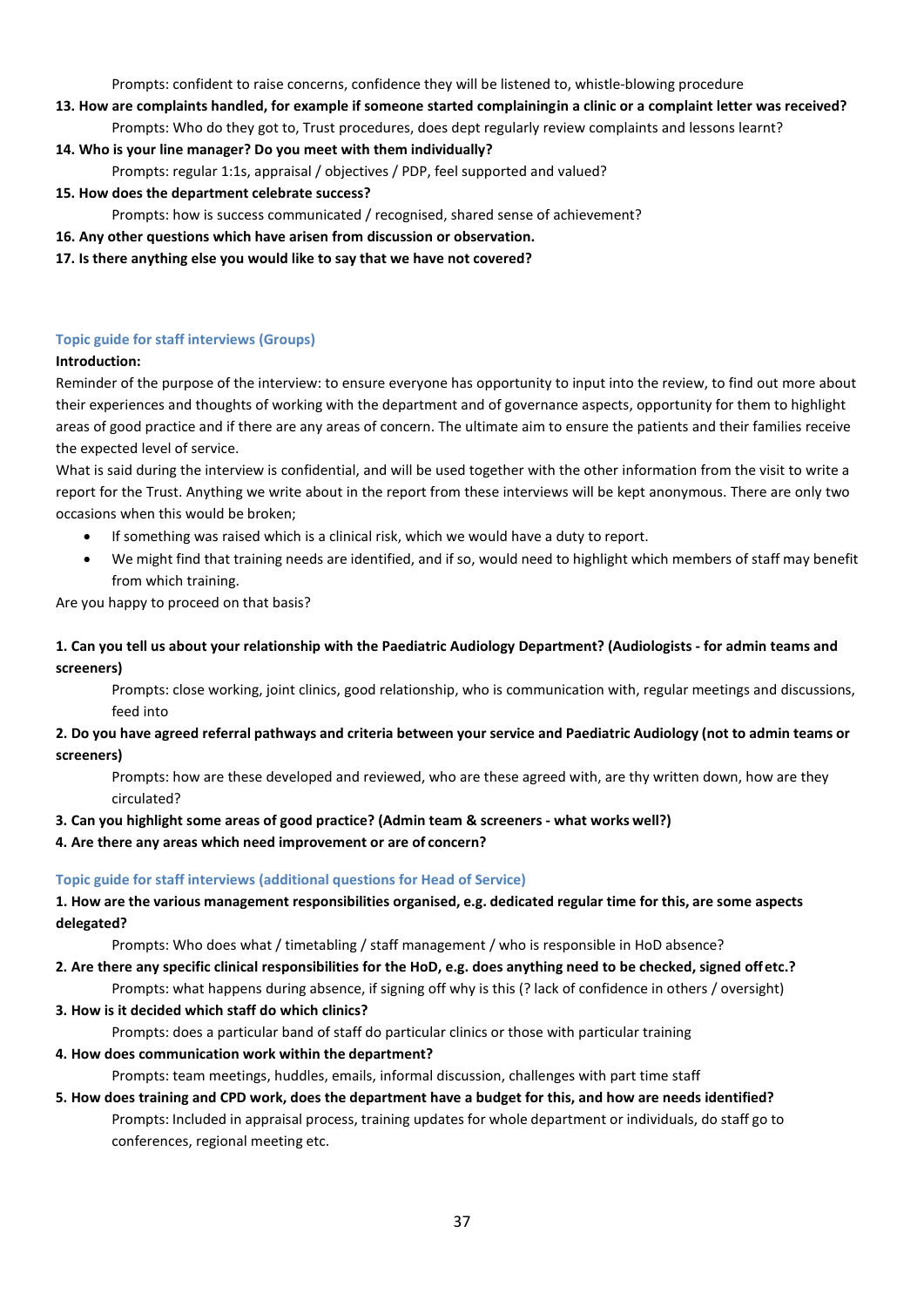# **Appendix D – Document review summary**

<span id="page-37-0"></span>

| <b>Document</b>                           | <b>Content</b>           | <b>Issue date</b>    | <b>Review date</b> | <b>References</b> | Process clear?                    | <b>Guidance</b> | Permissible   | <b>Technical accuracy</b>              | <b>Notes</b>                                      |
|-------------------------------------------|--------------------------|----------------------|--------------------|-------------------|-----------------------------------|-----------------|---------------|----------------------------------------|---------------------------------------------------|
|                                           |                          |                      |                    | appropriate       |                                   | appropriate?    | deviations    |                                        |                                                   |
|                                           |                          |                      |                    |                   |                                   |                 | clear?        |                                        |                                                   |
|                                           |                          |                      |                    |                   |                                   |                 |               |                                        |                                                   |
| 2A tertiary protocol                      | List of contents of      | May 2020             | May 2023           | None given        | Limited info                      | None given      | Yes, speech   | N/A - not a technical guideline.       | Could be combined with documents giving           |
| May 2020                                  | appointment only         |                      |                    |                   |                                   |                 | testing not   |                                        | criteria for these clinics, referral pathways and |
|                                           |                          |                      |                    |                   |                                   |                 | needed if PTA |                                        | clinic templates                                  |
|                                           |                          |                      |                    |                   |                                   |                 | performed     |                                        |                                                   |
| Care pathway NICU                         | List of procedures and   | <b>June 2021</b>     | <b>June 2023</b>   | None given        | Possible conflict as to           | More detail     | None given    | Does not give pass levels for OAEs,    | No consideration of aiding mild losses or         |
| Aug 17                                    | management options       |                      |                    |                   | what to do with mild              | needed for      |               | mentions using TPOAES or DPOAES but    | unilateral until 8 months, Could be combined      |
|                                           | for babies referred from |                      |                    |                   | losses, review at 8 moths         | clarity         |               | does not provide guidance about how to | with SCBU and well baby pathways as much is       |
|                                           | screen                   |                      |                    |                   | or see for second test?           |                 |               | select which one                       | repeated, also CABR clinic template               |
|                                           |                          |                      |                    |                   |                                   |                 |               |                                        |                                                   |
| Care pathway SCBU                         | List of procedures and   | <b>June 2021</b>     | <b>June 2023</b>   | None given        | Possible conflict as to           | More detail     | None given    | Does not give pass levels for OAEs,    | No consideration of aiding mild losses or         |
| Aug 17                                    | management options       |                      |                    |                   | what to do with mild              | needed for      |               | mentions using TPOAES or DPOAES but    | unilateral until 8 months, , Could be combined    |
|                                           | for babies referred from |                      |                    |                   | losses, review at 8 moths         | clarity         |               | does not provide guidance about how to | with NICU and well baby pathways as much is       |
|                                           | screen                   |                      |                    |                   | or see for second test?           |                 |               | select which one                       | repeated, also CABR clinic template               |
| Care pathway Well                         | List of procedures and   | June 2021            | June 2023          | None given        | Possible conflict as to           | More detail     | None given    | Does not give pass levels for OAEs,    | No consideration of aiding mild losses or         |
| Aug17                                     | management options       |                      |                    |                   | what to do with mild              | needed for      |               | mentions using TPOAES or DPOAES but    | unilateral until 8 months, , Could be combined    |
|                                           | for babies referred from |                      |                    |                   | losses, review at 8 moths clarity |                 |               | does not provide guidance about how to | with NICU and SCBU baby pathways as much is       |
|                                           | screen                   |                      |                    |                   | or see for second test?           |                 |               | select which one                       | repeated, also CABR clinic template               |
|                                           |                          |                      |                    |                   |                                   |                 |               |                                        |                                                   |
| <b>CDAC criteria April</b>                | Criteria for clinic only | April 2021           | April 2024 or      | References        | No details given on               | ves             | None given    | N/A - not a technical guideline.       | Could be combined with 2A tertiary protocol       |
| 2021                                      |                          |                      | Oct 2022, two      |                   | 2007 audit, no referral pathways  |                 |               |                                        |                                                   |
|                                           |                          |                      | dates given        | academic /        |                                   |                 |               |                                        |                                                   |
|                                           |                          |                      |                    | guideline         |                                   |                 |               |                                        |                                                   |
|                                           |                          |                      |                    | references        |                                   |                 |               |                                        |                                                   |
| CF Protocols Dec 2019 Referral routes and |                          | Assumed Dec December |                    | References        | Yes                               | ves             | None given    | N/A - not a technical guideline.       | Primarily guide for children who have had / are   |
|                                           | management options       | 2019 from file 2022  |                    | 2007 audit, no    |                                   |                 |               |                                        | having ototoxic medication. Hearing loss can      |
|                                           | for children with CF     | name, not in         |                    | academic/         |                                   |                 |               |                                        | occur within a few months of having stopped       |
|                                           | dependent on results     | document             |                    | guideline         |                                   |                 |               |                                        | medication so standard review period of 12        |
|                                           |                          |                      |                    | references        |                                   |                 |               |                                        | months should have additional reviews             |
|                                           |                          |                      |                    |                   |                                   |                 |               |                                        | introduced at intervals within that timeframe.    |
| Clinic template CABR                      | Partial guidance, has    | May 2020             | May 2023           | None given        | No process info                   | No guidance on  | None given    | Pass requirements for TOAE not given   | Could be combined with NICU, SCBU and well        |
| May 20                                    | preferred assessments,   |                      |                    |                   |                                   | management      |               |                                        | baby Care pathways                                |
|                                           | minimum assessments      |                      |                    |                   |                                   | other than      |               |                                        |                                                   |
|                                           | and pass levels          |                      |                    |                   |                                   | discharge       |               |                                        |                                                   |
|                                           |                          |                      |                    |                   |                                   | requirements    |               |                                        |                                                   |
|                                           |                          |                      |                    |                   |                                   |                 |               |                                        |                                                   |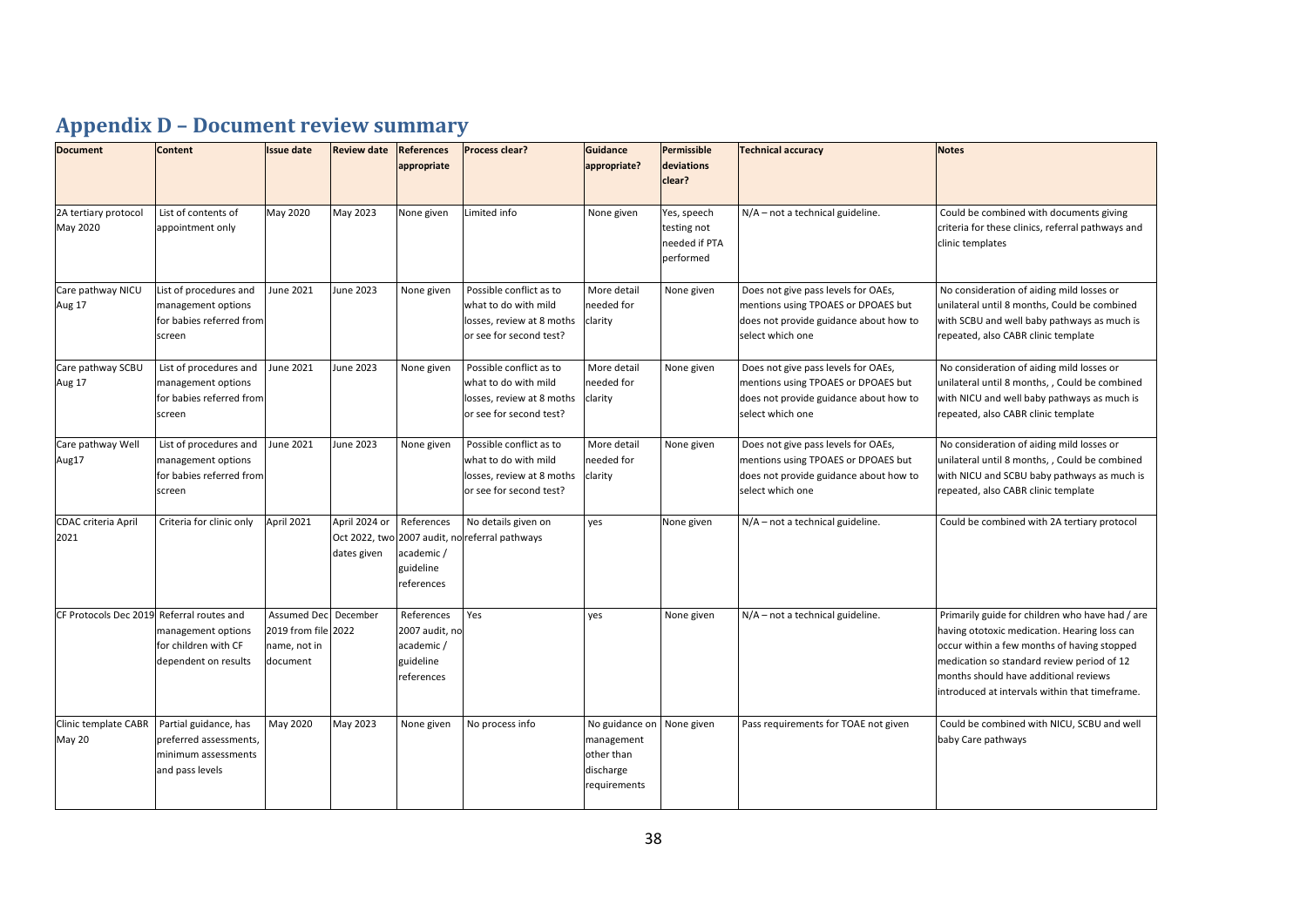| <b>Document</b>       | Content                  | ssue date    | <b>Review date</b> | <b>References</b> | Process clear?  | <b>Guidance</b> | Permissible   | <b>Technical accuracy</b>                   | <b>Notes</b>                                      |
|-----------------------|--------------------------|--------------|--------------------|-------------------|-----------------|-----------------|---------------|---------------------------------------------|---------------------------------------------------|
|                       |                          |              |                    | appropriate       |                 | appropriate?    | deviations    |                                             |                                                   |
|                       |                          |              |                    |                   |                 |                 | clear?        |                                             |                                                   |
|                       |                          |              |                    |                   |                 |                 |               |                                             |                                                   |
| Clinic template CAC   | Partial guidance, has    | July 2009,   | May 22             | None given        | No process info | No guidance on  | Gives minimum | Pass levels given for PTA and are fine      | Could be combined with criteria for this clinic   |
| 1A May 20             | preferred assessments,   | reviewed May |                    |                   |                 | test selection, | ssessments    | assuming HL dB scale. No details given      | and referral routes                               |
|                       | minimum assessments      | 20           |                    |                   |                 | results         | required      | about pass levels for other tests           |                                                   |
|                       | and some pass levels     |              |                    |                   |                 | integration or  |               |                                             | no info no how any decisions are made about       |
|                       |                          |              |                    |                   |                 | management      |               |                                             | appropriate tests or what to do if pass level not |
|                       |                          |              |                    |                   |                 | other than      |               |                                             | reached                                           |
|                       |                          |              |                    |                   |                 | discharge       |               |                                             |                                                   |
|                       |                          |              |                    |                   |                 | requirements    |               |                                             |                                                   |
| Clinical Template CAC | Partial guidance, has    | July 2009,   | May 22             | None given        | No process info | No guidance on  | Gives minimum | Pass levels given for VRA may be fine but   | Could be combined with criteria for this clinic   |
| 2A May 20             | preferred assessments,   | reviewed May |                    |                   |                 | test selection, | assessments   | dB scale and transducer not given. No       | and referral routes                               |
|                       | minimum assessments      | 20           |                    |                   |                 | results         | required      | details given about pass levels for other   |                                                   |
|                       | and some pass levels     |              |                    |                   |                 | integration or  |               | tests                                       | no info no how any decisions are made about       |
|                       |                          |              |                    |                   |                 | management      |               |                                             | appropriate tests or what to do if pass level not |
|                       |                          |              |                    |                   |                 | other than      |               |                                             | reached                                           |
|                       |                          |              |                    |                   |                 | discharge       |               |                                             |                                                   |
|                       |                          |              |                    |                   |                 | requirements    |               |                                             |                                                   |
|                       |                          |              |                    |                   |                 |                 |               |                                             |                                                   |
| Clinic template CD-   | Partial guidance, has    | $May-20$     | $May-23$           | None given        | no process info | No guidance on  | None given    | dB scales not given, type of OAE not given, | Has staffing, tests available, 'preferred         |
| MDAC May 20           | preferred assessments,   |              |                    |                   |                 | test selection, |               | pass levels only given as dB level by       | assessments', minimum assessments required        |
|                       | minimum assessments      |              |                    |                   |                 | results         |               | frequency (i.e. Does not mention speech,    | and pass / discharge levels, but no info no how   |
|                       | and pass levels,         |              |                    |                   |                 | integration or  |               | OAE pass levels etc.)                       | any decisions are made about appropriate tests    |
|                       | Conductive loss clinic   |              |                    |                   |                 | management      |               |                                             | or what to do if pass level not reached           |
|                       | with ENT and             |              |                    |                   |                 | other than      |               |                                             |                                                   |
|                       | Paediatrician            |              |                    |                   |                 | discharge       |               |                                             |                                                   |
|                       |                          |              |                    |                   |                 | requirements    |               |                                             |                                                   |
| Clinic template CP    | Partial, has preferred   | May-20       | $May-23$           | None given        | no process info | No guidance on  | None given    | dB scales not given, type of OAE not given, | Has staffing, tests available, 'preferred         |
| Microtia May 20       | assessments, minimum     |              |                    |                   |                 | test selection, |               | pass levels only given as dB level by       | assessments', minimum assessments required        |
|                       | assessments and pass     |              |                    |                   |                 | results         |               | frequency (i.e. Does not mention speech,    | and pass / discharge levels, but no info no how   |
|                       | levels, Cleft palate and |              |                    |                   |                 | integration or  |               | OAE pass levels etc.)                       | any decisions are made about appropriate tests    |
|                       | microtia clinic          |              |                    |                   |                 | management      |               |                                             | or what to do if pass level not reached           |
|                       |                          |              |                    |                   |                 | other than      |               |                                             |                                                   |
|                       |                          |              |                    |                   |                 | discharge       |               |                                             |                                                   |
|                       |                          |              |                    |                   |                 | requirements    |               |                                             |                                                   |
|                       |                          |              |                    |                   |                 |                 |               |                                             |                                                   |
| Clinic template ENT   | Partial, has preferred   | May-20       | $May-23$           | None given        | no process info | None given      | None given    | dB scales not given, type of OAE not given, | Has staffing, tests available, 'preferred         |
| <b>May 20</b>         | assessments &            |              |                    |                   |                 |                 |               | pass levels for tests not given             | assessments', minimum assessments required        |
|                       | minimum assessments,     |              |                    |                   |                 |                 |               |                                             | and pass / discharge levels, but no info no how   |
|                       | ENT clinic testing for 3 |              |                    |                   |                 |                 |               |                                             | any decisions are made about appropriate tests    |
|                       | $Vrs +$                  |              |                    |                   |                 |                 |               |                                             | or what to do if pass level not reached           |
|                       |                          |              |                    |                   |                 |                 |               |                                             |                                                   |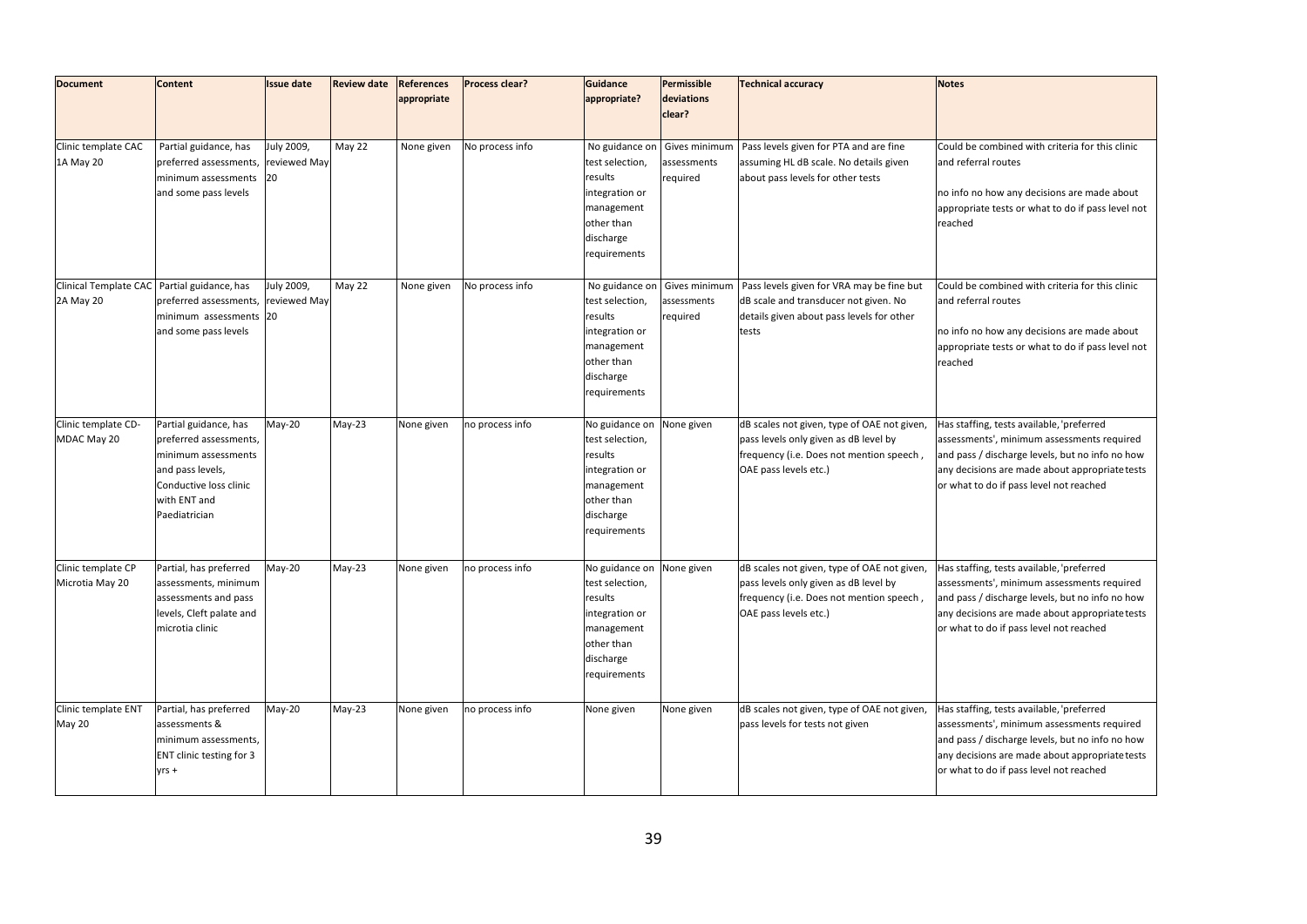| <b>Document</b><br>Clinic Template FDA<br>May 20 | <b>Content</b><br>Partial, has preferred<br>assessments, minimum<br>assessments and pass<br>levels, Further<br>diagnostic assessments<br>from 4 mths +        | <b>Issue date</b><br>$May-20$                                     | <b>Review date</b><br>$May-23$ | <b>References</b><br>appropriate<br>None given                    | Process clear?<br>no process info | <b>Guidance</b><br>appropriate?<br>No guidance on<br>test selection,<br>results<br>integration or<br>management<br>other than<br>discharge | Permissible<br>deviations<br>clear?<br>Vone given | <b>Technical accuracy</b><br>dB scales not given, type of OAE not given,<br>pass levels only given as dB level by<br>frequency (i.e. Does not mention speech,<br>OAE pass levels etc.) | <b>Notes</b><br>Wider range of tests to include ABR / CM, both<br>types of OAE & more speech<br>Has staffing, tests available, 'preferred<br>assessments', minimum assessments required<br>and pass / discharge levels, but no info no how                                                                                                                                                                  |
|--------------------------------------------------|---------------------------------------------------------------------------------------------------------------------------------------------------------------|-------------------------------------------------------------------|--------------------------------|-------------------------------------------------------------------|-----------------------------------|--------------------------------------------------------------------------------------------------------------------------------------------|---------------------------------------------------|----------------------------------------------------------------------------------------------------------------------------------------------------------------------------------------|-------------------------------------------------------------------------------------------------------------------------------------------------------------------------------------------------------------------------------------------------------------------------------------------------------------------------------------------------------------------------------------------------------------|
| Clinic template MAC                              | Partial, has preferred                                                                                                                                        | $May-20$                                                          | $May-23$                       | None given,                                                       | no process info                   | requirements<br>None given                                                                                                                 | None given                                        | dB scales not given, type of OAE not given,                                                                                                                                            | any decisions are made about appropriate tests<br>or what to do if pass level not reached<br>Has staffing, tests available, 'preferred                                                                                                                                                                                                                                                                      |
| May 20                                           | assessments, minimum<br>assessments and pass<br>levels, 7Mths + with<br>paed                                                                                  |                                                                   |                                | does not<br>reference<br>other dept.<br>guidelines                |                                   |                                                                                                                                            |                                                   | pass levels only given as dB level by<br>frequency (i.e. Does not mention speech,<br>OAE pass levels etc.)                                                                             | assessments', minimum assessments required<br>and pass / discharge levels, but no info no how<br>any decisions are made about appropriate tests<br>or what to do if pass level not reached                                                                                                                                                                                                                  |
| <b>May 20</b>                                    | Clinic template MDAC Partial, has preferred<br>assessments, minimum<br>assessments and pass<br>levels, Multi-<br>'disciplined', 7 mths +<br>with Paed and ENT | May-20                                                            | $May-23$                       | None given,<br>does not<br>reference<br>other dept.<br>guidelines | no process info                   | None given                                                                                                                                 | None given                                        | dB scales not given, type of OAE not given,<br>pass levels only given as dB level by<br>frequency (i.e. Does not mention speech,<br>OAE pass levels etc.)                              | Includes in pass level box: Important - OAE's<br>must be recorded bilaterally on any child who<br>may have a SNHL indicated at neonatal<br>diagnostic assessment<br>Has staffing, tests available, 'preferred<br>assessments', minimum assessments required<br>and pass / discharge levels, but no info no how<br>any decisions are made about appropriate tests<br>or what to do if pass level not reached |
| Clinic template PVC<br>Aug 21                    | Partial, has preferred<br>assessments, minimum<br>assessments and pass<br>levels Vestibular clinic,<br>3 yrs +, with Paed, ENT<br>and Neurology               | May-20<br>Also stated<br>created by D<br>Lamerton<br>August 2021' | $May-23$                       | none                                                              | no process info                   | None given                                                                                                                                 | None given                                        | dB scales not given, type of OAE not given,<br>pass levels only given as dB level by<br>frequency (i.e. Does not mention speech,<br>OAE pass levels etc.)                              | Lists range of hearing tests in addition to<br>vestibular.<br>Has staffing, tests available, 'preferred<br>assessments', minimum assessments required<br>and pass / discharge levels, but no info no how<br>any decisions are made about appropriate tests<br>or what to do if pass level not reached                                                                                                       |
| Clinic template TABR<br>May 20                   | Partial, has preferred<br>assessments, minimum<br>assessments and pass<br>levels Tone pip ABR<br>birth - 4 months                                             | May-20                                                            | $May-23$                       | none                                                              | no process info                   | None given                                                                                                                                 | None given                                        | dB scales not given, type of OAE not given,<br>pass levels only given as dB level by<br>frequency (i.e. Does not mention speech,<br>OAE pass levels etc.)                              | Has staffing, tests available, 'preferred<br>assessments', minimum assessments required<br>and pass / discharge levels, but no info no how<br>any decisions are made about appropriate tests<br>or what to do if pass level not reached                                                                                                                                                                     |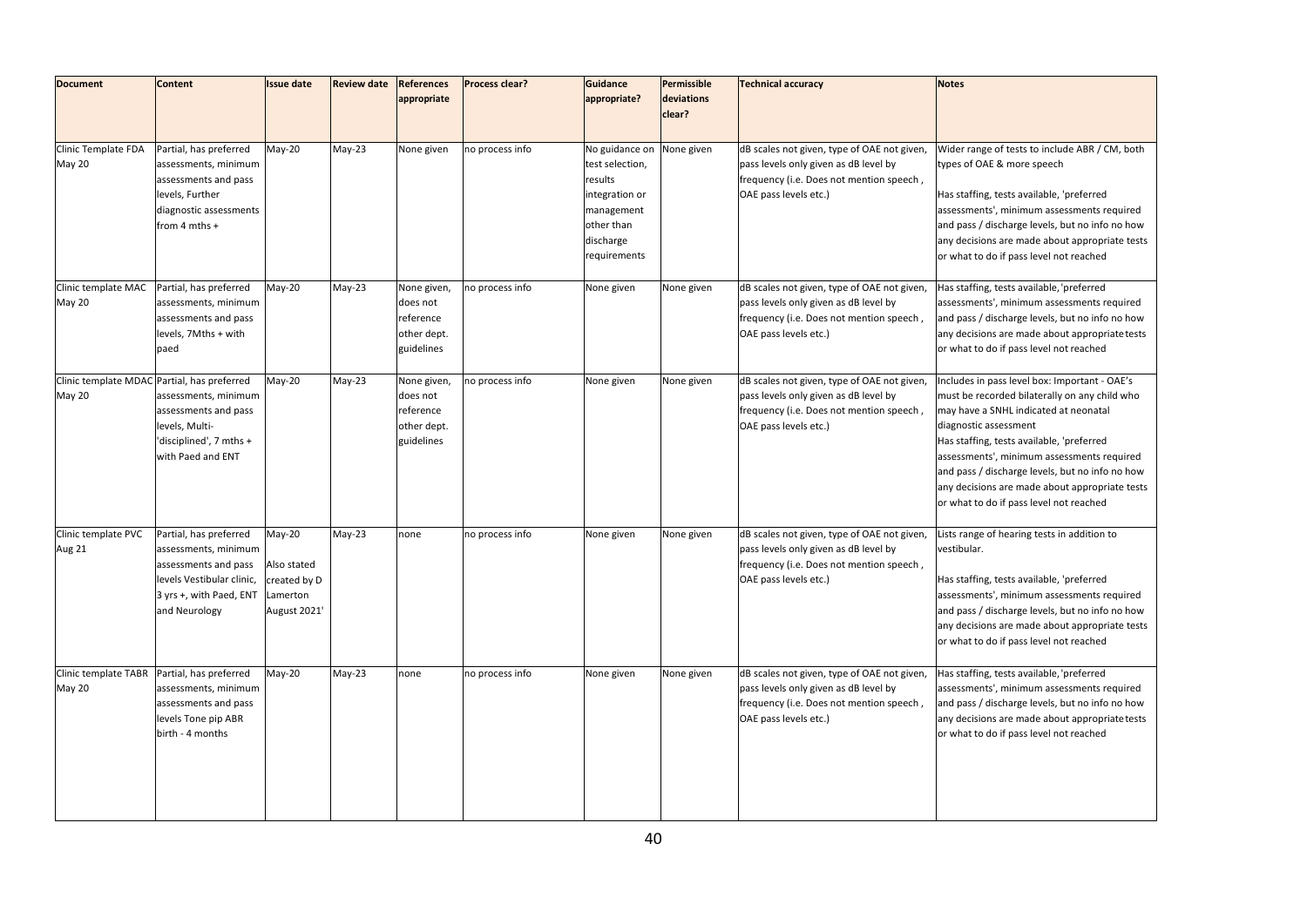| <b>Document</b>                               | Content                                                          | <b>Issue date</b>                            | <b>Review date</b> | <b>References</b>                                                                                           | Process clear?                                                                                         | <b>Guidance</b>                                                                                                                       | Permissible          | <b>Technical accuracy</b>                                                                                                                                                                                                                                                        | <b>Notes</b>                                                                                                                                                                                                                                                                                                                                                                                                                |
|-----------------------------------------------|------------------------------------------------------------------|----------------------------------------------|--------------------|-------------------------------------------------------------------------------------------------------------|--------------------------------------------------------------------------------------------------------|---------------------------------------------------------------------------------------------------------------------------------------|----------------------|----------------------------------------------------------------------------------------------------------------------------------------------------------------------------------------------------------------------------------------------------------------------------------|-----------------------------------------------------------------------------------------------------------------------------------------------------------------------------------------------------------------------------------------------------------------------------------------------------------------------------------------------------------------------------------------------------------------------------|
|                                               |                                                                  |                                              |                    | appropriate                                                                                                 |                                                                                                        | appropriate?                                                                                                                          | deviations<br>clear? |                                                                                                                                                                                                                                                                                  |                                                                                                                                                                                                                                                                                                                                                                                                                             |
|                                               |                                                                  |                                              |                    |                                                                                                             |                                                                                                        |                                                                                                                                       |                      |                                                                                                                                                                                                                                                                                  |                                                                                                                                                                                                                                                                                                                                                                                                                             |
| CMV guideline Nov 19 Yes                      |                                                                  | Oct-18                                       | Oct-22             | <b>BAAP</b><br>referenced<br>only. Scottish<br>CMV<br>guidelines not<br>referenced,<br>which do give        | Gives detail of frequency<br>of review, does not<br>include what tests should & Clyde<br>be done       | Not in line with<br><b>Greater Glasgow</b><br>guidelines, see*                                                                        | None given           | Audiology follow-up also mentions<br>dependent on audiometric results', but<br>does not say how. Does not say how to<br>nterpret results, but does include if a<br>hearing loss is indicated HA and CI pathways ggc-paediatric-clinical-guidelines/nhsggc-<br>should be followed | Well written with names of those involved in<br>development, using Trust template<br>*https://www.clinicalguidelines.scot.nhs.uk/nhs<br>guidelines/neonatology/cytomegalovirus-cmv-<br>congenital-infection. Or PIER, see                                                                                                                                                                                                   |
|                                               |                                                                  |                                              |                    | guidelines for<br>audiology<br>follow-up<br>which differ                                                    |                                                                                                        |                                                                                                                                       |                      |                                                                                                                                                                                                                                                                                  | https://www.piernetwork.org/congenital-<br>cmv.html#CMVFlow3 or NDCS see<br>file:///C:/Users/hcmar/Downloads/cmv-<br>factsheet june2018.pdf who all recommend the<br>same follow-up but this differs from what is in<br>this guideline                                                                                                                                                                                      |
| Dynamic Gate Index<br>draft                   | Adult protocol                                                   | Not given                                    | Not given          | Non given                                                                                                   | Very brief                                                                                             | The guidance<br>has been written<br>for adults                                                                                        | None given           | Adult protocol - outside scope of review                                                                                                                                                                                                                                         | This is an adult protocol with no reference to its<br>use with children                                                                                                                                                                                                                                                                                                                                                     |
| Dynamic Visual Acuity Adult protocol<br>Draft |                                                                  | Not given                                    | Not given          | Non given                                                                                                   | Very brief                                                                                             | The guidance<br>has been written<br>for adults                                                                                        | None given           | Adult protocol - outside scope of review                                                                                                                                                                                                                                         | This is an adult protocol with no reference to its<br>use with children                                                                                                                                                                                                                                                                                                                                                     |
| Fukuda draft                                  | Adult protocol                                                   | Not given                                    | Not given          | Non given                                                                                                   | Very brief                                                                                             | The guidance<br>has been written<br>for adults                                                                                        | None given           | Adult protocol - outside scope of review                                                                                                                                                                                                                                         | This is an adult protocol with no reference to its<br>use with children                                                                                                                                                                                                                                                                                                                                                     |
| MDAC criteria 2019                            | Tertiary MDT clinic<br>referral criteria                         | Mar-16                                       | Oct-22             | Referenced<br>2007 PA &<br>NHSP audit                                                                       | States criteria, but not<br>how to refer                                                               | Yes, if locally<br>there are ample appropriateness<br>MDAC clinics to of other cases<br>avoid delaying<br>diagnosis and<br>management | Yes, can discuss N/A |                                                                                                                                                                                                                                                                                  | Could be combined with clinical templates                                                                                                                                                                                                                                                                                                                                                                                   |
| NHSL Headed HAC - 1<br>Discussion of Aiding   | Overview of what<br>should be done at appt<br>to include testing | not stated by Apr-22<br>probably April<br>20 |                    | References<br><b>BSA</b> docs for<br>testing and<br>examination,<br>does not<br>reference any<br>MHAS docs. | Yes, but does not<br>reference other<br>guidelines, e.g. Technical<br>guidance on carrying out<br>test | Yes                                                                                                                                   | None given           | Does not include any guidance on how<br>information gathered should be used to<br>decide on aids.                                                                                                                                                                                | Proposed stated in procedure is to outline<br>discussion points, yet procedure is broader than<br>this to include how to refer, what testing to do,<br>what to consider when selecting aids, so propose<br>should be amended to reflect this.<br>Does not include what to do next, e.g. how to<br>book next appt.<br>Acknowledges that BSA guidelines were the<br>current versions at time of writing, all still<br>current |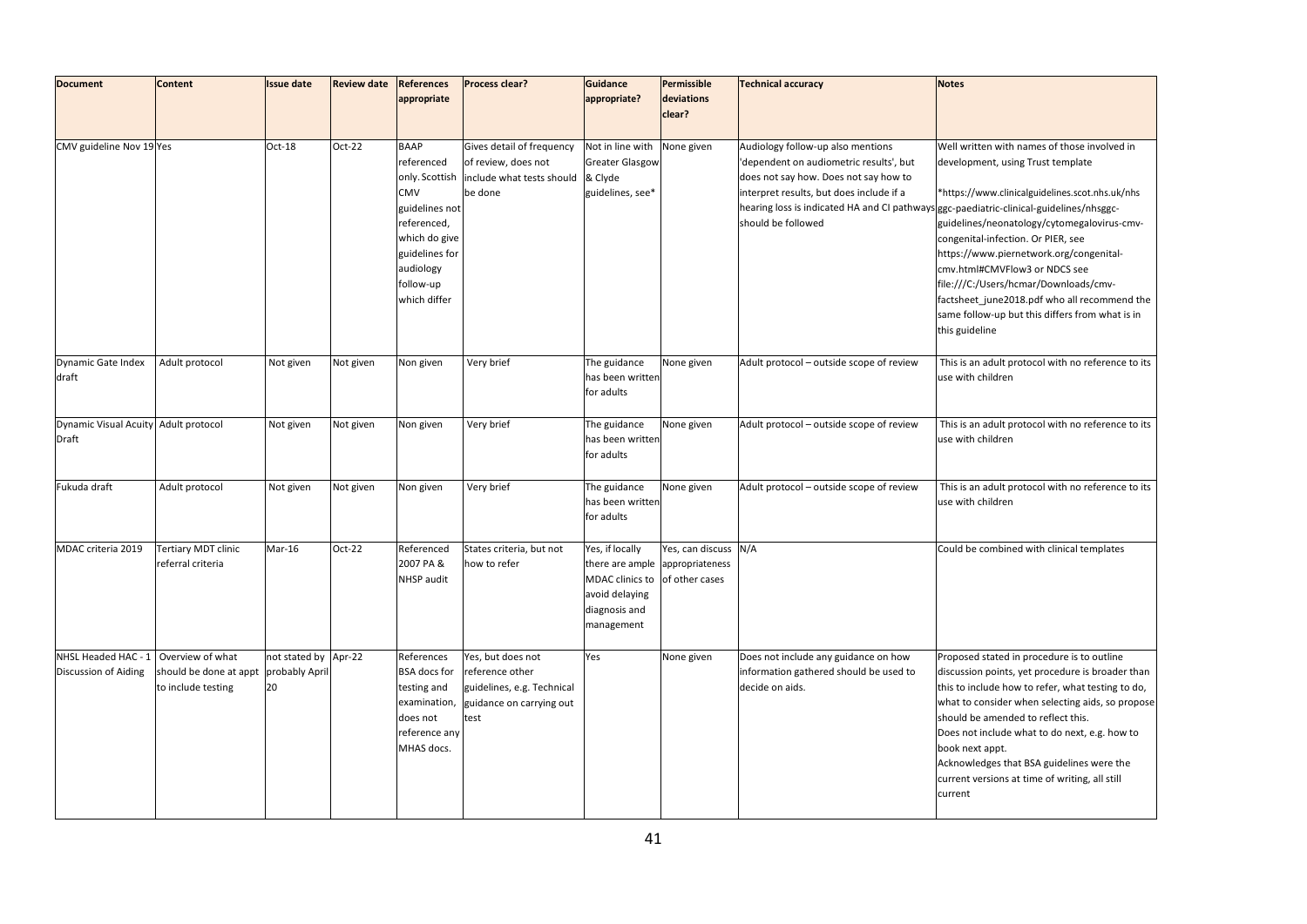| <b>Document</b>                                         | Content                                                                           | ssue date                                    | <b>Review date</b> | <b>References</b><br>appropriate                                      | <b>Process clear?</b>                                                                                                                                                          | Guidance<br>appropriate?                                          | Permissible<br>deviations<br>clear?          | <b>Technical accuracy</b>                                                                                                                                                                                                                   | <b>Notes</b>                                                                                                                                                                                                                                                                                                                                                               |
|---------------------------------------------------------|-----------------------------------------------------------------------------------|----------------------------------------------|--------------------|-----------------------------------------------------------------------|--------------------------------------------------------------------------------------------------------------------------------------------------------------------------------|-------------------------------------------------------------------|----------------------------------------------|---------------------------------------------------------------------------------------------------------------------------------------------------------------------------------------------------------------------------------------------|----------------------------------------------------------------------------------------------------------------------------------------------------------------------------------------------------------------------------------------------------------------------------------------------------------------------------------------------------------------------------|
| NHSL Headed HAC - 2<br><b>First Fitting of HAs</b>      | Appointment booking<br>and content,<br>considerable detail<br>included            | not stated by Apr-22<br>probably April<br>20 |                    | References<br>any MHAS<br>docs.                                       | Yes, but does not<br>BSA doc, does reference other<br>not reference guidelines, e.g. Technical<br>guidance on carrying out<br>test, other than REM &<br><b>RECD</b> guidelines | Yes                                                               | None given<br>apart from "as<br>appropriate' | mentions 'as appropriate', but no guidance<br>on when these are appropriate                                                                                                                                                                 | Acknowledges that BSA guidelines were the<br>current versions at time of writing, all still<br>current                                                                                                                                                                                                                                                                     |
| NHSL Headed HAC - 3.<br>FU to FF                        | Appointment booking<br>and content,<br>considerable detail<br>included            | not stated by Apr-22<br>probably April<br>20 |                    | References<br>BSA docs,<br>does not<br>reference any<br>MHAS docs.    | Yes, but does not<br>reference other<br>guidelines, e.g. Technical<br>guidance on carrying out<br>test, other than REM &<br><b>RECD</b> guidelines                             | Yes                                                               | Non given apart<br>from 'as<br>required'     | Does not include checking the aid is<br>functioning correctly. Talks about speech<br>testing but does not include details of what<br>should be considered acceptable in terms of current versions at time of writing, all still<br>results. | Mentioned returning aids to 'trial stock' -<br>infection control issue?<br>Acknowledges that BSA guidelines were the<br>current                                                                                                                                                                                                                                            |
| NHSL Headed HAC - 4.<br>Review and Exchange             | Appointment booking<br>and content,<br>considerable detail<br>included            | not stated by Apr-22<br>probably April<br>20 |                    | References<br>any MHAS<br>docs.                                       | Yes, but does not<br>BSA doc, does reference other<br>not reference guidelines, e.g. Technical<br>guidance on carrying out<br>test, other than REM &<br><b>RECD</b> guidelines | Yes                                                               | Non given apart<br>from 'as<br>required'     | Does not include checking the aid is<br>functioning correctly                                                                                                                                                                               | Acknowledges that BSA guidelines were the<br>current versions at time of writing, all still<br>current                                                                                                                                                                                                                                                                     |
| NHSL Headed HAC - 5. Detail of transition<br>Transition | support and process<br>depending on local<br>dept.                                | าot stated                                   | $May-22$           | No references Yes<br>given. There<br>are QS for<br>Scotland,<br>see** |                                                                                                                                                                                | Okay, but not in None given<br>line with<br>Scottish<br>standards |                                              | N / A - Not technical guideline                                                                                                                                                                                                             | **https://nesvleprdstore.blob.core.windows.net<br>/nesndpvlecmsprdblob/79b066ae-d459-4a58-<br>adfa-<br>4eba4c4a674a Quality%20StandardsTransition%<br>20from%20Paediatric%20to%20Adult%20Audiol<br>ogy%20Services.pdf?sv=2018-03-<br>28&sr=b&sig=Tx1mRwCb1yK4NWGcOgnBkSM32<br>3%2BEXlqZrT2uBG3PAdA%3D&st=2021-10-<br>01T13%3A49%3A41Z&se=2021-10-<br>01T14%3A54%3A41Z&sp=r |
| NHSL Headed HAC - 6.<br>Admin                           | Admin procedures to<br>include concerns<br>regarding DNAs                         | not stated                                   | not stated         | None given                                                            | Yes                                                                                                                                                                            | Yes                                                               | None given                                   | N/A - Not technical guideline                                                                                                                                                                                                               | Admin / record keeping guidelines applying to<br>other HAC protocols - yet not referenced by<br>them<br>No similar document for other areas of audiology<br>Guidance with regard to DNAs could be more<br>explicit, e.g. when should you be concerned and<br>links to child protection team                                                                                |
| NHSL Headed HAC -<br><b>CROS and BICROS</b>             | Rational, candidacy and<br>fitting procedure,<br>considerable technical<br>detail | not stated                                   | Feb-23             | BSA probe<br>mic, BSA ear<br>exam and one<br>journal article          | Yes                                                                                                                                                                            | Yes                                                               | None given                                   | Yes - does not include guidance on what is<br>acceptable tolerances for meeting<br>prescription targets for BiCROS                                                                                                                          |                                                                                                                                                                                                                                                                                                                                                                            |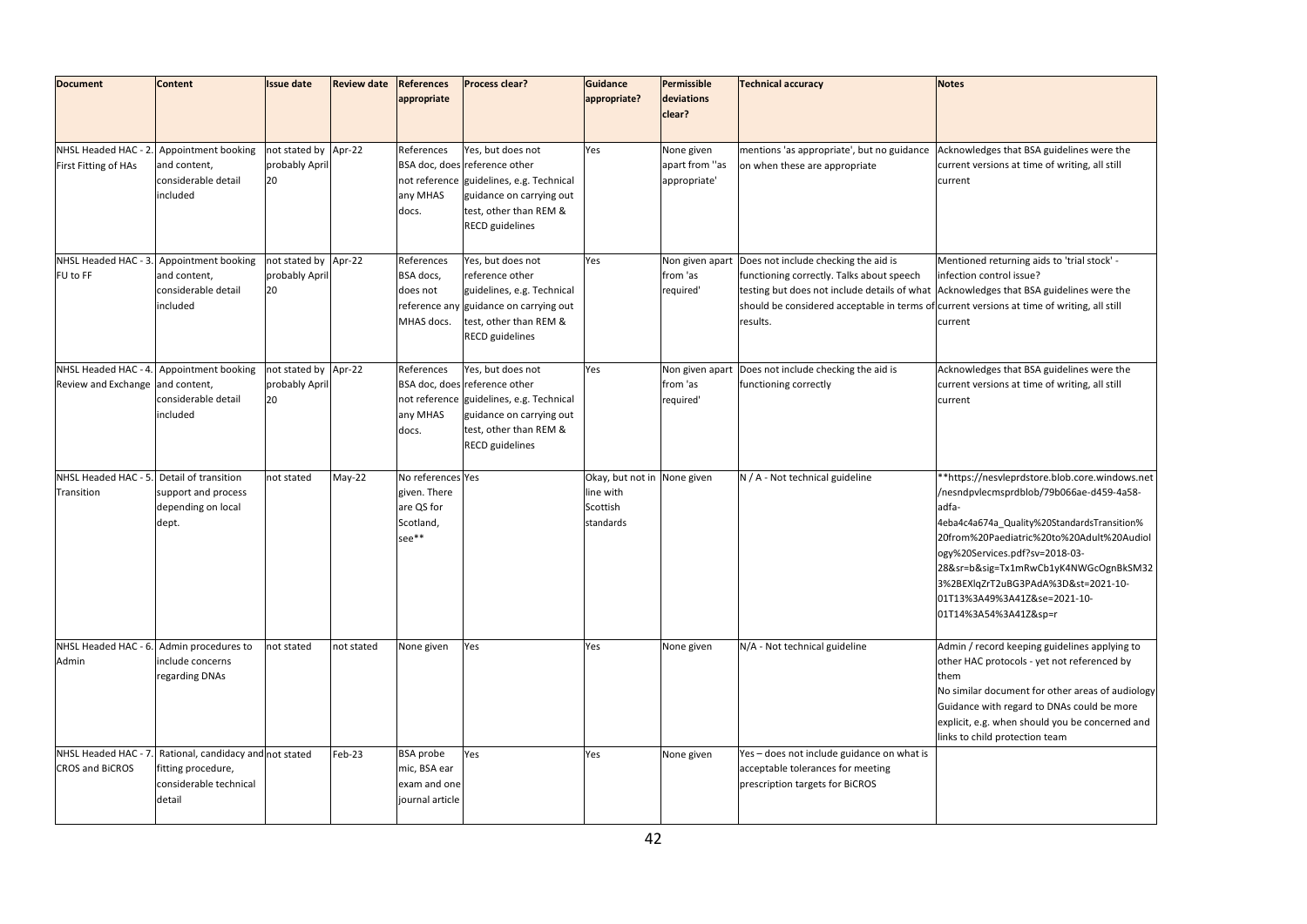| <b>Document</b><br>NHSL Headed HAC - 8.<br>Bone Conduction HAs Clinical procedure for<br>NHSL Headed HAC - 9. | Content<br>Discussion point and<br>fitting BC aids<br>Guidelines for hearing | <b>Issue date</b><br>not stated<br>not stated | <b>Review date</b><br>Jun-22<br>Apr-22 | <b>References</b><br>appropriate<br>References<br><b>BSA</b> docs for<br>testing and<br>examination,<br>no references<br>for BC fittings<br>None given | Process clear?<br>ves<br>ves | <b>Guidance</b><br>appropriate?<br>Yes<br>Yes                      | Permissible<br>deviations<br>clear?<br>Some given, e.g.<br>Can make<br>adjustments,<br>consider doing<br>aided testing<br>none given | <b>Technical accuracy</b><br>Yes<br>Refers to separate 'how to' sheets, not<br>ncluded in review<br>N/A - Not technical guideline                                                                                                                                                                                                                                                                                                                                                                                          | <b>Notes</b><br>No referenced to testing procedures.<br>Acknowledges that BSA guidelines were the<br>current versions at time of writing, all still<br>current<br>No references to other departmental<br>procedures, e.g. completing questionnaires<br>Mentions loan aids - potential infection control |
|---------------------------------------------------------------------------------------------------------------|------------------------------------------------------------------------------|-----------------------------------------------|----------------------------------------|--------------------------------------------------------------------------------------------------------------------------------------------------------|------------------------------|--------------------------------------------------------------------|--------------------------------------------------------------------------------------------------------------------------------------|----------------------------------------------------------------------------------------------------------------------------------------------------------------------------------------------------------------------------------------------------------------------------------------------------------------------------------------------------------------------------------------------------------------------------------------------------------------------------------------------------------------------------|---------------------------------------------------------------------------------------------------------------------------------------------------------------------------------------------------------------------------------------------------------------------------------------------------------|
| Repairs                                                                                                       | aid repairs                                                                  |                                               |                                        |                                                                                                                                                        |                              |                                                                    |                                                                                                                                      |                                                                                                                                                                                                                                                                                                                                                                                                                                                                                                                            | issue?<br>Need to be updated as still references Arlington<br>labs                                                                                                                                                                                                                                      |
| NHSL Headed Q<br>Protocol May 2022<br>review                                                                  | Questionnaire<br>guidelines                                                  | not stated                                    | $May-22$                               | Yes,<br>references for<br>the different<br>questionnaire<br>s plus PASAG<br>reference<br>guide                                                         | Yes                          | Yes, but does<br>not say how to<br>use results /<br>interpretation | None given                                                                                                                           | No detail given about scoring<br>questionnaires, and how to interpret results                                                                                                                                                                                                                                                                                                                                                                                                                                              | does not say how to use results / interpretation                                                                                                                                                                                                                                                        |
| <b>NHSL Headed ANSD</b><br>May 2020                                                                           | <b>Explanation of ANSD</b><br>and pathway                                    | not stated                                    | $May-23$                               | None given                                                                                                                                             | Yes                          | ves                                                                | None given                                                                                                                           | No details given of actual testing (e.g.<br>Should be as per BSA, 2019), re-test not<br>nec. at 8 - 10 weeks corrected age,<br>behavioural follow-up at 8 months (should<br>be 6)                                                                                                                                                                                                                                                                                                                                          | V brief, can't be used as guide for testing, only<br>pathway<br>Could consider combining with Care pathways<br>for SCBU / NICU / Well babies and CABR clinic<br>template                                                                                                                                |
| <b>NHSL Procedure</b><br>Audio led ENT clinics<br>April 2021                                                  | Clinical process for new not stated<br>clinics to help with ENT<br>backlog   |                                               | May-24                                 | None given                                                                                                                                             | Yes                          | None given                                                         | None given                                                                                                                           | N/A - not technical guideline                                                                                                                                                                                                                                                                                                                                                                                                                                                                                              | Mentions 'assess hearing using cross checking<br>principles' referring to speech and OAEs, but no<br>details given as to how this should be done, in<br>this or any other guideline                                                                                                                     |
| NHSL Procedure Co-<br>operative testing May modified distraction<br>20                                        | Co-operative and<br>test guidelines                                          | Apr-01                                        | $May-23$                               | PA 0-5 yrs<br>only                                                                                                                                     | Yes - but incorrect          | No                                                                 | None given                                                                                                                           | No - misses out key detail of the timing of<br>the instruction to the child, and also<br>suggests testing in each ear which is not<br>possible as it is a soundfield test.<br>States there is a discrimination part of the<br>test which is modified distraction and it is<br>suitable for children of 18 months, which it<br>is not, and should not be carried out in this<br>age group as it is not developmentally<br>appropriate and is highly likely to lead to<br>inaccurate results. VRA should be used<br>instead. | States there are two parts to the test, but it is<br>actually talking about two completely separate<br>tests, the second of which is not a recognised<br>test.                                                                                                                                          |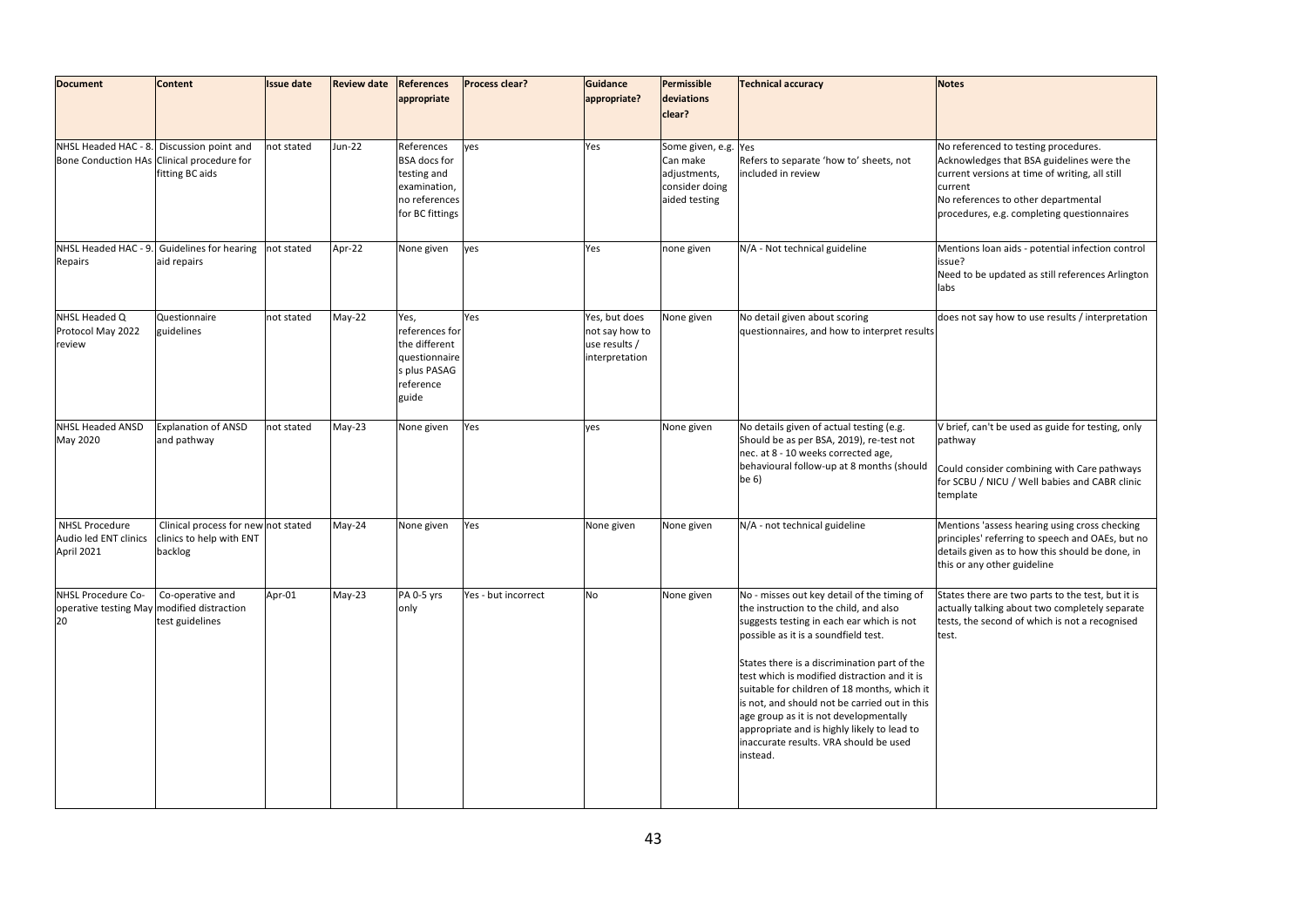| <b>Document</b>             | Content                              | <b>Issue date</b> | <b>Review date</b> | <b>References</b>  | Process clear?   | <b>Guidance</b>  | Permissible                     | <b>Technical accuracy</b>                    | <b>Notes</b>                                       |
|-----------------------------|--------------------------------------|-------------------|--------------------|--------------------|------------------|------------------|---------------------------------|----------------------------------------------|----------------------------------------------------|
|                             |                                      |                   |                    | appropriate        |                  | appropriate?     | deviations                      |                                              |                                                    |
|                             |                                      |                   |                    |                    |                  |                  | clear?                          |                                              |                                                    |
|                             |                                      |                   |                    |                    |                  |                  |                                 |                                              |                                                    |
| <b>NHSL Procedure</b>       | When opened, this is                 | Unknown as        | Unknown as         | Unknown as         | Unknown as wrong | Unknown as       | Unknown as                      | Unknown as wrong guideline                   |                                                    |
| <b>Distraction test May</b> | NHSL Procedure Co-                   | wrong             | wrong              | wrong              | guideline        |                  | wrong guideline wrong guideline |                                              |                                                    |
| 20                          | operative testing May                | guideline         | guideline          | guideline          |                  |                  |                                 |                                              |                                                    |
|                             | 20, and not a                        |                   |                    |                    |                  |                  |                                 |                                              |                                                    |
|                             | distraction test                     |                   |                    |                    |                  |                  |                                 |                                              |                                                    |
|                             | procedure                            |                   |                    |                    |                  |                  |                                 |                                              |                                                    |
| <b>NHSL Procedure</b>       | Appears the same as                  | Jul-18            | $May-23$           | none given         | Yes              | Yes              | None given                      | N/A - not technical guideline                | Does not explain how to refer on, what info to     |
| history taking for          | May 20 version below,                |                   |                    |                    |                  |                  |                                 |                                              | give there and then                                |
| hyperacusis pts July        | guide to identifying                 |                   |                    |                    |                  |                  |                                 |                                              | As this is now part of routine history taking it   |
| 18                          | children to refer on.                |                   |                    |                    |                  |                  |                                 |                                              | would be better embedded into a guideline          |
|                             |                                      |                   |                    |                    |                  |                  |                                 |                                              |                                                    |
|                             |                                      |                   |                    |                    |                  |                  |                                 |                                              | covering all history taking - but such a guideline |
|                             |                                      |                   |                    |                    |                  |                  |                                 |                                              | does not seem to exist currently.                  |
| <b>NHSL Procedure</b>       | <b>Identical to NHSL</b>             | See above         | See above          | See above          | See above        | See above        | See above                       | See above                                    | See above                                          |
| history taking for          | Procedure history                    |                   |                    |                    |                  |                  |                                 |                                              |                                                    |
| hyperacusis pts May         | taking for hyperacusis               |                   |                    |                    |                  |                  |                                 |                                              |                                                    |
| 20                          | pts July 18                          |                   |                    |                    |                  |                  |                                 |                                              |                                                    |
| <b>NHSL Procedure</b>       | Questions to ask in                  | <b>July 2018</b>  | May 2023           | none given         | Yes              | Yes              | None given                      | N/A - not technical guideline                | Does not explain how to refer on, what info to     |
| history taking for          | routine Hx taking and                |                   |                    |                    |                  |                  |                                 |                                              | give there and then                                |
| tinnitus pts July 18        | when to refer on                     |                   |                    |                    |                  |                  |                                 |                                              | As this is now part of routine history taking it   |
|                             |                                      |                   |                    |                    |                  |                  |                                 |                                              | would be better embedded into a guideline          |
|                             |                                      |                   |                    |                    |                  |                  |                                 |                                              | covering all history taking - but such a guideline |
|                             |                                      |                   |                    |                    |                  |                  |                                 |                                              | does not seem to exist currently.                  |
| <b>NHSL Procedure</b>       | Test procedure                       | Aug 2001          | May 2023           | Old edition of Yes |                  | Part - see       | None given                      | Talks about testing each ear, this is not    |                                                    |
| performance testing         |                                      |                   |                    | McCormick 0        |                  | technical        |                                 | possible as it is a soundfield test. Minimal |                                                    |
| <b>May 20</b>               |                                      |                   |                    | 5 years only       |                  | accuracy         |                                 | level should be lower if wanting to confirm  |                                                    |
|                             |                                      |                   |                    |                    |                  |                  |                                 | satisfactory hearing.                        |                                                    |
| <b>NHSL Procedure PVC</b>   | Referral details and                 | Not given         | <b>Nov 2020</b>    | One reference Yes  |                  | Yes              | None given                      | Uses test parameters/acceptable results      | Clinics done jointly with Audiologist form adult   |
| Nov 18                      | vestibular clinic                    |                   |                    | for each test      |                  |                  |                                 | from references given. No details given of   | service                                            |
|                             | procedures, to include               |                   |                    | only               |                  |                  |                                 | when onward referrals are necessary, only    |                                                    |
|                             | test procedures                      |                   |                    |                    |                  |                  |                                 | state to whom they could occur               |                                                    |
| <b>NHSL Procedure Toy</b>   | Test procedure                       | August 2001       | May 2023           | Old edition of Yes |                  | Yes - other than | None given                      | Suggests testing from each side, and         |                                                    |
| <b>Discrimination Test</b>  |                                      |                   |                    | McCormick 0        |                  | note under       |                                 | suggests this may help identify differences  |                                                    |
| <b>May 20</b>               |                                      |                   |                    | 5 years only       |                  | technical        |                                 | between the ears. This is not accurate as it |                                                    |
|                             |                                      |                   |                    |                    |                  | accuracy         |                                 | is a soundfield test.                        |                                                    |
| <b>NHSL Procedure</b>       | Referral, triage and                 | Jan 2020          | 2023               | None               | Yes              | Details of how   | None given                      | N/A - not a technical guideline              |                                                    |
| virtual hyp clinic Jan      | admin processes for                  | (from file        |                    |                    |                  | triage decisions |                                 |                                              |                                                    |
| 20                          | virtual hyperacusis clinic name, not |                   |                    |                    |                  | are made is not  |                                 |                                              |                                                    |
|                             |                                      | included in       |                    |                    |                  | included         |                                 |                                              |                                                    |
|                             |                                      | document)         |                    |                    |                  |                  |                                 |                                              |                                                    |
| Paediatric audiology        | Guidelines for the                   | Nov 2009          | Oct 2022           | None               | Yes              | Yes              | None given                      | N/A as not technical guideline               |                                                    |
| bacterial meningitis        | follow-up of children                |                   |                    |                    |                  |                  |                                 |                                              |                                                    |
| follow up guidance          |                                      |                   |                    |                    |                  |                  |                                 |                                              |                                                    |
|                             |                                      |                   |                    |                    |                  |                  |                                 |                                              |                                                    |
|                             |                                      |                   |                    |                    |                  |                  |                                 |                                              |                                                    |
|                             |                                      |                   |                    |                    |                  |                  |                                 |                                              |                                                    |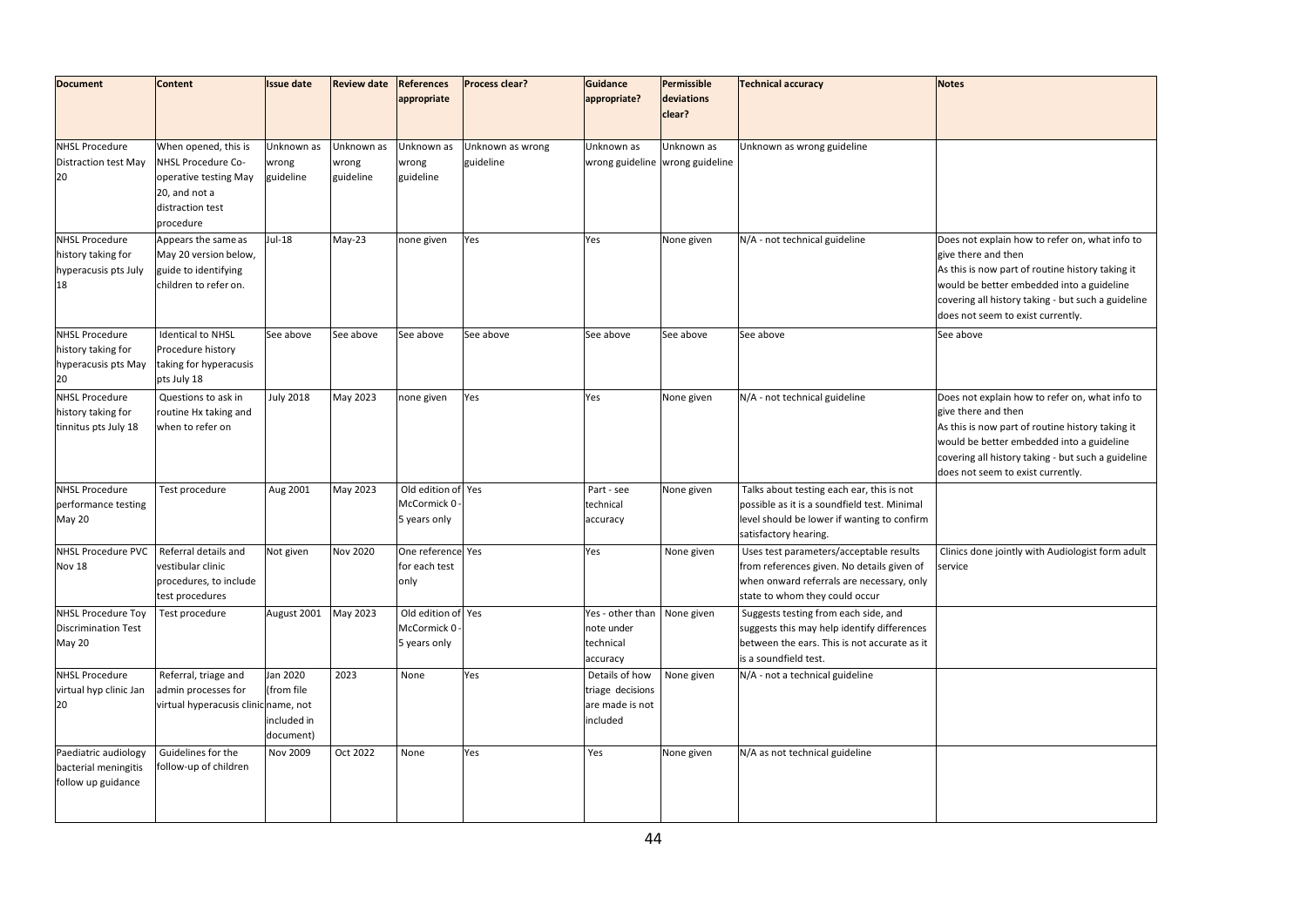| <b>Document</b>                                               | <b>Content</b>                                                                                     | <b>Issue date</b> | <b>Review date</b>      | <b>References</b>                                                           | Process clear?                             | <b>Guidance</b>                                                                                                                                                                                                   | Permissible                                                                                        | <b>Technical accuracy</b>       | <b>Notes</b>                                                                                                                                                                                                                                                                                                                         |
|---------------------------------------------------------------|----------------------------------------------------------------------------------------------------|-------------------|-------------------------|-----------------------------------------------------------------------------|--------------------------------------------|-------------------------------------------------------------------------------------------------------------------------------------------------------------------------------------------------------------------|----------------------------------------------------------------------------------------------------|---------------------------------|--------------------------------------------------------------------------------------------------------------------------------------------------------------------------------------------------------------------------------------------------------------------------------------------------------------------------------------|
|                                                               |                                                                                                    |                   |                         | appropriate                                                                 |                                            | appropriate?                                                                                                                                                                                                      | deviations<br>clear?                                                                               |                                 |                                                                                                                                                                                                                                                                                                                                      |
|                                                               |                                                                                                    |                   |                         |                                                                             |                                            |                                                                                                                                                                                                                   |                                                                                                    |                                 |                                                                                                                                                                                                                                                                                                                                      |
| Paediatric audiology<br>cleft palate guideline<br>Oct 2019    | Pathway / appt<br>schedule for pts with<br>cleft palate                                            | Nov 2009          | October 2022            | Mentions<br><b>CLEFTSIS</b><br>guideline but<br>full reference<br>not given | Yes                                        | MIs-quotes<br>current CLEFTSiS discharged if<br>guideline which<br>states annual<br>review up to 5<br>years, and<br>audit' appt at 5 current<br>and 10 years***                                                   | Says can be<br>normal and<br>parents' wishes<br>to be discharged<br>not in-line with<br>guidelines | N/A - not technical guideline   | *** see https://www.cleftcare.scot.nhs.uk/wp-<br>content/uploads/2020/05/202004-CP-Pway.pdf                                                                                                                                                                                                                                          |
| Paediatric Audiology<br>Downs syndrome<br>follow up guideline | Pathway / appt<br>schedule for pts with<br>Down's syndrome                                         | Nov 2009          | October 2022 Mentions   | <b>DSMIG</b><br>guideline but<br>full reference<br>not given                | Yes                                        | Mis-quotes<br>current DSMIG<br>guideline ****<br>but<br>appointment<br>schedule is<br>appropriate                                                                                                                 | None given                                                                                         | N/A - not technical guideline   | **** see https://www.dsmig.org.uk/wp-<br>content/uploads/2020/04/Best-Practice-<br>Guidance-for-the-management-of-hearing-<br>issues-in-people-with-Down-syndrome-1.pdf                                                                                                                                                              |
| Paediatric Audiology<br>guideline for medical<br>management   | Details of pathway<br>and paediatric<br>assessment following<br>diagnosis / suspected<br>diagnosis | March 2016        | October 2022            | References<br>only for<br>aetiological<br>investigations                    | Yes                                        | Unclear role of<br>the Audiologist<br>as expert in<br>hearing and<br>hearing loss<br>management**<br>***<br>No recognition<br>that some mild<br>losses should be<br>considered for<br>aiding prior to 8<br>months | Yes                                                                                                | N/A -= not technical guideline  | ***** The Audiologist would usually discuss the<br>results with the parents, implications and<br>prognosis as soon as the hearing loss was<br>diagnosed, there is not necessarily a need for a<br>second hearing test                                                                                                                |
| Paediatric Audiology<br>Oncology guideline                    | Testing schedule and<br>referral routes for<br>oncology patients                                   | March 2016        | October 2022 None given |                                                                             | Yes - but audiology test<br>schedule vague | ves                                                                                                                                                                                                               | None given                                                                                         | N/A - not technical guideline   |                                                                                                                                                                                                                                                                                                                                      |
| Paediatric audiology<br>PCD follow up<br>guideline            | Pathway for children<br>with PCD                                                                   | Not given         | November<br>2020        | None given                                                                  | Yes                                        | Yes, except for<br>******                                                                                                                                                                                         | None given                                                                                         | N/A - not a technical guideline | ****** States review will be 6 monthly then<br>annually and no mention of discharge, but then<br>talks about re-referral if parents are concerned.                                                                                                                                                                                   |
| Preschool protocol<br>Laur May 20                             | List of contents of 2A<br>clinics, and detail of<br>history, management<br>options                 | May 2020          | May 2023                | None given                                                                  | Yes                                        | No real<br>guidance other<br>than content of<br>appt                                                                                                                                                              | None given                                                                                         | N/A - not a technical guideline | Tinnitus and hyperacusis questions could be<br>added to this history rather than be in a separate<br>document.<br>Quite similar to 2A clinic template - unclear of<br>role of each document.<br>Almost identical to school aged protocol, could<br>they be combined to reduce the number of<br>documents, and with clinic templates? |